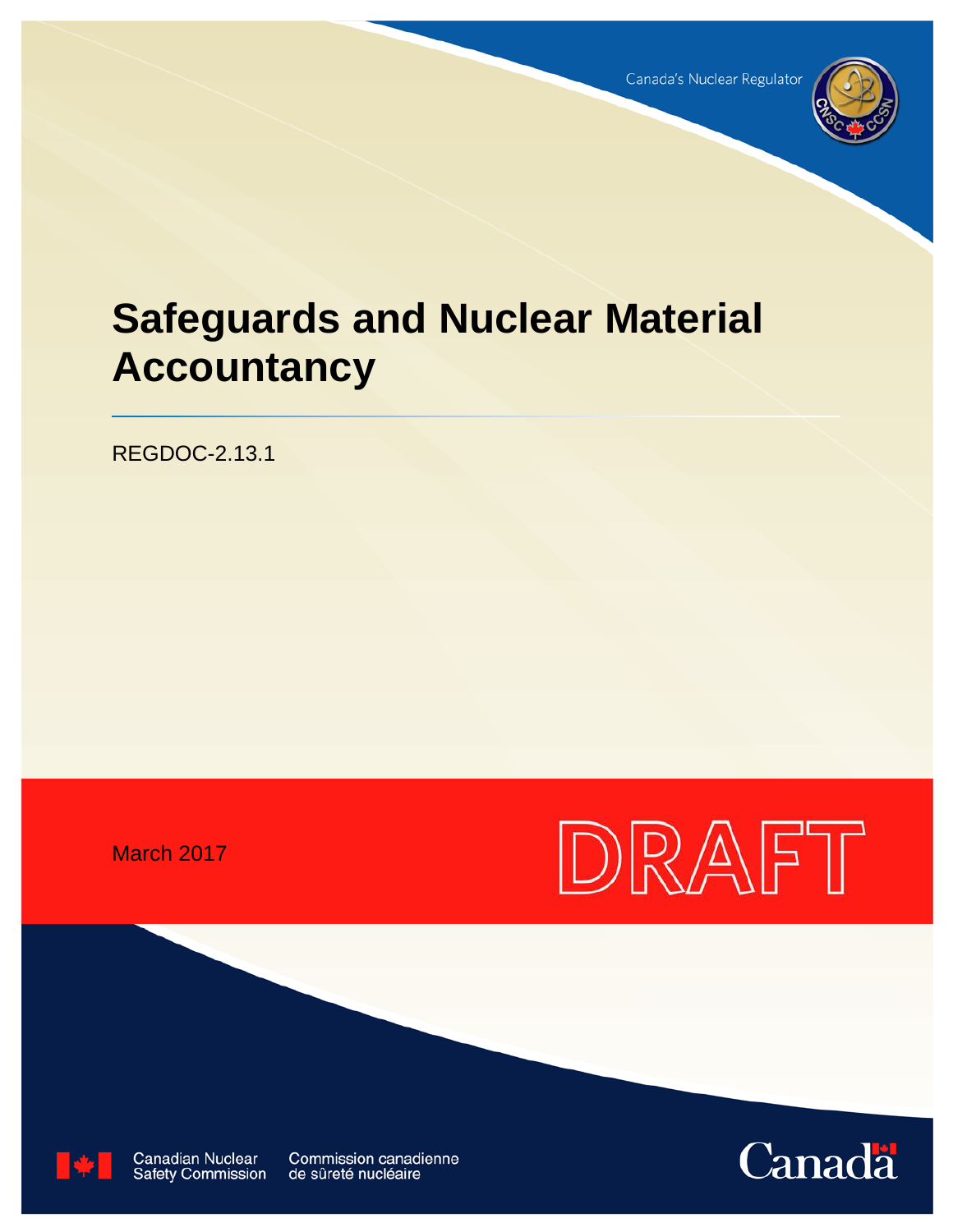## **Safeguards and Nuclear Material Accountancy**

Regulatory document REGDOC-2.13.1

© Canadian Nuclear Safety Commission (CNSC) 2016 PWGSC catalogue number **XXXXX ISBN XXXXX** 

Extracts from this document may be reproduced for individual use without permission provided the source is fully acknowledged. However, reproduction in whole or in part for purposes of resale or redistribution requires prior written permission from the Canadian Nuclear Safety Commission.

*Également publié en français sous le titre : Garanties et comptabilité des matières nucléaires*

#### **Document availability**

This document can be viewed on the [CNSC website.](http://www.nuclearsafety.gc.ca/) To request a copy of the document in English or French, please contact:

Canadian Nuclear Safety Commission 280 Slater Street P.O. Box 1046, Station B Ottawa, Ontario K1P 5S9 CANADA

Tel.: 613-995-5894 or 1-800-668-5284 (in Canada only) Facsimile: 613-995-5086 Email: [cnsc.information.ccsn@canada.ca](mailto:cnsc.information.ccsn@canada.ca) Website: [nuclearsafety.gc.ca](http://www.nuclearsafety.gc.ca/) Facebook: [facebook.com/CanadianNuclearSafetyCommission](http://www.facebook.com/CanadianNuclearSafetyCommission) YouTube: [youtube.com/cnscccsn](http://www.youtube.com/cnscccsn) Twitter: **@CNSC\_CCSN** 

#### **Publishing history**

March 2017 Version 1.0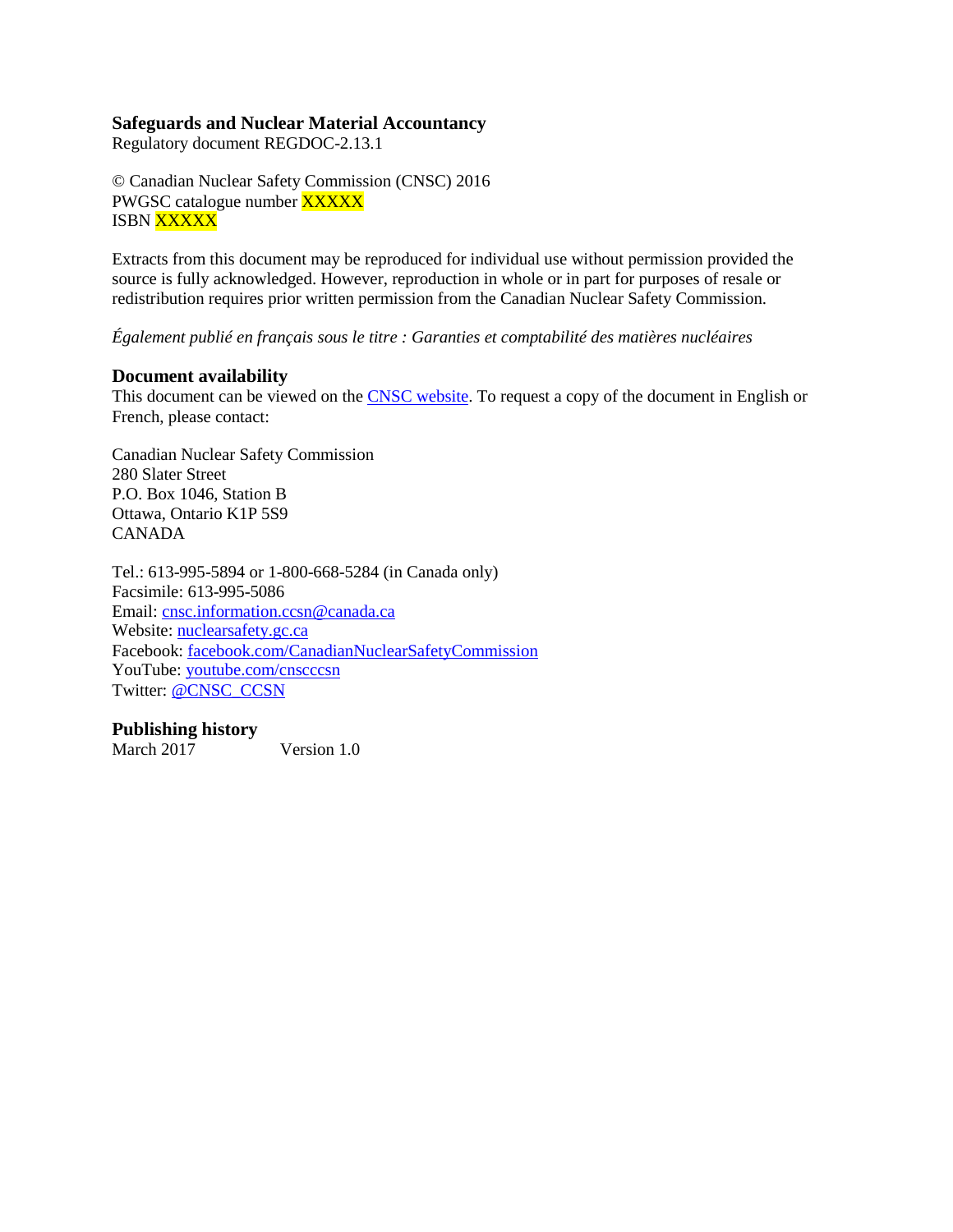# **Preface**

This regulatory document is part of the Canadian Nuclear Safety Commission's (CNSC) safeguards and non-proliferation series of regulatory documents. The full list of regulatory document series is included at the end of this document and can also be found on the [CNSC's website.](http://www.nuclearsafety.gc.ca/eng/acts-and-regulations/regulatory-documents/index.cfm)

Regulatory document REGDOC-2.13.1, *Safeguards and Nuclear Material Accountancy*, sets out requirements and guidance for safeguards programs for applicants and licensees who possess nuclear material, carry out specified types of nuclear fuel-cycle related research and development work, or carry out specified types of nuclear-related manufacturing activities. The requirements and guidance in this document are essential to Canadian compliance with the safeguards agreements entered into with the International Atomic Energy Agency (IAEA), and are consistent with modern national and international practices.

This document supersedes RD-336 *Accounting and Reporting of Nuclear Material*, and GD-336, *Guidance for Accounting and Reporting of Nuclear Material*, which were both published in June, 2010.

REGDOC-2.13.1 is intended to form part of the licensing basis for a regulated facility or activity within the scope of the document. It is intended for inclusion in licences as either part of the conditions and safety and control measures in a licence, or as part of the safety and control measures to be described in a licence application and the documents needed to support that application.

For new applicants: This document will be used to assess new licence applications.

Guidance contained in this document exists to inform the applicant, to elaborate further on requirements or to provide direction to licensees and applicants on how to meet requirements. It also provides more information about how CNSC staff evaluate specific problems or data during their review of licence applications. Licensees are expected to review and consider guidance; should they choose not to follow it, they should explain how their chosen alternate approach meets regulatory requirements.

For existing licensees: The requirements contained in this document do not apply unless they have been included, in whole or in part, in the licence or licensing basis.

A graded approach, commensurate with risk, may be defined and used when applying the requirements and guidance contained in this regulatory document. The use of a graded approach is not a relaxation of requirements. With a graded approach, the application of requirements is commensurate with the risks and particular characteristics of the facility or activity.

An applicant or licensee may put forward a case to demonstrate that the intent of a requirement is addressed by other means and demonstrated with supportable evidence.

**Important note:** Where referenced in a licence either directly or indirectly (such as through licenseereferenced documents), this document is part of the licensing basis for a regulated facility or activity.

The licensing basis sets the boundary conditions for acceptable performance at a regulated facility or activity, and establishes the basis for the CNSC's compliance program for that regulated facility or activity.

Where this document is part of the licensing basis, the word "shall" is used to express a requirement to be satisfied by the licensee or licence applicant. "Should" is used to express guidance or that which is advised. "May" is used to express an option or that which is advised or permissible within the limits of this regulatory document. "Can" is used to express possibility or capability.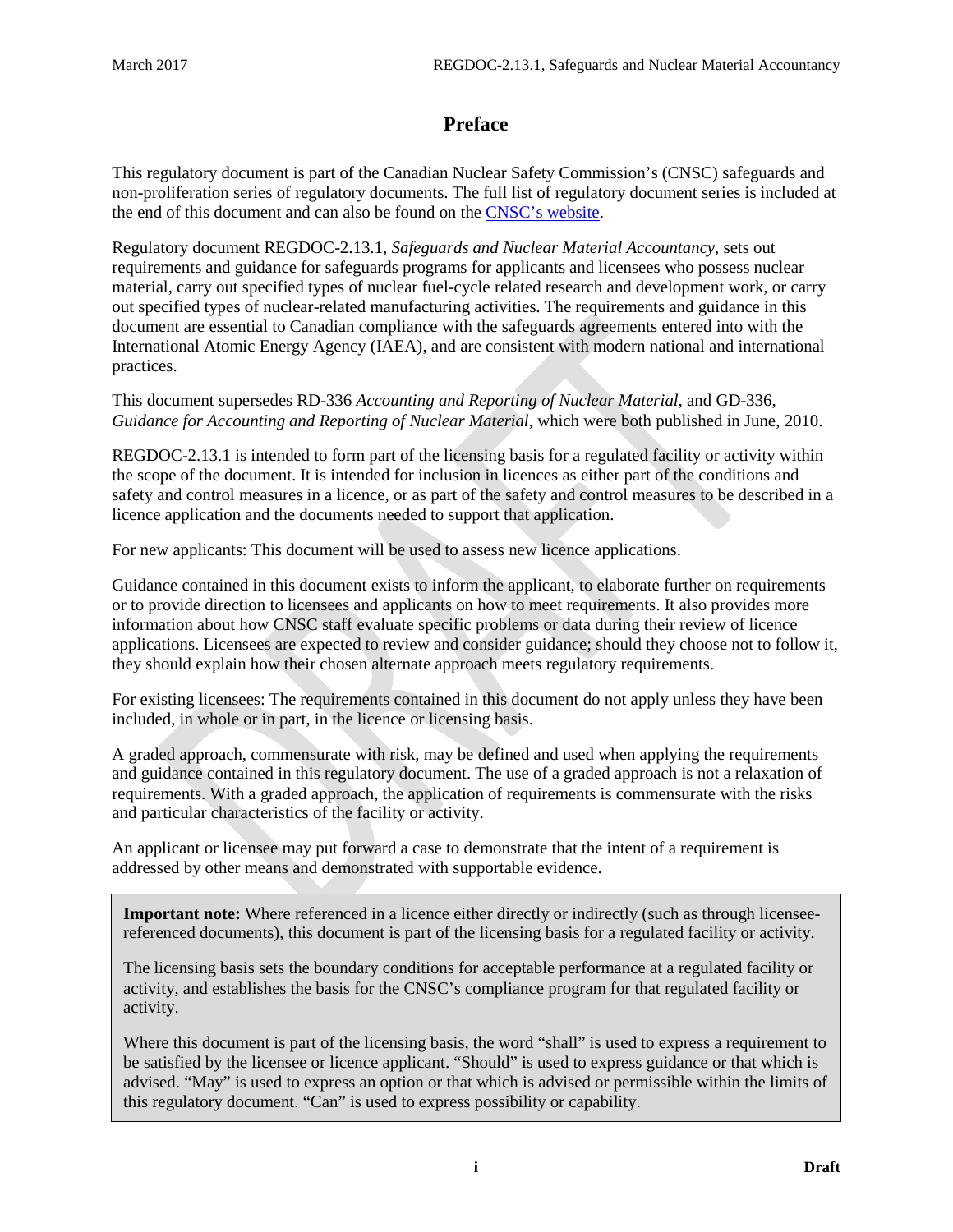Nothing contained in this document is to be construed as relieving any licensee from any other pertinent requirements. It is the licensee's responsibility to identify and comply with all applicable regulations and licence conditions.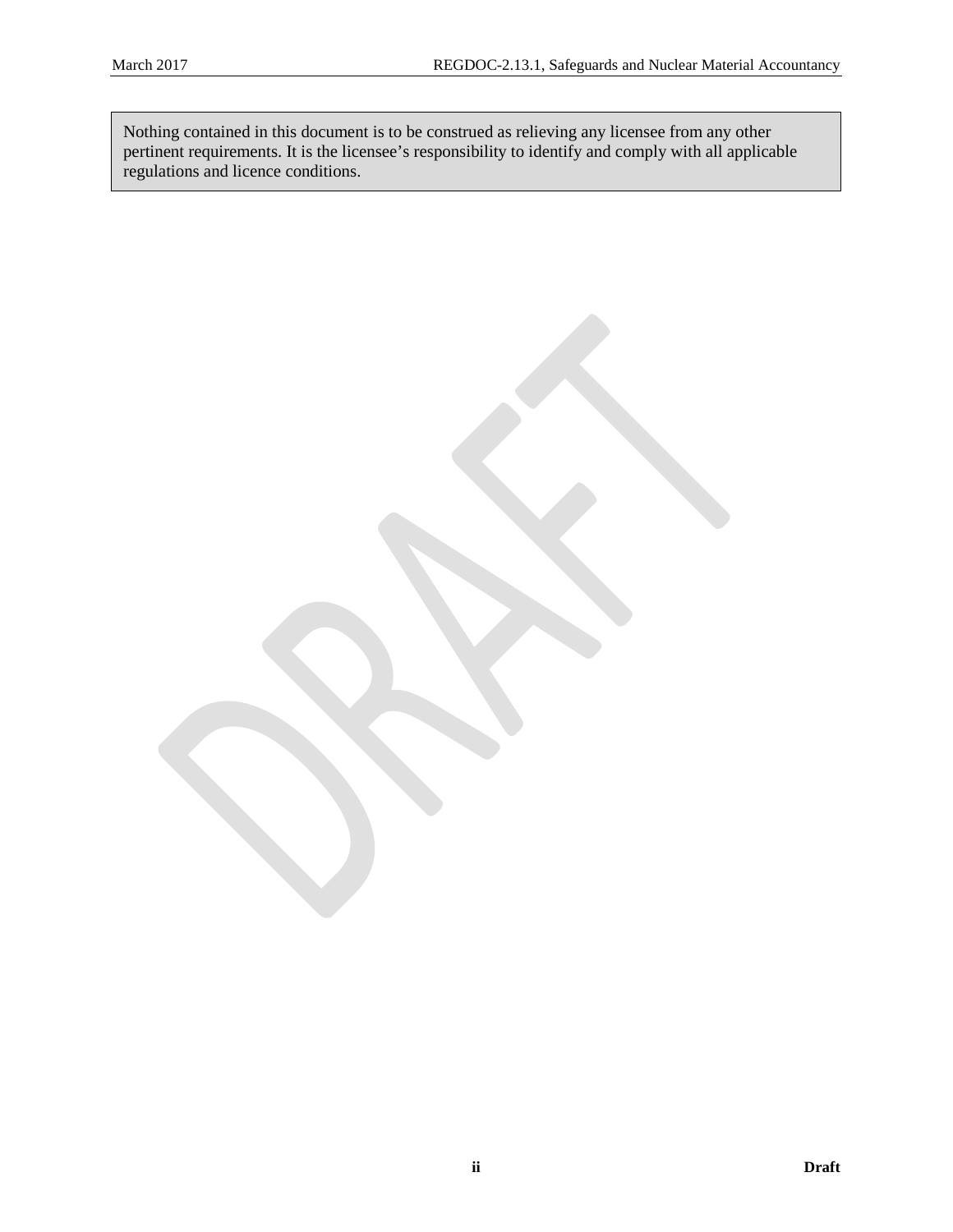# **Table of Contents**

| 1. |     |       |  |
|----|-----|-------|--|
|    | 1.1 |       |  |
|    | 1.2 |       |  |
|    | 1.3 |       |  |
|    |     | 1.3.1 |  |
|    |     | 1.3.2 |  |
| 2. |     |       |  |
|    | 2.1 |       |  |
|    |     | 2.1.1 |  |
|    |     | 2.1.2 |  |
|    | 2.2 |       |  |
| 3. |     |       |  |
|    | 3.1 |       |  |
|    | 3.2 |       |  |
|    | 3.3 |       |  |
| 4. |     |       |  |
| 5. |     |       |  |
| 6. |     |       |  |
|    | 6.1 |       |  |
|    | 6.2 |       |  |
|    | 6.3 |       |  |
|    | 64  |       |  |
| 7. |     |       |  |
|    | 7.1 |       |  |
|    | 7.2 |       |  |
|    | 7.3 |       |  |
|    | 7.4 |       |  |
|    | 7.5 |       |  |
| 8. |     |       |  |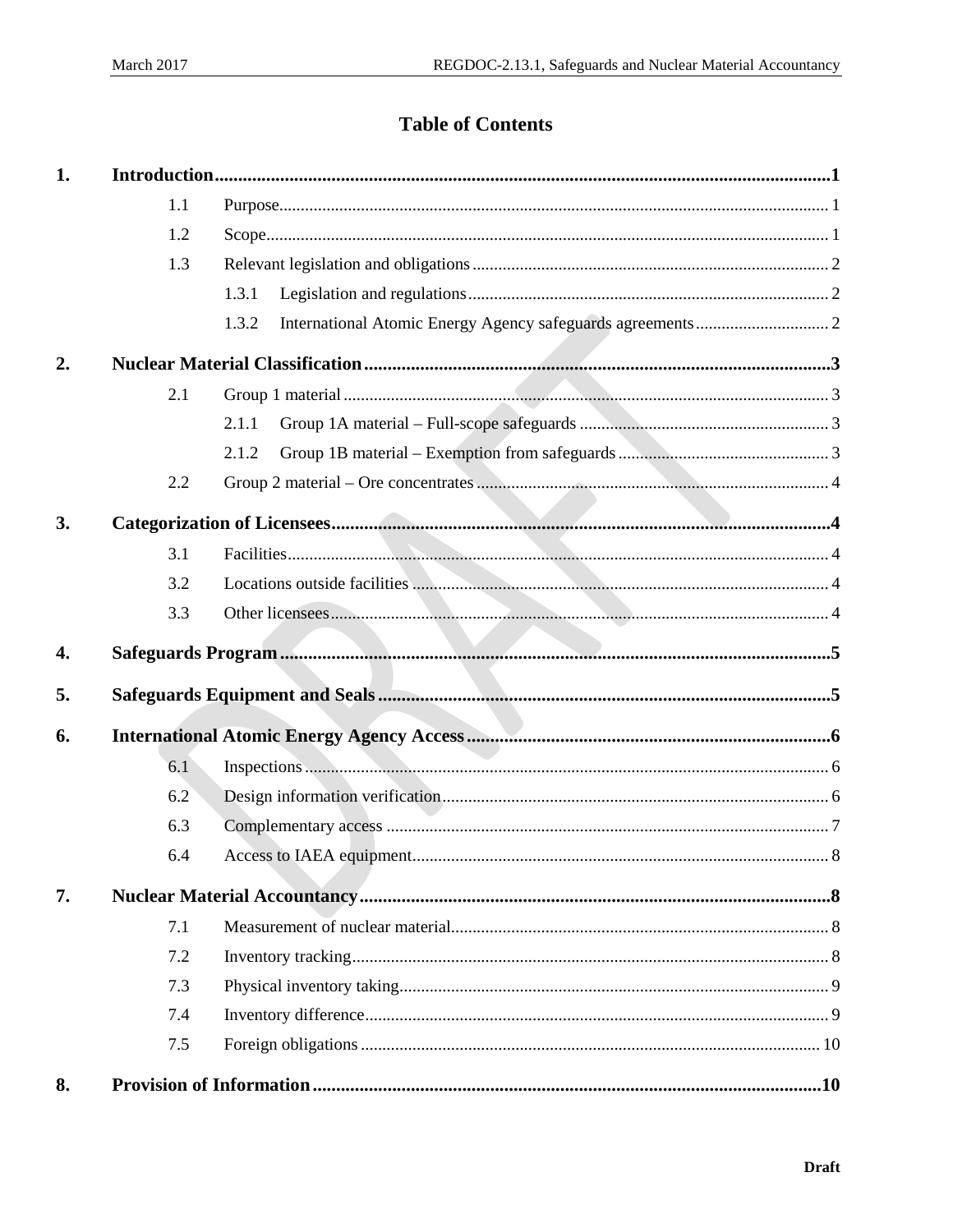|                   | 8.1 |                                                                                      |  |
|-------------------|-----|--------------------------------------------------------------------------------------|--|
|                   |     | 8.1.1                                                                                |  |
|                   |     | 8.1.2                                                                                |  |
|                   |     | 8.1.3                                                                                |  |
|                   |     | 8.1.4                                                                                |  |
|                   |     | 8.1.5                                                                                |  |
|                   |     | 8.1.6                                                                                |  |
|                   |     | 8.1.7                                                                                |  |
|                   | 8.2 |                                                                                      |  |
|                   | 8.3 |                                                                                      |  |
|                   | 8.4 |                                                                                      |  |
| 9.                |     |                                                                                      |  |
|                   |     | Appendix A: List of Declarable Nuclear-Related Manufacturing Activities 18           |  |
|                   |     | Appendix B: List of Nuclear Fuel Cycle-Related Research and Development Activities19 |  |
|                   |     |                                                                                      |  |
|                   |     |                                                                                      |  |
| <b>Glossary</b>   |     |                                                                                      |  |
| <b>References</b> |     |                                                                                      |  |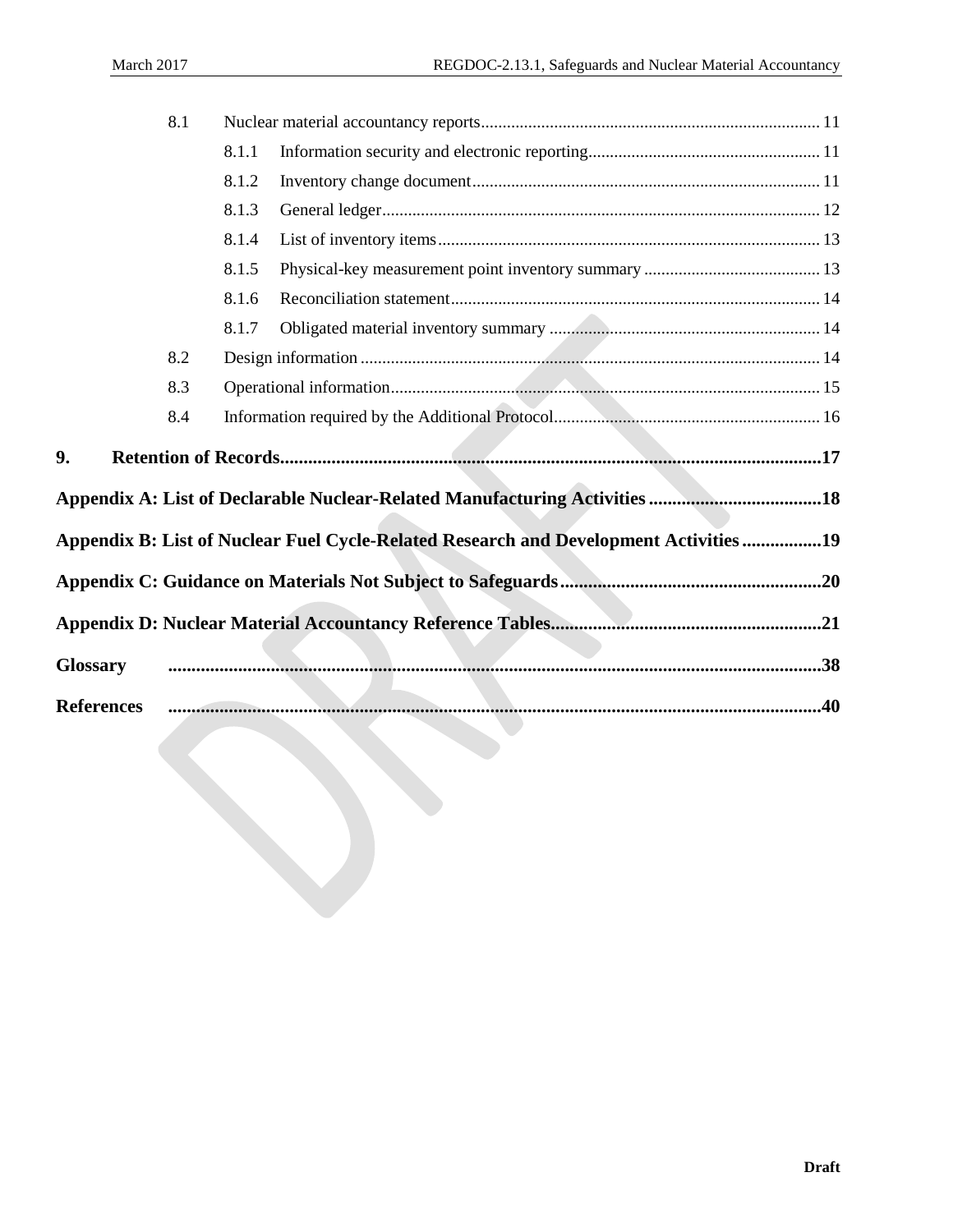# **Safeguards and Nuclear Material Accountancy**

## <span id="page-6-0"></span>**1. Introduction**

The *Treaty on the Non-Proliferation of Nuclear Weapons* (NPT) [1] is the cornerstone of the global nuclear non-proliferation regime. States that are party to the NPT have commitments and obligations in the areas of non-proliferation, disarmament, and the peaceful use of nuclear material and technology.

To fulfil commitments made under the NPT, Canada has concluded binding safeguards agreements with the International Atomic Energy Agency (IAEA), which provide for the application of IAEA safeguards in Canada. Under the safeguards agreements, Canada has an obligation to report to the IAEA on all nuclear material and on certain types of nuclear research and manufacturing in Canada, and to accept IAEA inspections of those areas.

Under the *[Nuclear Safety and Control Act](http://laws-lois.justice.gc.ca/eng/acts/N-28.3/index.html)* (NSCA), the Canadian Nuclear Safety Commission (CNSC) has the mandate to achieve Canadian conformity with these agreements. To do so, the CNSC imposes obligations on its licensees for reporting required by the IAEA and for the access necessary for IAEA verification of this reporting.

#### <span id="page-6-1"></span>**1.1 Purpose**

REGDOC-2.13.1, *Safeguards and Nuclear Material Accountancy*, sets out CNSC requirements and guidance for the establishment and maintenance of a safeguards program.

## <span id="page-6-2"></span>**1.2 Scope**

This document specifies the information, access and support that licensees shall provide to the CNSC and the IAEA to facilitate Canadian compliance with Canada's safeguards agreements with the IAEA, and with licensee obligations established in the *[General Nuclear Safety and](http://laws.justice.gc.ca/eng/regulations/SOR-2000-202/)  [Control Regulations](http://laws.justice.gc.ca/eng/regulations/SOR-2000-202/)* (GNSCR).

The term "safeguards" refers to an international system of monitoring and verifying nuclear material, administered in Canada by the CNSC and verified by the IAEA, to deter the diversion of such material from legitimate peaceful activities. The NPT requires that IAEA safeguards apply to nuclear material, in any quantity, wherever it is present in Canada.

REGDOC-2.13.1, *Safeguards and Nuclear Material Accountancy*, provides safeguards requirements and guidance for licensees who:

- a) possess nuclear material, which is defined as: plutonium-239, uranium-233, uranium enriched in the isotopes of 235 or 233, uranium containing the mixture of isotopes occurring in nature, uranium depleted in the isotope 235, and thorium, and/or
- b) carry out nuclear-related manufacturing activities as specified in [Appendix A:](#page-23-0) List of Declarable Nuclear-Related Manufacturing Activities, and/or
- c) engage in nuclear fuel cycle-related research and development activities as defined in [Appendix B:](#page-24-0) List of Nuclear Fuel Cycle-Related Research and Development Activities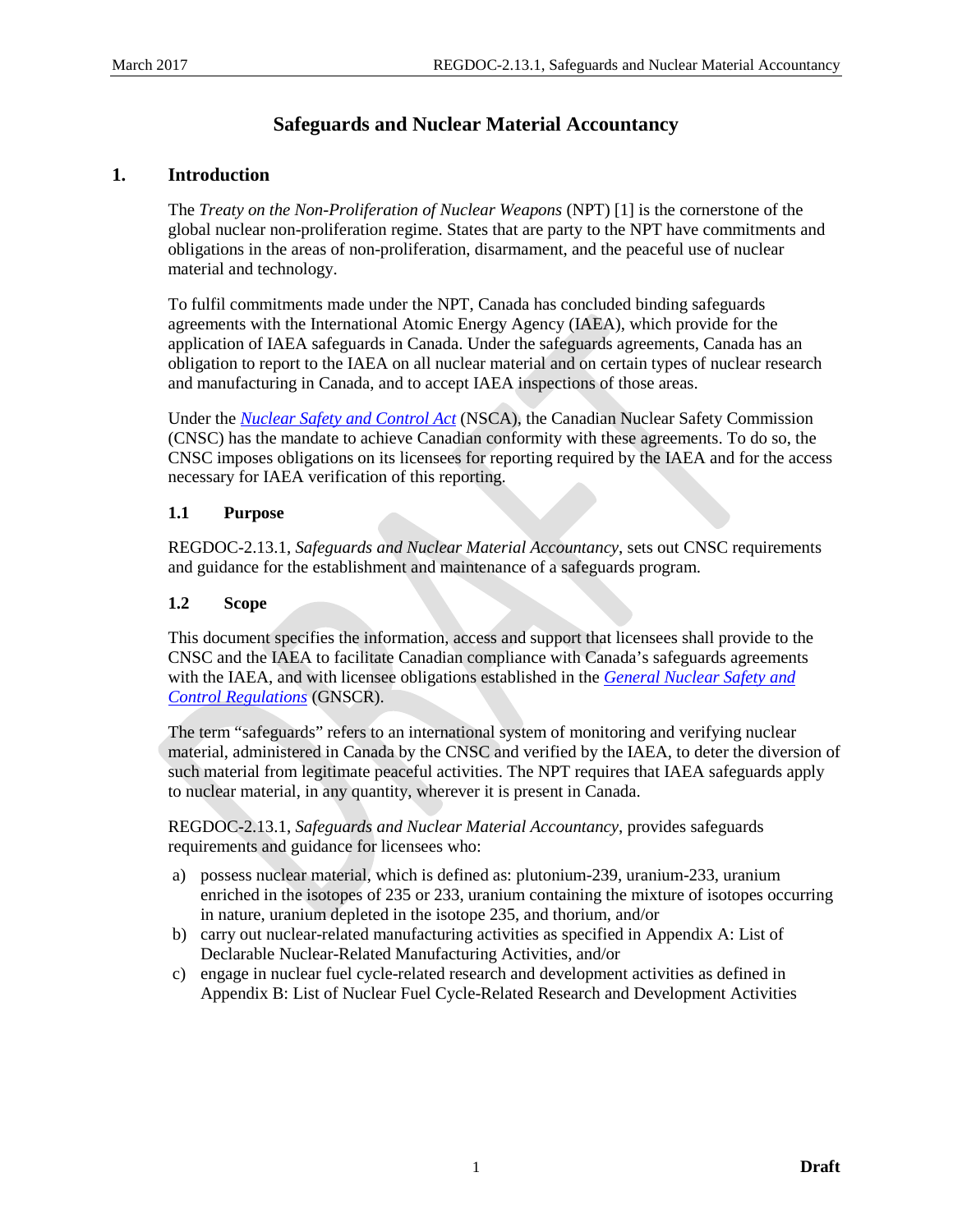The following materials are not considered nuclear material, and as such, are not subject to safeguards in Canada:

- a) uranium or thorium which occurs naturally in rock or soil, including uranium and thorium ore
- b) nuclear material in transit through Canada
- c) uranium, plutonium-239 and thorium that is in a non-nuclear end use form, from which the uranium, plutonium-239 and thorium is practicably irrecoverable

Additional guidance on materials not subject to safeguards is provided in [Appendix C:](#page-25-0) Guidance on Materials Not Subject to Safeguards.

#### <span id="page-7-0"></span>**1.3 Relevant legislation and obligations**

#### <span id="page-7-1"></span>**1.3.1 Legislation and regulations**

The following provisions of the NSCA and the regulations made under it are relevant to this document:

- Subparagraph  $9(a)(iii)$  of the NSCA establishes that one of the objects of the Commission is to "achieve conformity with measures of control and international obligations to which Canada has agreed".
- Paragraph  $24(4)(b)$  of the NSCA states that "[n]o licence shall be issued, renewed, amended or replaced — and no authorization to transfer one given — unless, in the opinion of the Commission, the applicant or, in the case of an application for an authorization to transfer the licence, the transferee…will, in carrying on that activity, make adequate provision for the protection of the environment, the health and safety of persons and the maintenance of national security and measures required to implement international obligations to which Canada has agreed".
- Paragraph 27(b) of the NSCA states that "[e]very licensee and every prescribed person shall (b) make the prescribed reports and file them in the prescribed manner".
- Paragraph  $12(1)(i)$  of the GNSCR states that "[e]very licensee shall...take all necessary measures to facilitate Canada's compliance with any applicable safeguards agreement".
- Section 30 of the GNSCR identifies situations in which safeguards reports shall be provided by licensees to the Commission. Regulatory document series 3.1, Reporting Requirements, sets out the CNSC's requirements for event and compliance monitoring reporting by licensees, and can be found on the [CNSC's website.](http://www.nuclearsafety.gc.ca/)

## <span id="page-7-2"></span>**1.3.2 International Atomic Energy Agency safeguards agreements**

The IAEA implements safeguards through legally binding treaty-level agreements with states and regional authorities. The Canada-IAEA Comprehensive Safeguards Agreement (Safeguards Agreement) [2] came into force on February 21, 1972 and the Canada-IAEA Additional Protocol (Additional Protocol) [3] came into force on September 8, 2000.

The Safeguards Agreement lays out the safeguards system that Canada shall adhere to, including what materials are subject to safeguards, and what information shall be reported to the IAEA. As per the Safeguards Agreement, the objective of IAEA safeguards is "the timely detection of diversion of significant quantities of nuclear material from peaceful nuclear activities to the manufacture of nuclear weapons or of other nuclear explosive devices or for purposes unknown, and deterrence of such diversion by the risk of early detection."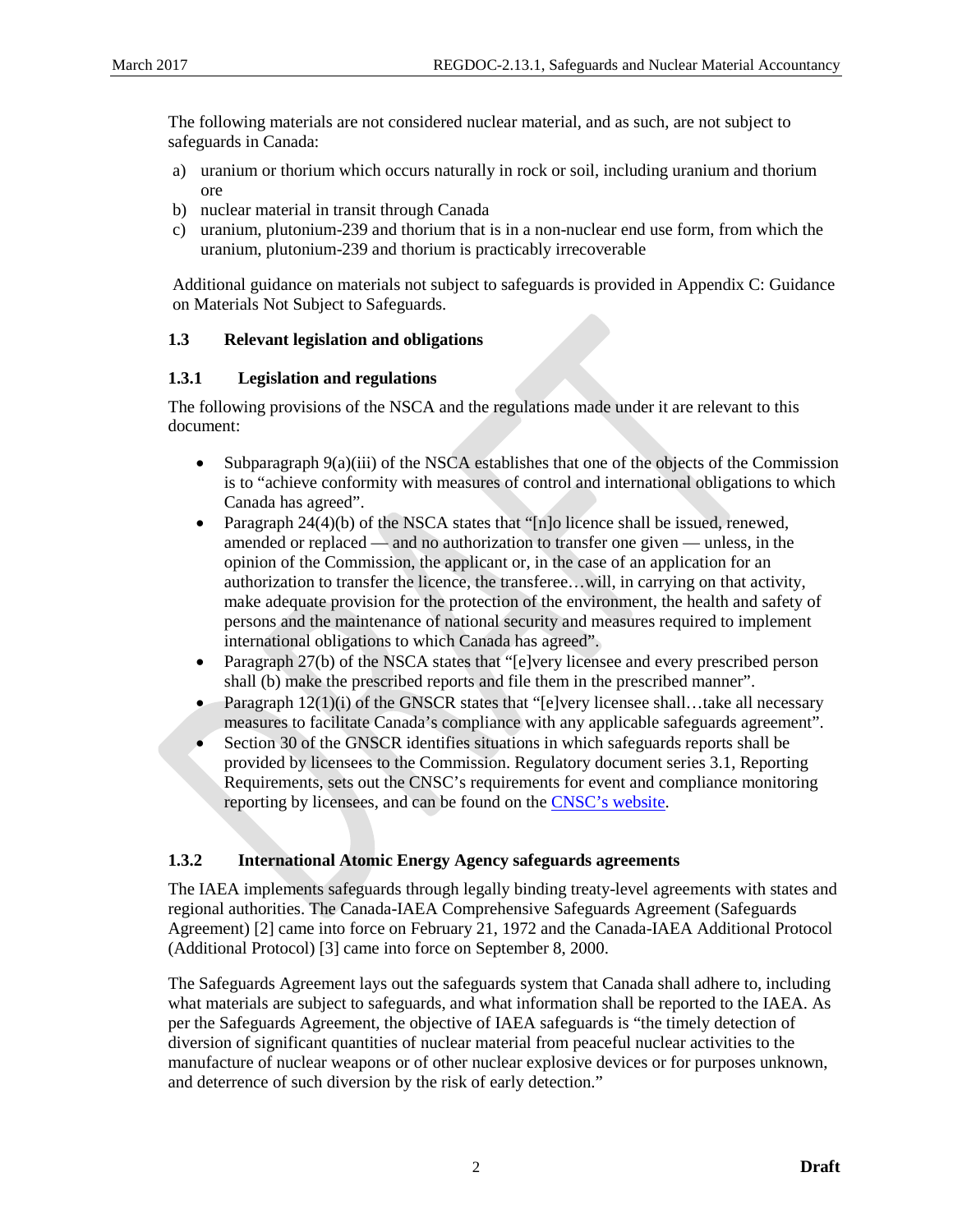The Additional Protocol contains further requirements for the provision of information and access, including the obligation to allow access to some locations on 24 hours' notice, and the obligation to provide information on and access to certain nuclear manufacturers and researchers, neither of which need involve nuclear material.

## <span id="page-8-0"></span>**2. Nuclear Material Classification**

The CNSC has defined two groups and two sub-groups of nuclear material for the purpose of the graded application of reporting and access requirements. It is possible for licensees to possess a combination of material groups; however, material from different groups shall be stored separately. For permissible inventory changes for each group, refer to [Appendix D:](#page-26-0) Table D3.

## <span id="page-8-1"></span>**2.1 Group 1 material**

Group 1 material is uranium, plutonium-239, and thorium that are sufficiently pure to be used for fuel fabrication or for isotopic enrichment. This includes all materials in the nuclear fuel cycle past the point of ore concentrate, or anything created from such materials. Uranium ore concentrate that meets the purity specifications in table 1 of *ASTM-C753 04 Standard Specification for Nuclear-Grade, Sinterable Uranium Dioxide Powder* [4] is considered to be Group 1 material. Once a given item or batch of nuclear material is considered to be Group 1 material, it remains so unless terminated from safeguards by agreement with the IAEA.

## <span id="page-8-2"></span>**2.1.1 Group 1A material – Full-scope safeguards**

Group 1A material is Group 1 material that is subject to full-scope safeguards – that is, open to routine verification by the IAEA and detailed nuclear material accountancy is required (see [Appendix D:](#page-26-0) Table D1 for reporting frequencies, and section [6](#page-11-0) for further information on IAEA access rights applicable to Group 1A material).

Group 1A material may only be stored at sites categorized as "facilities" or "locations outside facilities" for safeguards purposes (see section [3](#page-9-1) for categorization of licensees).

Licensees can seek the termination of safeguards on Group 1A material by submitting a request to the CNSC using the form available on the [CNSC website.](http://www.nuclearsafety.gc.ca/) Termination will only be granted if the material has been consumed, or has been diluted in such a way that it is no longer usable for any nuclear activity, or has become practicably irrecoverable. Material which has been terminated from safeguards ceases to be subject to detailed nuclear material accountancy and IAEA access requirements.

## <span id="page-8-3"></span>**2.1.2 Group 1B material – Exemption from safeguards**

Group 1B material is Group 1 material that has been exempted from some reporting and verification obligations, with permission from both the IAEA and the CNSC. Refer to [Appendix](#page-26-0)  [D:](#page-26-0) Table D1 for reporting frequencies, and section [6.3](#page-12-0) for further information for IAEA access rights applicable to Group 1B material.

Under Article 36 of the Safeguards Agreement, [2] nuclear material may be exempted from safeguards under the following conditions:

- a) the material is used in gram quantities or less as a sensing component in instruments, or
- b) the material is used in non-nuclear activities, or
- c) the material is plutonium with a plutonium-238 content exceeding 80 percent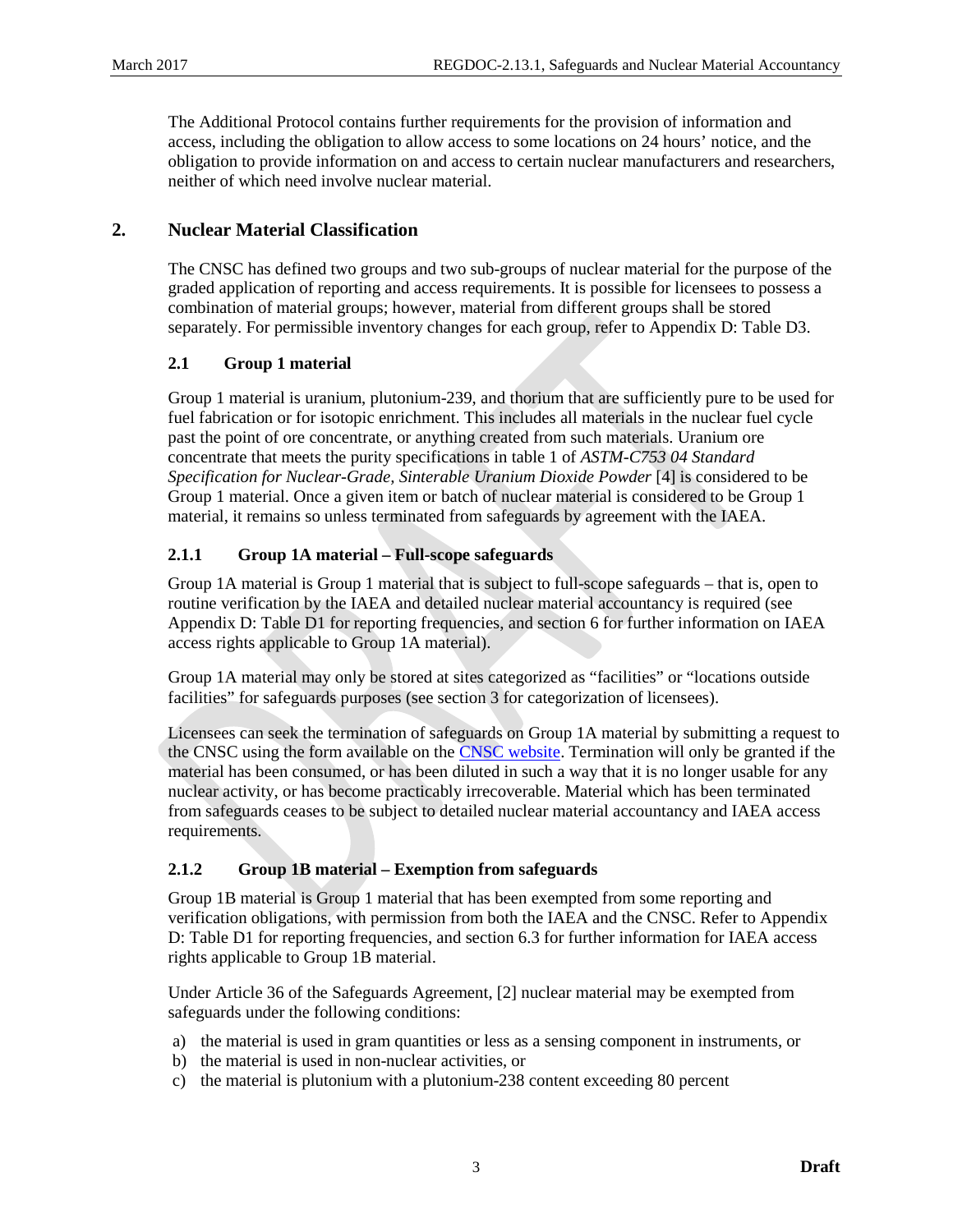Under Article 37 of the Safeguards Agreement [2], material not fitting the above criteria may still be exempted from safeguards if the quantity limits specified for Canada in Article 37 are not exceeded. The CNSC tracks the total quantity of material in Canada exempted under Article 37 to ensure that these limits are not exceeded.

Licensees can request that Group 1A material be exempted from safeguards or that Group 1B material be de-exempted from safeguards, by submitting a request to the CNSC using the forms available on the [CNSC's website.](http://www.nuclearsafety.gc.ca/)

## <span id="page-9-0"></span>**2.2 Group 2 material – Ore concentrates**

Group 2 material is uranium and thorium that has not reached the stage in the nuclear fuel cycle where the composition and purity is suitable for fuel fabrication or isotopic enrichment. Group 2 material typically includes only uranium and thorium ore concentrates that do not meet the purity specifications in *ASTM-C753 04 Standard Specification for Nuclear-Grade, Sinterable Uranium Dioxide Powder*. [4]

This type of material is not subject to routine verification by the IAEA, but is still subject to some access and nuclear material accountancy requirements (se[e Appendix D:](#page-26-0) Table D1 for reporting frequencies, and sectio[n 6.3](#page-12-0) for further information on IAEA access rights applicable to Group 2 material).

## <span id="page-9-1"></span>**3. Categorization of Licensees**

For the purposes of safeguards, licensees are categorized as "facilities", "locations outside facilities", or "other licensees" according to the criteria below.

## <span id="page-9-2"></span>**3.1 Facilities**

Licensees who possess Group 1A material are referred to as facilities for safeguards purposes if they meet one of the following criteria:

- a) the licence includes a reactor and/or a critical facility, or, a nuclear material conversion, fabrication, reprocessing or isotope separation plant, or, a separate nuclear material storage installation, or
- b) the licence includes a location where Group 1A material in amounts greater than 1 effective kilogram is customarily used

## <span id="page-9-3"></span>**3.2 Locations outside facilities**

Licensees who possess Group 1A material but do not meet the above criteria are referred to as locations outside facilities for safeguards purposes.

#### <span id="page-9-4"></span>**3.3 Other licensees**

Licensees who do not possess Group 1A material, and who:

- a) possess Group 1B or Group 2 material, and/or
- b) conduct nuclear fuel cycle-related research and development activities, and/or
- c) carry out specified nuclear-related manufacturing activities

are referred to as other licensees, and are subject to a reduced set of safeguards requirements.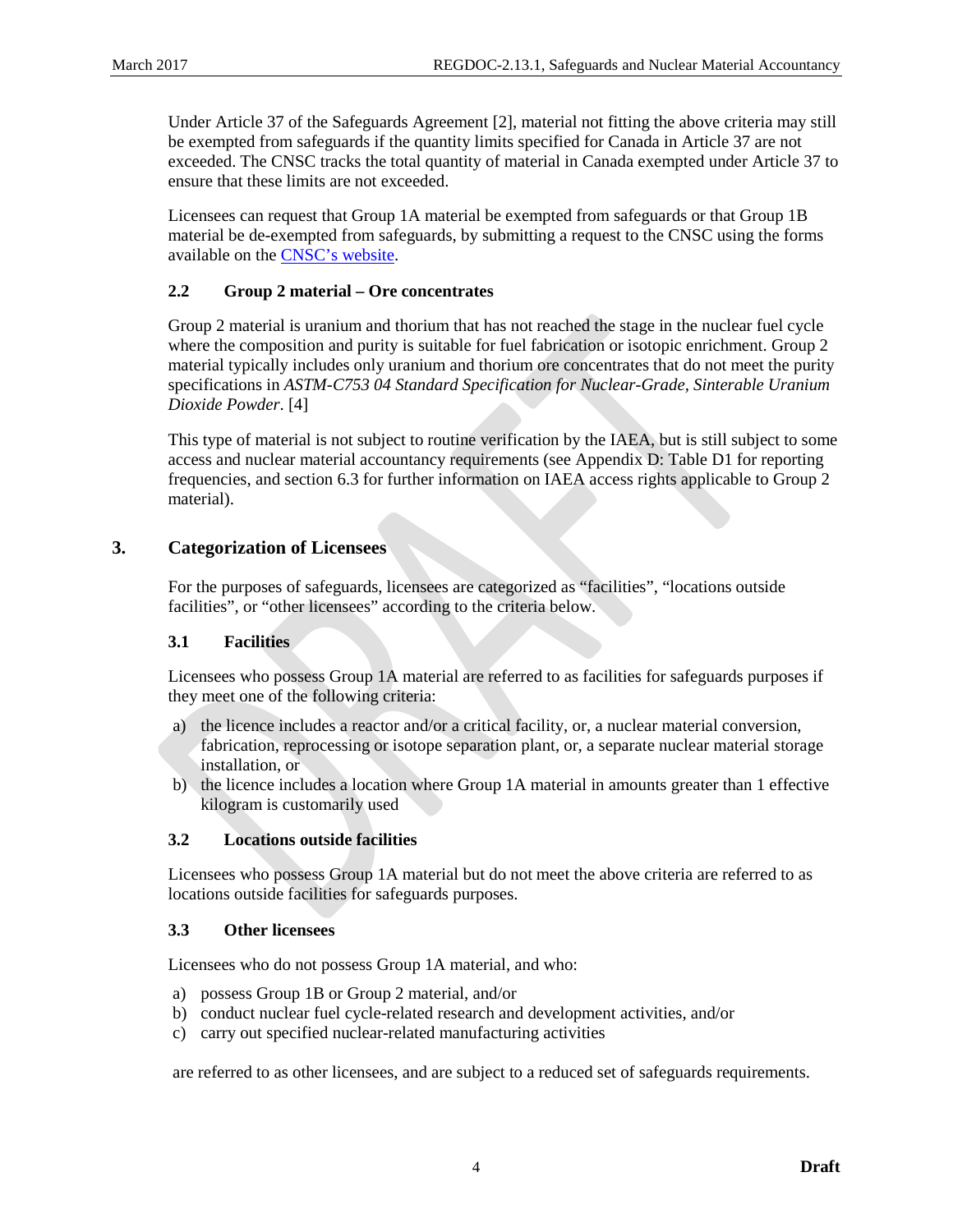## <span id="page-10-0"></span>**4. Safeguards Program**

Every licensee categorized as a facility, location outside facility or other licensee shall have a documented safeguards program that provides for the fulfillment of applicable safeguards requirements:

- Safeguards Equipment and Seals (section [5\)](#page-10-1)
- **IAEA** Access (section [6\)](#page-11-0)
- Nuclear Material Accountancy (section [7\)](#page-13-1)
- Provision of Information (sectio[n 8\)](#page-15-1)
- Retention of Records (section [9\)](#page-22-0)

#### **Guidance**

A licensee's safeguards program should include the measures the licensee will take to ensure that the safeguards requirements for that licensee are discharged in a consistent, satisfactory manner. Every licensee who possesses nuclear material, or carries out nuclear fuel cycle-related research and development activities, or carries out specified nuclear-related manufacturing activities should designate a person responsible for the maintenance and fulfillment of that licensee's safeguards program. The identity of this person should be disclosed to the CNSC.

## <span id="page-10-1"></span>**5. Safeguards Equipment and Seals**

Every licensee shall, at the CNSC's request, install safeguards equipment at the licensed site or facilitate the IAEA's installation of such equipment. Every licensee shall provide the services required for the operation of such equipment, in accordance with the specifications provided.

No licensee shall interfere with or interrupt the operation of safeguards equipment at the facility, or alter, deface or break a safeguards seal, except at the CNSC's request. Every licensee shall implement measures to prevent damage to, or the theft, loss, tampering with, or sabotage of safeguards equipment, seals, or samples. Licensees shall communicate any such events to their own security staff, where such staff exist.

As per section 30 of the GNSCR, reports shall be provided by licensees to the Commission in the event of interference with or an interruption to the operation of safeguards equipment, or the alteration, defacement or breakage of a safeguards seal, among other events.

## **Guidance**

At licensee sites where safeguards seals and equipment are or are likely to be present, part of a licensee's safeguards program should include familiarizing all relevant persons with the requirements surrounding IAEA seals and equipment.

Licensees should contact the CNSC when it is not clear if there has been interference with or an interruption to the operation of safeguards equipment. For instance, most safeguards equipment can tolerate short-duration outages to power and/or data connectivity, so such instances may not constitute reportable events under section 30 of the GNSCR.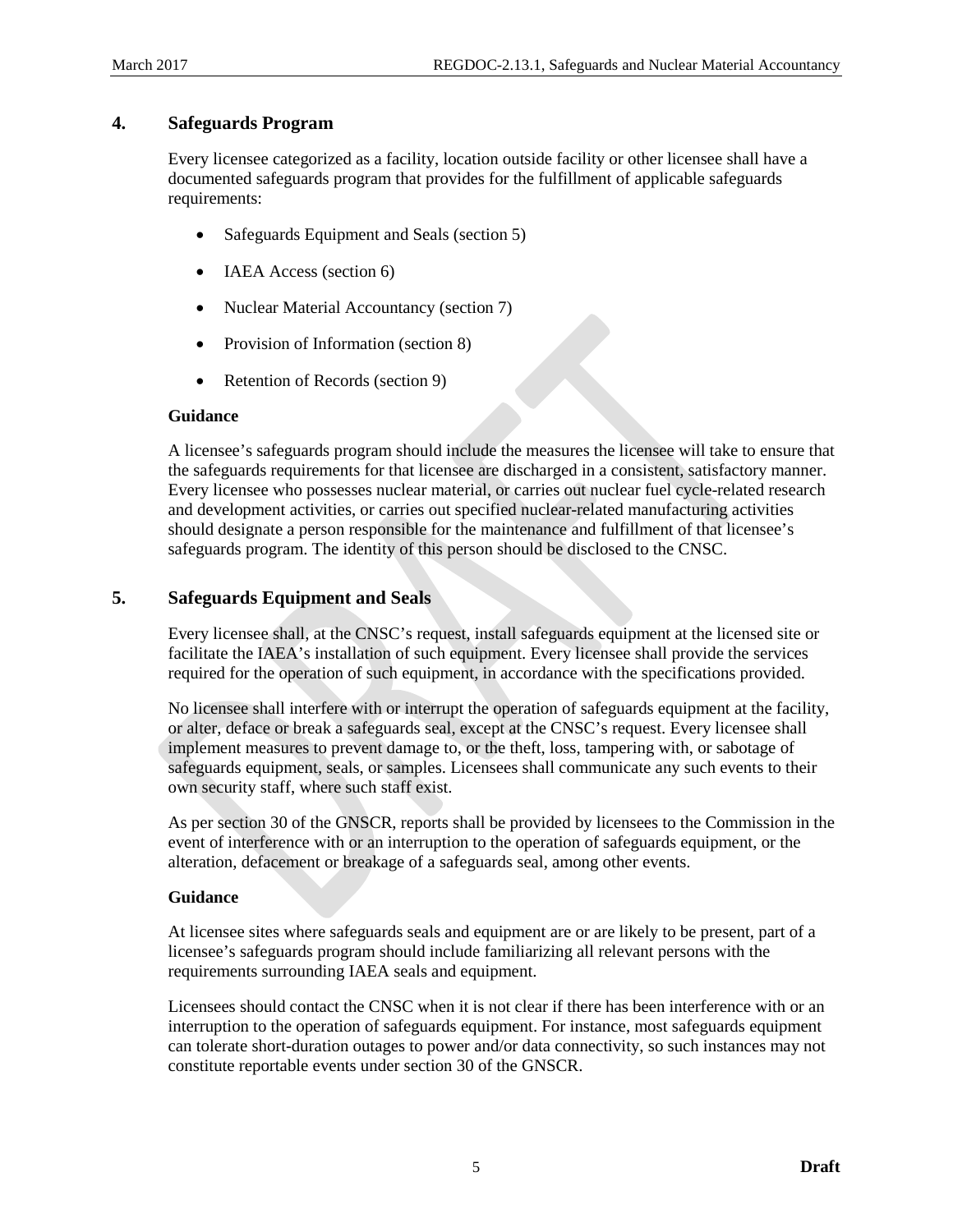## <span id="page-11-0"></span>**6. International Atomic Energy Agency Access**

Every licensee shall provide the required access to IAEA inspectors. This access is with the aim of verifying Canada's declarations to the IAEA as required by the Canada-IAEA safeguards agreements. The IAEA may require access to a given site for a variety of purposes, as described below.

At the CNSC's request, licensees shall report to the CNSC on the outcomes of any IAEA activities that occur on their sites.

#### **Guidance**

Licensees can contact the CNSC to verify the identity of IAEA inspectors requesting site access.

#### <span id="page-11-1"></span>**6.1 Inspections**

The IAEA has the right to carry out inspections at licensees categorized as facilities and locations outside facilities. During inspections, the IAEA has the right to verify all Group 1A material on the site and to verify relevant records and reports, including safeguards-relevant documentation which has not been submitted to the CNSC (such as source data).

During an inspection, the licensee shall provide a list of inventory items (LII) covering the material subject to inspection, and then facilitate IAEA verification of that inventory. Further information on the LII is provided in section [8.1.4.](#page-18-0)

IAEA inspection activities can include, among other activities:

- measurement of nuclear material
- taking of samples of nuclear material
- review of data from IAEA containment and surveillance equipment
- application and verification of IAEA seals
- examination of safeguards-relevant records and reports

For inspections where samples of nuclear material are taken, at the CNSC's request, the licensee shall provide such reasonable assistance as is required to enable the shipment of those samples.

## **Guidance**

Depending on the size and complexity of the inventory to be verified, IAEA inspections can range in duration from hours to weeks. Notification of an IAEA inspection will typically be sent between 24 hours and a week in advance. The IAEA maintains the right to carry out unannounced inspections at licensees categorized as facilities with a content or annual throughput exceeding five effective kilograms of nuclear material. In order to reduce IAEA verification activities, the CNSC may request the acceptance of IAEA unannounced inspections by other licensees categorized as facilities, or by licensees categorized as locations outside facilities. The CNSC will seek to participate in all IAEA inspections in Canada, where possible.

## <span id="page-11-2"></span>**6.2 Design information verification**

The IAEA has the right to carry out design information verification (DIV) visits at licensees categorized as facilities to verify the design information provided by those licensees (see section [8.2](#page-19-2) for more information on design information requirements). During a DIV, licensees shall provide the IAEA with the latest design information submitted to the CNSC, and then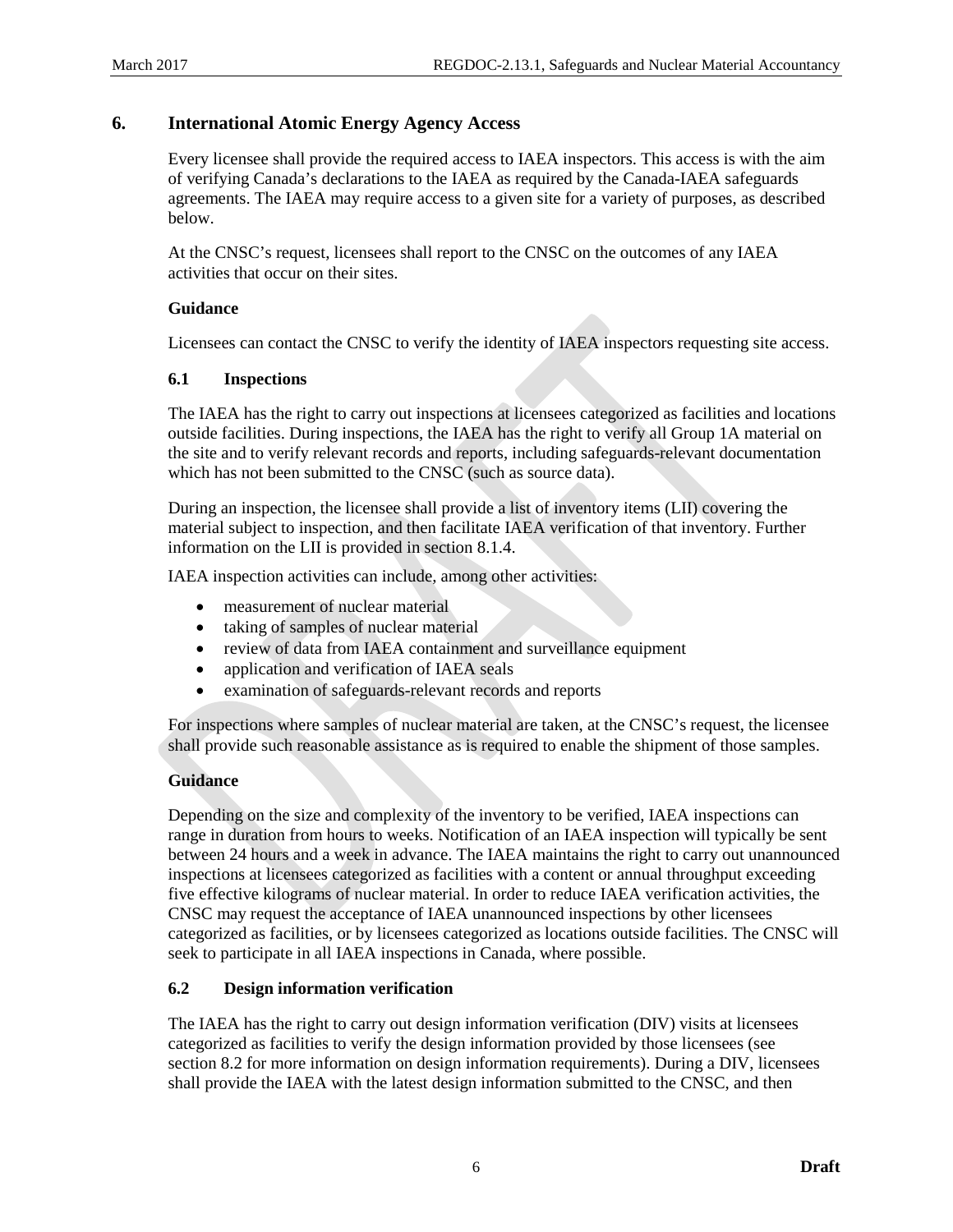facilitate IAEA verification of that information. The IAEA will provide one week's notice for DIV visits. The CNSC will seek to participate in all IAEA DIVs in Canada, where possible.

## <span id="page-12-0"></span>**6.3 Complementary access**

Under the Additional Protocol, [3] the IAEA has the right to request complementary access (CA) to any location in Canada with as little as 24 hours' notice, or 2 hours' notice if the IAEA is already on site at a facility or location outside facility for an inspection or DIV.

Upon receipt of a request for CA, every licensee shall provide the IAEA and CNSC with access to any:

- location on any site declared as a facility or location outside facility
- decommissioned or closed down facility and/or location outside facility
- uranium or thorium mine or mill
- location possessing, importing or exporting more than 10 metric tonnes of uranium ore concentrate and/or more than 20 metric tonnes of thorium ore concentrate in a given calendar year
- location where materials exempted from safeguards under Article 37 of the Safeguards Agreement [2] are stored, or where materials exempted from safeguards under Article 36 of the Safeguards Agreement are stored, if those materials are not yet in their non-nuclear end use form
- location involved in the further processing of wastes containing plutonium, high enriched uranium or uranium-233 on which safeguards have been terminated

For locations subject to CA requests that are not listed above (for example, locations involved in nuclear fuel cycle-related research and development activities or specified nuclear-related manufacturing), upon receipt of a request for CA, every licensee shall make every reasonable effort to provide the IAEA and CNSC with access.

Access shall be provided within the timeframes specified in the notification of CA.

## **Guidance**

A CA will only take place during regular working hours. Activities which the IAEA may perform during a CA include:

- visual observation
- collection of environmental samples
- utilization of radiation detection and measurement devices
- item counting of nuclear material
- application of seals and/or other tamper indicating devices
- examination of records relevant to the goals of the CA

IAEA access during a CA can be managed in order to prevent the dissemination of proliferationsensitive information, to meet safety or physical protection requirements, and to protect proprietary or commercially sensitive information. Any such need for managed access should be communicated to the CNSC via the licensee's annual update under the Additional Protocol [3] (see section [8.4](#page-21-0) for further details). This does not preclude the possibility of a need for managed access arising during the CA. The CNSC will seek to participate in all IAEA CAs in Canada, where possible.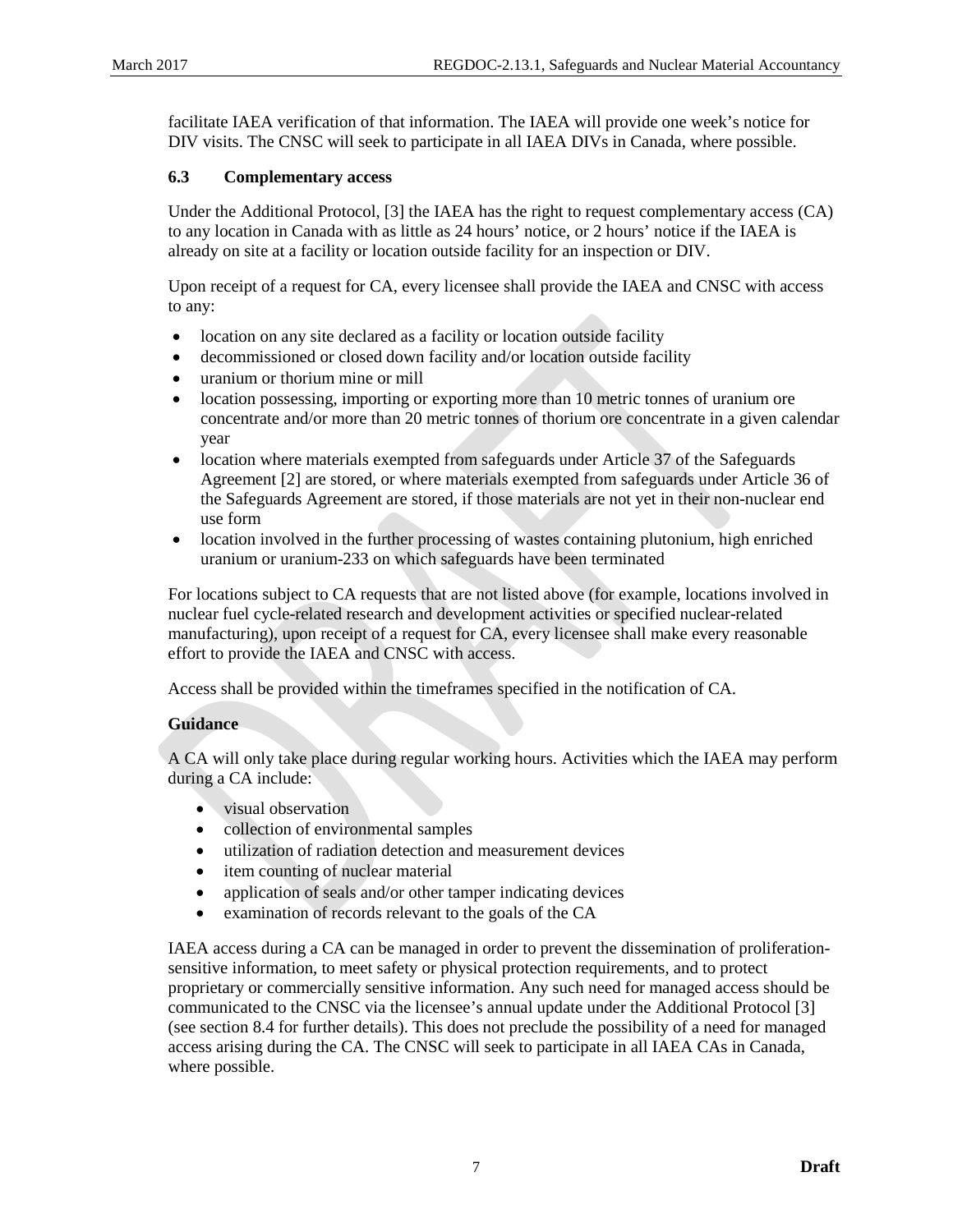## <span id="page-13-0"></span>**6.4 Access to IAEA equipment**

The IAEA has the right to access their installed equipment, including for maintenance and servicing. The licensee shall facilitate access to IAEA equipment, including the provision of ladders, scaffolding, lifting equipment, or training, as needed. Note that the granting of access may be required on short notice.

## **Guidance**

Licensees should inform the CNSC of training requirements necessary to access IAEA equipment through design information submissions (see section [8.2\)](#page-19-2).

## <span id="page-13-1"></span>**7. Nuclear Material Accountancy**

Nuclear material accountancy is the program of nuclear material accounting and reporting implemented by licensees and the CNSC, to satisfy the requirements of the Safeguards Agreement. [2]

Nuclear material accountancy covers licensee activities carried out to establish the quantities of nuclear material present within defined areas, and the changes in those quantities within a defined time period. This includes nuclear material measurement, record keeping, preparation and submission of accounting reports, and verification of accounting information. For licensees possessing Group 1A material, this further includes the establishment of material balance areas (MBAs), where flows and inventory of nuclear material can be determined, and key measurement points (KMPs) within those MBAs, where flows and inventories of nuclear material can be measured.

## <span id="page-13-2"></span>**7.1 Measurement of nuclear material**

All licensee safeguards programs shall include the maintenance and calibration of any instruments used to measure nuclear material for safeguards purposes. The documented results of any calibration activity or measurement of nuclear material are classified as source data and thus shall be available on request, including during IAEA inspections.

## **Guidance**

In general, instruments used to measure nuclear material should be calibrated at least once in the period between physical inventory takings (see section [7.3](#page-14-0) below for further detail). The accuracy of licensee measurements should meet or exceed the standards set in the IAEA document STR-368, *International Target Values 2010 for Measurement Uncertainties in Safeguarding Nuclear Materials*, [5] where applicable.

Rounding errors should be minimized (for example, when a sum of measurements is reported, rounding should only be performed for the final reported number). In addition, the number of significant digits should reflect the uncertainty in the overall measurement. Measurements should be provided with the same number of significant digits in all reports pertaining to the same item or batch.

## <span id="page-13-3"></span>**7.2 Inventory tracking**

All licensees possessing nuclear material shall be capable at all times of providing an up-to-date LII, covering all of the Group 1 material in their possession.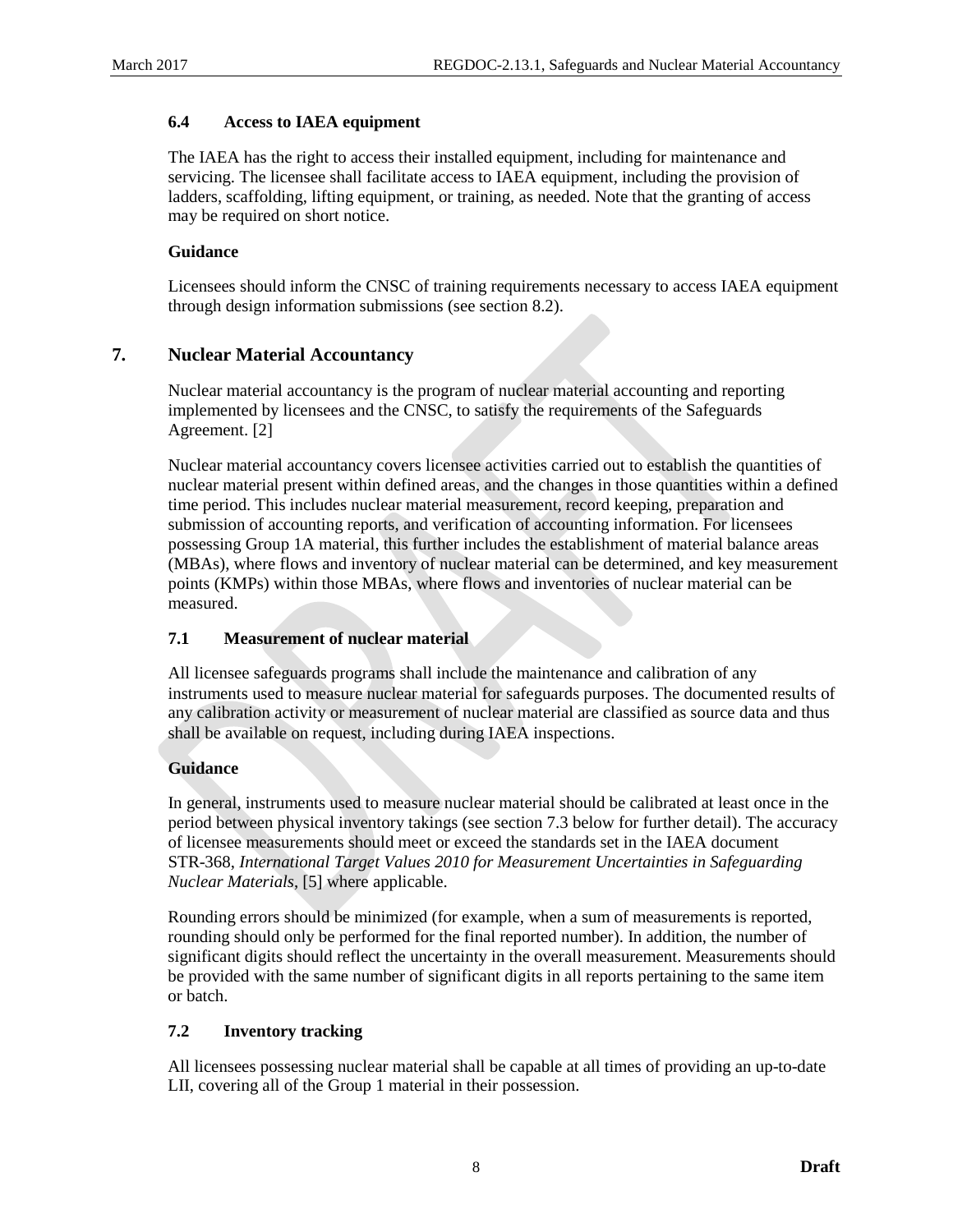All items in inventory shall be uniquely identified, for instance with a stamped or engraved serial number, a label, or a tag, such that a CNSC or IAEA inspector can easily relate the licensee's LII to the physical inventory.

## <span id="page-14-0"></span>**7.3 Physical inventory taking**

All licensees categorized as facilities or locations outside facilities shall carry out a physical inventory taking (PIT) each calendar year, and not more than 14 months after their previous PIT. The licensee's PIT date shall be declared to the CNSC as part of the annual operational program (see section [8.3\)](#page-20-0).

A licensee's PIT shall:

- confirm the presence of all Group 1 material on the LII
- verify that an item's unique identifier matches the information on the LII
- verify that there is no Group 1 material present which is not included on the LII

The CNSC and/or the IAEA may choose to verify the results of a licensee's PIT, including the verification of all Group 1A material on the LII produced as a result of the PIT. Should the IAEA choose to verify the results of a licensee's PIT, their inspection is termed a physical inventory verification (PIV). Should the CNSC choose to do so, it is termed a physical inventory taking evaluation (PIT-E). The PIV and/or PIT-E may occur shortly after the PIT or coincide with it. A PIV will involve the verification of some or all Group 1A material onsite at the time of the PIT, while a PIT-E will involve the verification of some or all Group 1 material onsite at the time of the PIT. Licensees shall be prepared to support an IAEA PIV and/or a CNSC PIT-E following each PIT.

## **Guidance**

For licensees with large and complex inventories, the PIT should be scheduled to take place when nuclear material movements and inventory are at a minimum, and when equipment used to process nuclear material can be emptied and cleaned out to the extent reasonably possible. Nuclear material that is held up in equipment at the time of a PIT should be sampled and analyzed, where possible, to determine characteristics relevant to the determination of nuclear material mass. The nuclear material in items that have not changed in mass since the previous inventory taking, or since their creation or receipt, does not need to be remeasured as part of a PIT.

The CNSC may select a PIT date for the licensee based on availability of CNSC resources.

## <span id="page-14-1"></span>**7.4 Inventory difference**

All licensees who carry out a PIT shall calculate inventory difference (ID) as an outcome of that PIT, and report it to the CNSC. ID is also known as material unaccounted for (MUF). ID is calculated over a material balance period; that is, the interval between two inventory takings.

ID shall be calculated using the material balance equation provided below:

$$
ID = BE - PE
$$
  
and  

$$
BE = PB + X - Y
$$

where

 $BE =$  the book ending inventory; that is, the sum of the physical beginning inventory and all inventory changes over the material balance period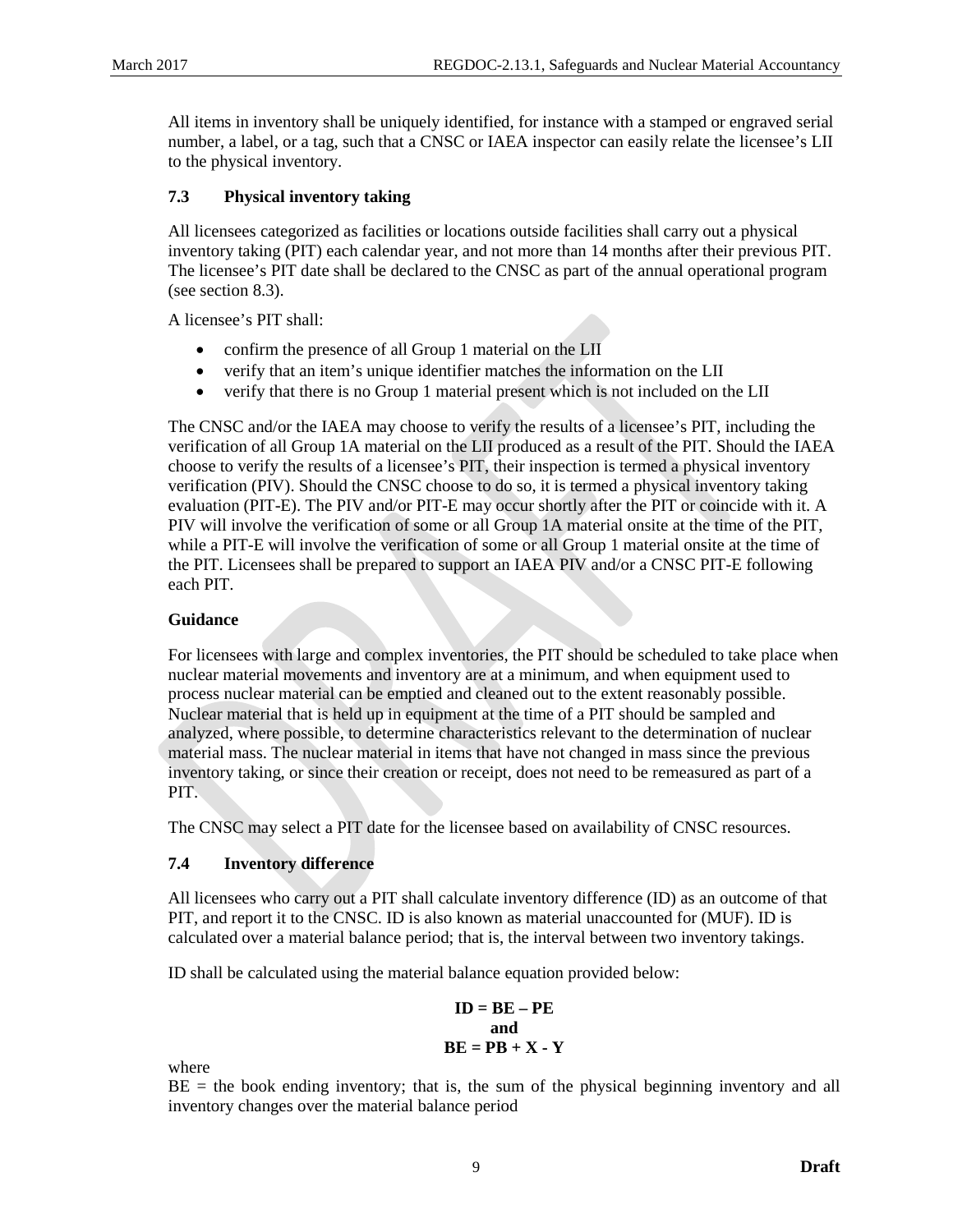$PE =$  the physical ending inventory, as established by the current inventory taking  $PB =$  the physical beginning inventory, as established by the previous inventory taking  $X =$  the sum of all inventory increases over the material balance period  $Y =$  the sum of all inventory decreases over the material balance period

ID shall be reported to the CNSC on the following reports:

- an inventory change document (ICD), if ID is non-zero (see section [8.1.2\)](#page-16-2)
- the final general ledger of the material balance period (see section [8.1.3\)](#page-17-0)
- the reconciliation statement (see sectio[n 8.1.6\)](#page-19-0)

The CNSC evaluates all instances of ID reported by licensees. On the basis of this evaluation, the CNSC may require follow-up actions for instances of a non-zero ID for nuclear material in bulk form. Licensees shall investigate any instances of a non-zero ID for nuclear material in item form, and shall communicate the results of the investigation to the CNSC and to their own security staff, where such staff exist. Reports on the results of such investigations shall be submitted within 30 days of the PIT, and shall include the licensees' conclusions as to the source of ID and any correcting measures.

## <span id="page-15-0"></span>**7.5 Foreign obligations**

Canada has negotiated nuclear cooperation agreements (NCAs) with nuclear trading partners worldwide. When nuclear material is imported into Canada pursuant to the terms and conditions of an NCA, it is generally subject to foreign obligations, including a requirement for Canada to track and report back on that nuclear material as long as it is in Canada.

The CNSC will inform the importer at the time an import licence is issued whether a foreign obligation will be attributed to the nuclear material. Where there has been no such notification by the CNSC, the nuclear material in question is considered unobligated while it remains in Canada.

All licensees shall track any foreign obligations associated with their nuclear material inventories and inventory changes. For further information see sections [8.1.2](#page-16-2) and [8.1.7.](#page-19-1)

Once assigned, foreign obligations associated with an item shall be kept associated with that item, unless the integrity of the item is destroyed through processing. Note that nuclear material can be simultaneously obligated to multiple countries.

Foreign obligations on domestic transfers or internal inventory changes shall be assigned by the licensee based on the obligations in their inventory. Foreign obligations on nuclear material to be exported from Canada, if any, shall be declared to the CNSC by the licensee as part of the application process for a CNSC export licence. If unobligated nuclear material is to be exported from Canada for nuclear use, the CNSC will assign a Canadian obligation to that material at the time of export.

## **Guidance**

For more information on CNSC's import and export control program, please see regulatory document [REGDOC-2.13.2,](http://www.nuclearsafety.gc.ca/pubs_catalogue/uploads/REGDOC-2-13-2-Import-and-Export-eng.pdf) *Import and Export*.

## <span id="page-15-1"></span>**8. Provision of Information**

All information supplied to the CNSC shall be transmitted using appropriate information security measures. The CNSC's Nuclear Materials Accountancy Reporting (NMAR) e-business system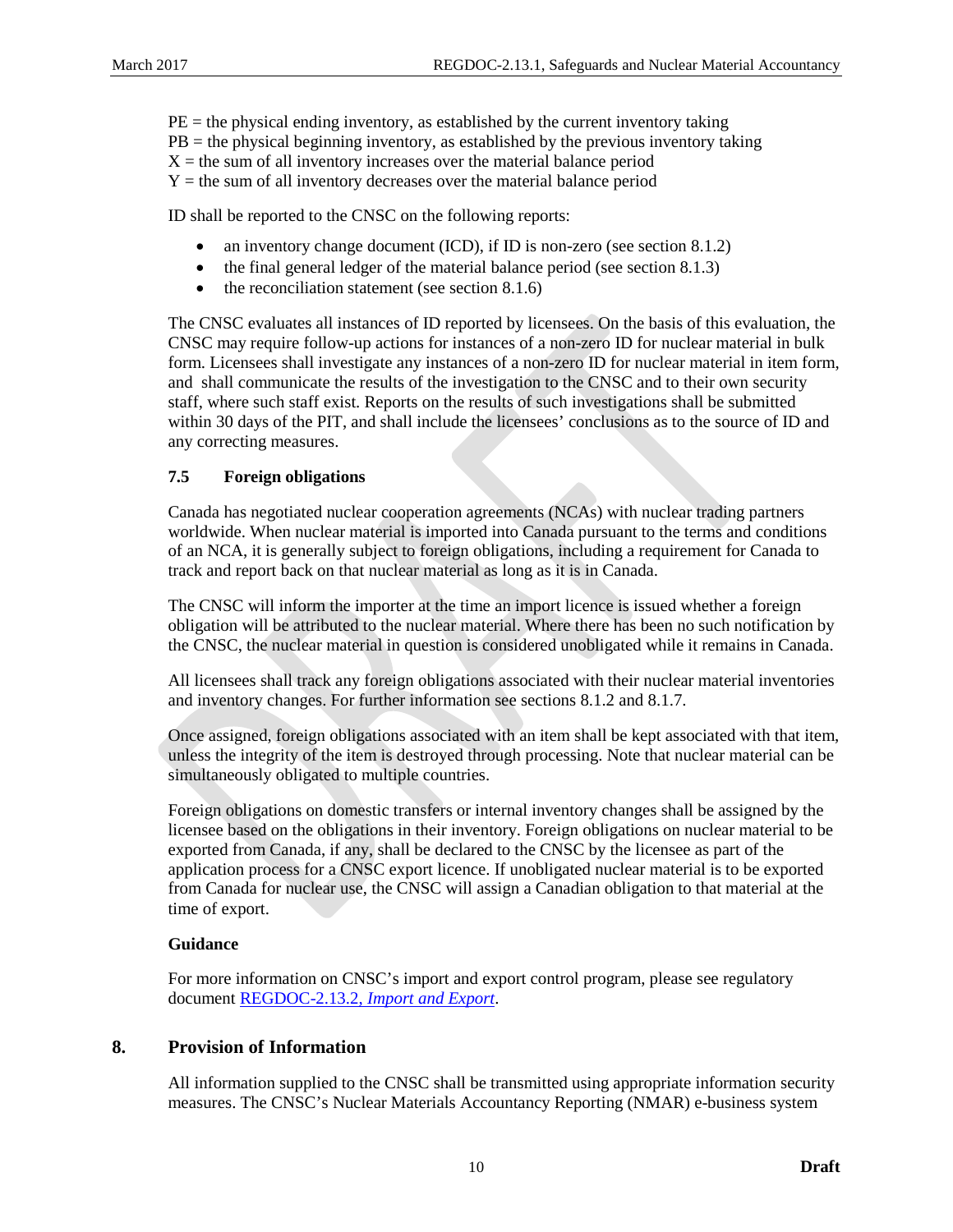(see section [8.1.1\)](#page-16-1), and encrypted email via the CNSC safeguards mailbox [\(cnsc.safeguards](mailto:cnsc.safeguards-garanties.ccsn@canada.ca)[garanties.ccsn@canada.ca\)](mailto:cnsc.safeguards-garanties.ccsn@canada.ca) can be used for communications up to and including Protected B according to the security levels published by the Government of Canada under the Industrial Security Program. Licensees shall make alternate arrangements with the CNSC when information to be submitted is Protected C or classified.

## <span id="page-16-0"></span>**8.1 Nuclear material accountancy reports**

All licensees who possess nuclear material shall make reports to the CNSC, according to the reporting frequencies listed in [Appendix D:](#page-26-0) Table D1. The CNSC may require some reports to be submitted more frequently, to support IAEA verification activities.

Descriptions of the data to be included in each type of report are provided i[n Appendix D:](#page-26-0) Table D2. Forms for nuclear material accountancy reports are available from the [CNSC website.](http://www.nuclearsafety.gc.ca/)

## <span id="page-16-1"></span>**8.1.1 Information security and electronic reporting**

Licensees shall have measures in place to prevent the compromise of systems used to generate, store and transmit safeguards-relevant information.

All licensees who are required to submit nuclear material accountancy reports (see section [8.1\)](#page-16-0), shall do so using the NMAR e-business system, which can be found on the [CNSC website.](http://www.nuclearsafety.gc.ca/)

## **Guidance**

Licensees may refer to CSA standard N290.7, *Cyber Security for Nuclear Power Plants and Small Reactor Facilities* for guidance on cyber security for safeguards systems.

The NMAR e-business system accepts nuclear material accountancy reports in Extensible Markup Language format (.xml) and Microsoft Excel 2003 format (.xls), and accepts requests for exemption, de-exemption and termination in Portable Document Format (.pdf). An access code for NMAR can be obtained from the CNSC. Alternate arrangements can be made with the CNSC for files that cannot be submitted via NMAR; for example, because of file size.

<span id="page-16-2"></span>Further information relevant to the use of NMAR is available on the [CNSC website.](http://www.nuclearsafety.gc.ca/)

## **8.1.2 Inventory change document**

An inventory change is any increase or decrease in a licensee's nuclear material inventory. All inventory changes shall be reported to the CNSC on an inventory change document (ICD), using the inventory change codes defined in [Appendix D:](#page-26-0) Table D3. For all shipments of nuclear material, the shipper shall provide a copy of the ICD to the receiver.

## **Correcting or deleting an inventory change document**

Corrections to ICDs shall be effected by submitting a correcting ICD with the necessary changes. A correcting ICD shall be dated with the current date, not the date on which the original transaction occurred. The correcting ICD will be identical to the original, save for the date, the fields being corrected, the entry of 'C' (for 'correction') in Label 309, and Label 1021 being incremented by 1. A note shall be added to the remarks section of a correcting ICD to explain the reason for the correction.

Deleting ICDs can be used to completely withdraw an ICD. Deleting ICDs shall be effected by submitting an ICD identical to the original except dated with the current date and the entry of 'D'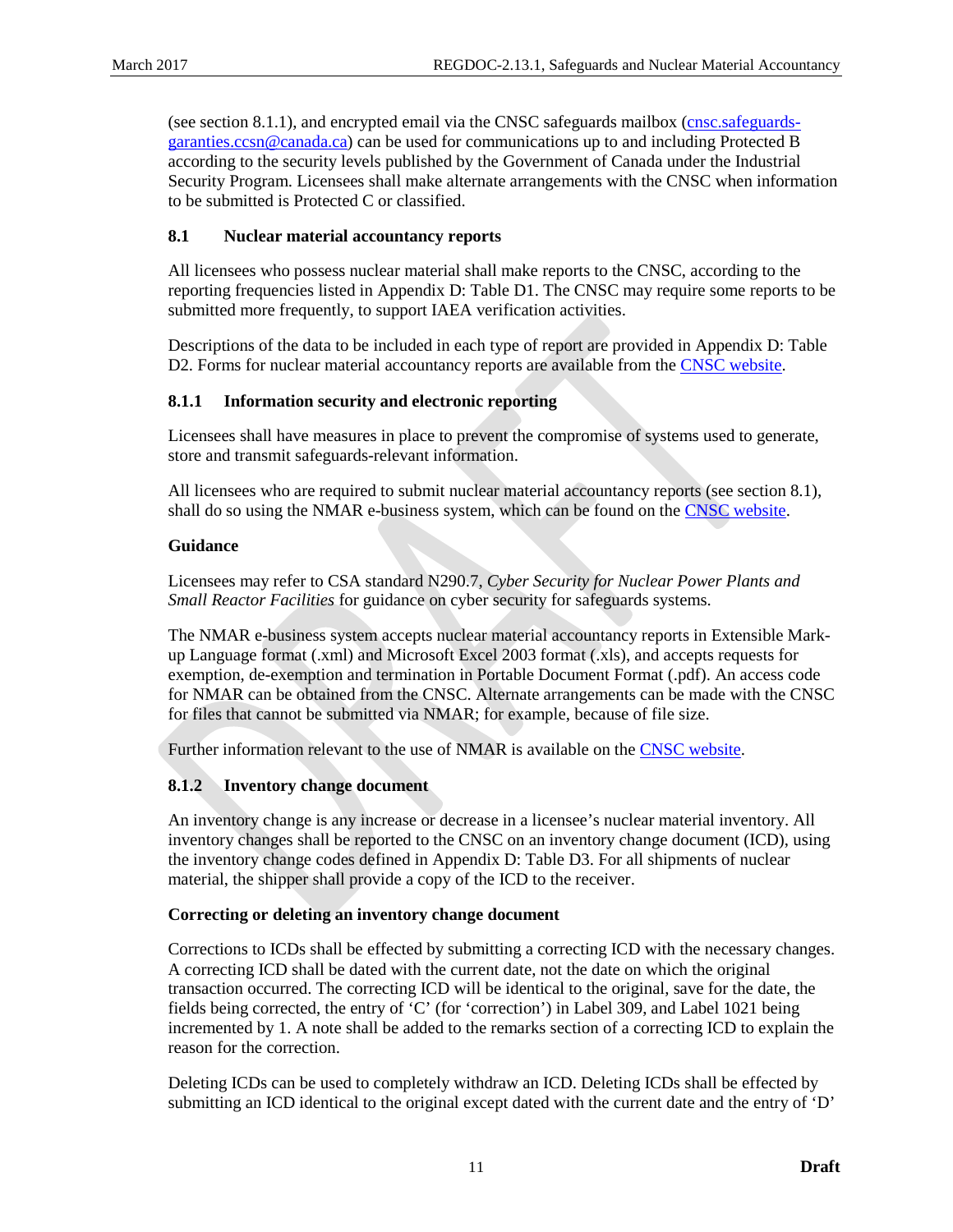for 'delete' in Label 309 (Label 1021 remains 0). A note shall be added to the remarks section of deleting ICDs explaining the reason for the deletion.

Some fields on the ICD (Date, Batch Name, MBA, IC Type, Safeguards Status and Element Code, if the change to Element Code impacts the Safeguards Status) cannot be corrected by submitting a correcting ICD. In these cases, the original ICD shall be deleted and a new ICD submitted. Both the deleting ICD and the new ICD shall be dated with the current date.

In specific situations and in consultation with the CNSC, a correcting or deleting ICD can be reported with a date other than the current date, or an ICD can be withdrawn and replaced without modifying Label 309 or Label 1021.

## <span id="page-17-0"></span>**8.1.3 General ledger**

A general ledger is a monthly listing of all inventory changes occurring during that month and provides the book inventory, that is, a running balance of the material in the MBA.

General ledgers shall be kept by licensees categorized as facilities; the CNSC will maintain general ledgers on behalf of licensees categorized as locations outside facilities. The information for an inventory change recorded on the general ledger shall be consistent with information on the ICD for each inventory change, with the exception of corrections to weights, as described below, under "Recording a correcting or deleting ICD on a general ledger". A separate general ledger shall be submitted for each element/isotope of Group 1A material.

For months in which no transactions occur, licensees are not required to submit general ledgers to the CNSC. For licensees categorized as facilities, such general ledgers are considered to be source data and shall still be created, retained, and provided on request.

## **Correcting a general ledger**

Corrections to general ledgers shall be effected by submitting a new report with the revision number incremented by 1 and the date of the revision indicated in the appropriate field.

#### **Recording a correcting or deleting ICD on a general ledger**

When a correcting or deleting ICD is submitted, the correction or deletion shall be recorded on the general ledger for the month in which the correction or deletion was reported. For a correcting ICD, if the correction is to the weight, then the weight recorded on the general ledger shall be the difference between the last reported weight and the corrected weight. For instance, if a weight were originally reported as 10 kg and then corrected to 11 kg, the general ledger entry corresponding to the correcting ICD would show 1 kg (11kg-10kg), even though the correcting ICD continues to state 11 kg. This is the only instance where the weight reported on a general ledger is not exactly the same as that reported on the corresponding ICD.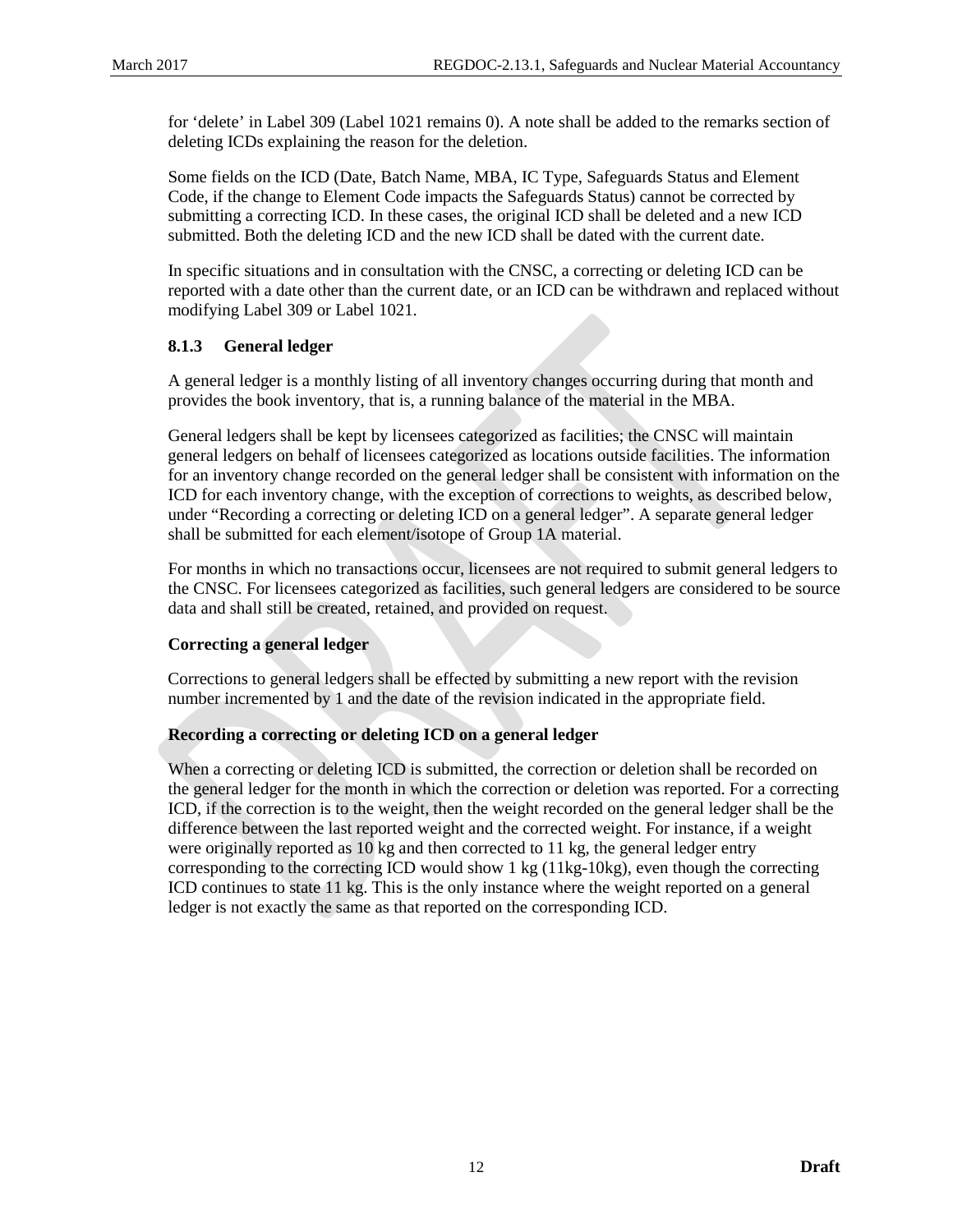## <span id="page-18-0"></span>**8.1.4 List of inventory items**

The LII consists of listings of all items containing Group 1 material on site at any given time. A separate LII shall be kept for each element/isotope category present on site. Group 1A and Group 1B materials shall be recorded on separate sets of LIIs. An item is generally defined as the smallest individually labelled unit in inventory. Licensees shall be able to generate an accurate LII upon request.

Note: LIIs for spent fuel at CANDU stations are a special case, due to the extremely large number of items present. For LIIs covering spent fuel at CANDU stations, it is acceptable to provide a single line reporting each element present in each KMP, showing the number of bundles and the nuclear material mass. Itemized listings covering subsets of the spent fuel inventory shall be available on request to facilitate verification activities. At licensee request, the CNSC will consider similar arrangements for other large, homogenous inventories.

#### **Correcting a list of inventory items**

A correction to an LII shall be effected by submitting a new report with the revision number incremented by 1 and the date of the revision indicated in the appropriate field. The date on the corrected LII report shall stay the same, that is, the date for which the submitted LII was current.

#### <span id="page-18-1"></span>**8.1.5 Physical-key measurement point inventory summary**

The physical-KMP inventory summary (P-KMPIS) is a summary of Group 1A material by physical-KMP. The P-KMPIS shall summarize the LII by grouping items with the same material description codes into batches. In instances where a licensee possesses small inventories of nuclear material, at the licensee's request, the CNSC may waive the requirement to create and report a P-KMPIS.

#### **Correcting or deleting a physical-key measurement point inventory summary**

Corrections to P-KMPIS reports shall be effected by submitting a new report with the entry of 'C' for 'correction' in Label 309, and Label 1021 being incremented by 1. The date on the P-KMPIS report shall stay the same; that is, the date of the PIT being reported on. When submitting a correcting P-KMPIS, only the batches that are being corrected shall be included. For instance, if an original P-KMPIS had 10 batches and 2 needed correction, the correcting P-KMPIS shows only the 2 batches being corrected.

Deleting a P-KMPIS is done when it is necessary to completely withdraw some or all of the reported batches. The deletion shall be effected by submitting a P-KMPIS with the entry of 'D' for 'delete' in Label 309 (Label 1021 remains 0) and listing only the batches that need to be withdrawn exactly as they were reported in the original P-KMPIS. A note shall be added to the remarks section of correcting and deleting P-KMPIS batches explaining the reason for the change.

Some fields on the P-KMPIS (Date, Batch Name, MBA, Safeguards Status and Element Code, if it impacts Safeguards Status) cannot be corrected by submitting a correcting P-KMPIS. In these cases, the affected batches on the P-KMPIS shall be deleted and resubmitted on a new P-KMPIS.

In specific situations and in consultation with the CNSC, a correcting or deleting P-KMPIS can be withdrawn and replaced without modifying Label 309 or Label 1021.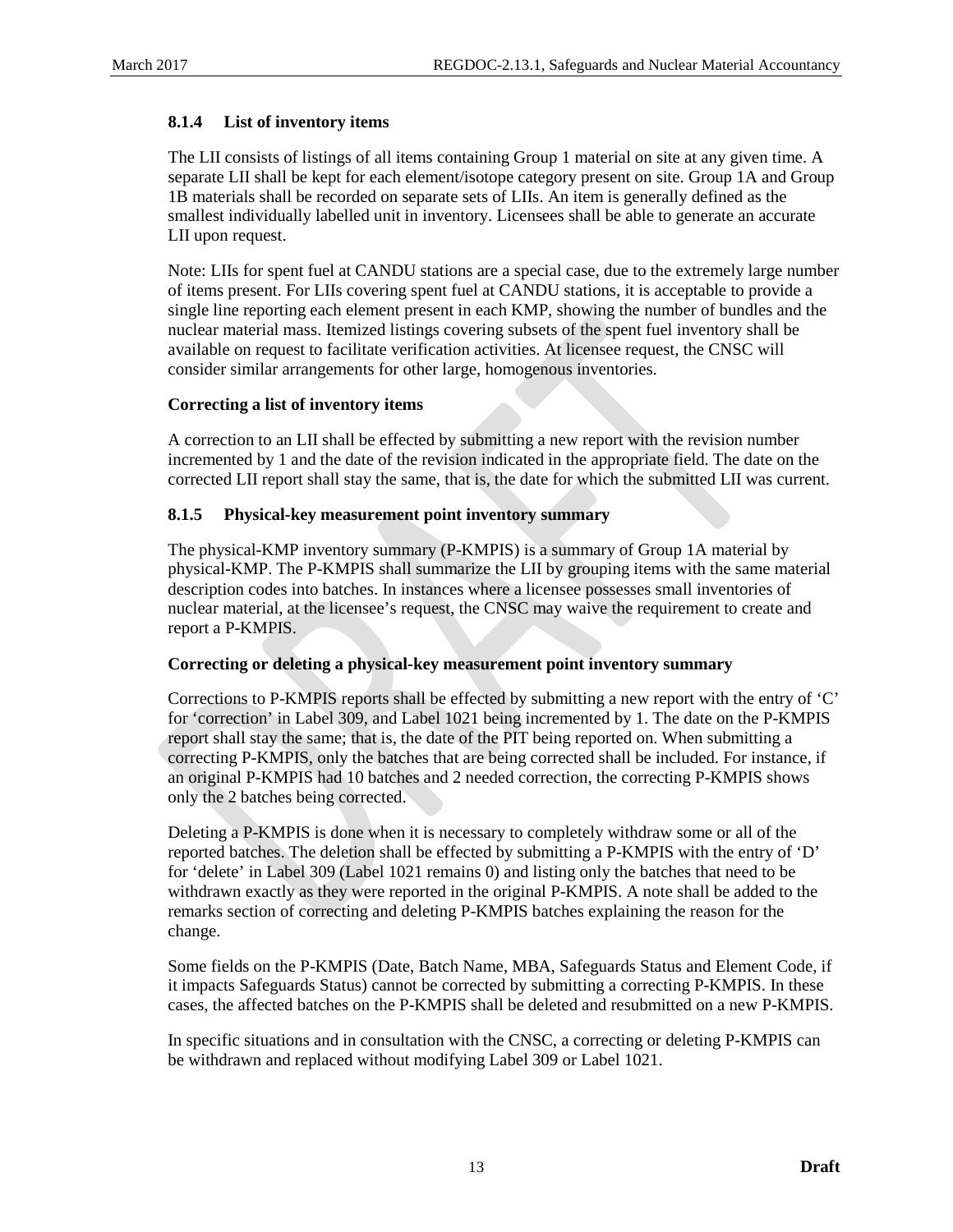#### <span id="page-19-0"></span>**8.1.6 Reconciliation statement**

A reconciliation statement is a report that calculates ID (see sectio[n 7.4\)](#page-14-1); that is, the difference between the book ending inventory, derived from the most recent general ledger, and the physical ending inventory, derived from the P-KMPIS or LII. A reconciliation statement shall be prepared for Group 1A material after each PIT.

When a licensee possesses small inventories of nuclear material, at the licensee's request, the CNSC may waive the requirement to create and report a reconciliation statement.

#### **Correcting a reconciliation statement**

A correction to a reconciliation statement shall be effected by submitting a new report with the revision number incremented by 1 and the date of the revision indicated in the appropriate field. The date on the reconciliation statement shall stay the same; that is, the PIT date.

#### <span id="page-19-1"></span>**8.1.7 Obligated material inventory summary**

The obligated material inventory summary (OMIS) is a list of opening and ending balance weights, by country of obligation, for any nuclear material that has foreign obligations at the licensee's site. Both Group 1 and Group 2 materials can be subject to foreign obligations.

The OMIS report covers a calendar year; the opening balance shall be as of January 1 of the reporting year, and the closing balance shall be as of December 31 of that same year.

#### **Correcting an obligated material inventory summary**

A correction to an OMIS report is effected by submitting a new report with the revision number incremented by 1 and the date of the revision indicated in the appropriate field. The dates on the OMIS shall stay the same; that is, January 1 and December 31 for the reporting year.

#### <span id="page-19-2"></span>**8.2 Design information**

All licensees categorized as facilities or locations outside facilities shall ensure that the CNSC is in possession of up-to-date design information. The structure of MBAs and KMPs at a given facility or location outside facility shall be accurately described in the design information submitted to the CNSC by that licensee. Once the CNSC has reviewed and accepted a licensee's design information, the CNSC will submit it to the IAEA.

For licensees categorized as facilities, design information shall include all of the following:

- 1. the identification of the facility, stating its general character, purpose, nominal capacity and geographic location, and the name and address to be used for routine business purposes
- 2. a description of the general arrangement of the facility, including site and building maps as needed, with reference to the form, location and flow of nuclear material and to the general layout of important items of equipment which are used to handle, produce or process nuclear material
- 3. a description of features of the facility relating to nuclear material accountancy, containment and surveillance
- 4. a description of the existing and proposed procedures at the facility for nuclear material accountancy and control, with special reference to MBAs established by the operator, organizational responsibility, measurements of nuclear material, the random and systematic uncertainties of such measurements, and procedures for PIT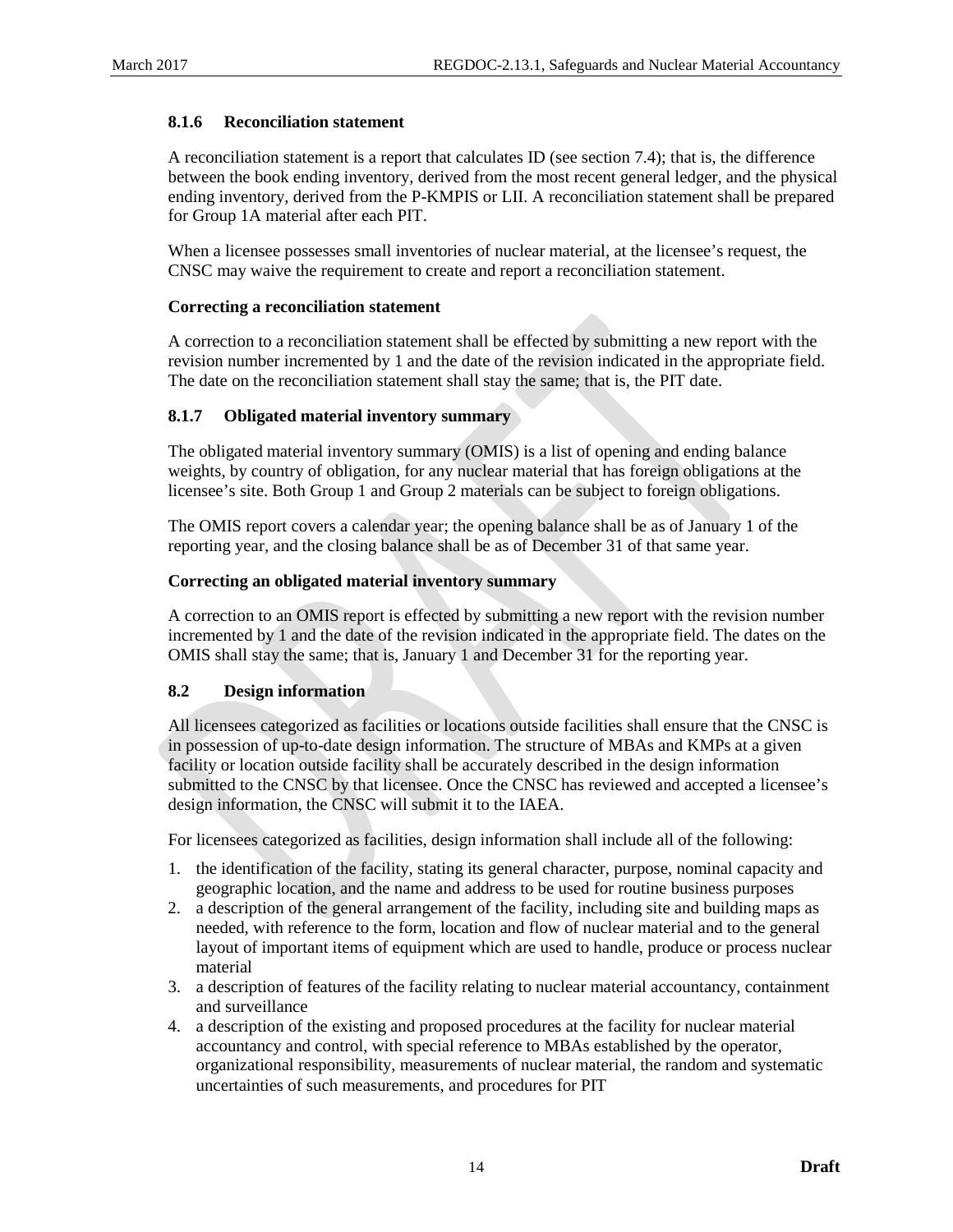5. health and safety procedures that the IAEA shall observe and with which the inspectors shall comply at the facility

For licensees categorized as locations outside facilities, design information shall include all of the following:

- 1. a general description of the use of the nuclear material, its geographic location, the user's name and address for routine business purposes, and site and building maps as needed
- 2. a general description of the existing and proposed procedures for nuclear material accountancy and control, including organizational responsibility, measurements of nuclear material, the random and systematic uncertainties of such measurements, and procedures for PIT
- 3. health and safety procedures that the IAEA shall observe and with which the inspectors shall comply at the facility

Design information shall be updated and submitted to the CNSC as soon as the decision is taken to make changes that would render the information previously provided incomplete or inaccurate.

For the construction of new facilities or locations outside facilities, preliminary design information shall be submitted to the CNSC as soon as the decision to construct or to authorize construction has been taken, whichever is earlier. An update to that preliminary design information shall be submitted to the CNSC no later than 270 days before the start of construction. Similarily, final design information shall be submitted to the CNSC no later than 270 days before the first receipt of nuclear material at the facility.

## **Guidance**

Licensees should provide design information on the appropriate IAEA design information questionnaire (DIQ) form, available on request from the CNSC. Licensees should annually review their design information to verify that it is up to date. The CNSC may require that updates to design information be provided on a specified timeline, and the CNSC may request design information supplemental to that listed above.

## <span id="page-20-0"></span>**8.3 Operational information**

All licensees categorized as facilities shall submit an annual operational program to the CNSC, covering safeguards-relevant information for the upcoming calendar year. This program shall be submitted to the CNSC by September 30 each year, and shall be updated by the licensee as necessary so that the operational program remains current.

Every facility shall submit an annual operational program that includes all of the following information:

- 1. the licensee's preferred PIT date for the upcoming calendar year
- 2. any anticipated shutdown periods during the upcoming calendar year
- 3. information on expected transfers of nuclear material in the next calendar year
- 4. updates on current or upcoming projects of relevance to safeguards, such as the construction or decommissioning of a building, the commencement of projects involving nuclear material, changes to the types of nuclear material being possessed, etc.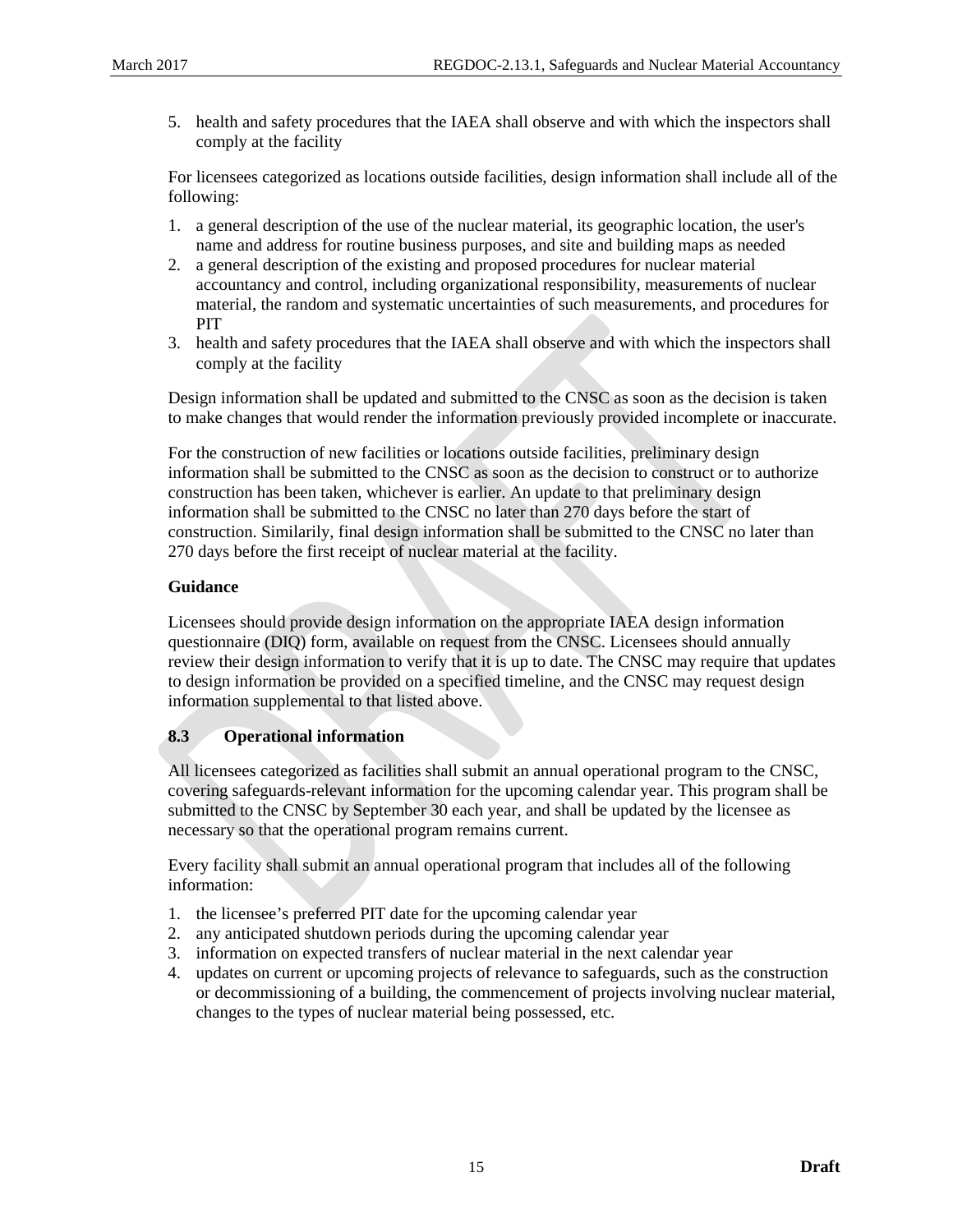## **Guidance**

In consultation with affected licensees, the CNSC may request updates to operational information on a more frequent basis, e.g. quarterly or weekly, to facilitate IAEA verification activities. Forms for submission of operational data are available on the [CNSC website.](http://www.nuclearsafety.gc.ca/)

## <span id="page-21-0"></span>**8.4 Information required by the Additional Protocol**

All licensees shall submit the following information (as applicable) to the CNSC by March 15 each year, so that the CNSC may submit Canada's annual update under the Additional Protocol [3] to the IAEA:

- 1. A general description of, and information specifying, the location of nuclear fuel cycle related research and development activities, as defined i[n Appendix B:](#page-24-0) List of Nuclear Fuel Cycle-Related Research and Development Activities.
- 2. For licensees categorized as facilities or locations outside facilities, current drawings of the site, a general description of each building on the site, including its use and, if not apparent from that description, its contents. Note that current site drawings need only be submitted if previously-submitted site drawings are no longer accurate.
- 3. A description of the scale of operations for each location engaged in the activities specified in [Appendix A:](#page-23-0) List of Declarable Nuclear-Related Manufacturing Activities.
- 4. Information specifying the location, operational status, annual production capacity and the current annual production of uranium mines and concentration plants and thorium concentration plants.
- 5. Information regarding each location with a stockpile of uranium or thorium ore concentrates greater than 1 metric tonne, including the quantities, the chemical composition and the use or intended use of such material. The provision of this information does not require detailed nuclear material accountancy, and shall not include material considered to be in transit.
- 6. Information regarding Group 1B material, as follows:
	- a. for materials exempted from safeguards pursuant to Article 37 of the Safeguards Agreement, the quantities, uses and locations of such material
	- b. for materials exempted from safeguards pursuant to Article 36 of the Safeguards Agreement, but where the material is not yet in a non-nuclear end-use form, information regarding the quantities and uses at each location
- 7. Information regarding the location or further processing of intermediate or high-level waste containing plutonium, high enriched uranium or uranium-233 on which safeguards have been terminated pursuant to Article 11 of the Safeguards Agreement. For the purpose of this paragraph, "further processing" does not include repackaging of the waste or its further conditioning not involving the separation of elements, for storage or disposal.
- 8. General plans for the succeeding 10-year period relevant to the development of the nuclear fuel cycle (including planned nuclear fuel cycle-related research and development activities) when approved by the appropriate authorities in Canada.

Information in licensee submissions shall cover the previous calendar year.

## **Guidance**

Licensees should use the IAEA's Protocol Reporter software when submitting such information to the CNSC. Copies of this software are available upon request from the CNSC.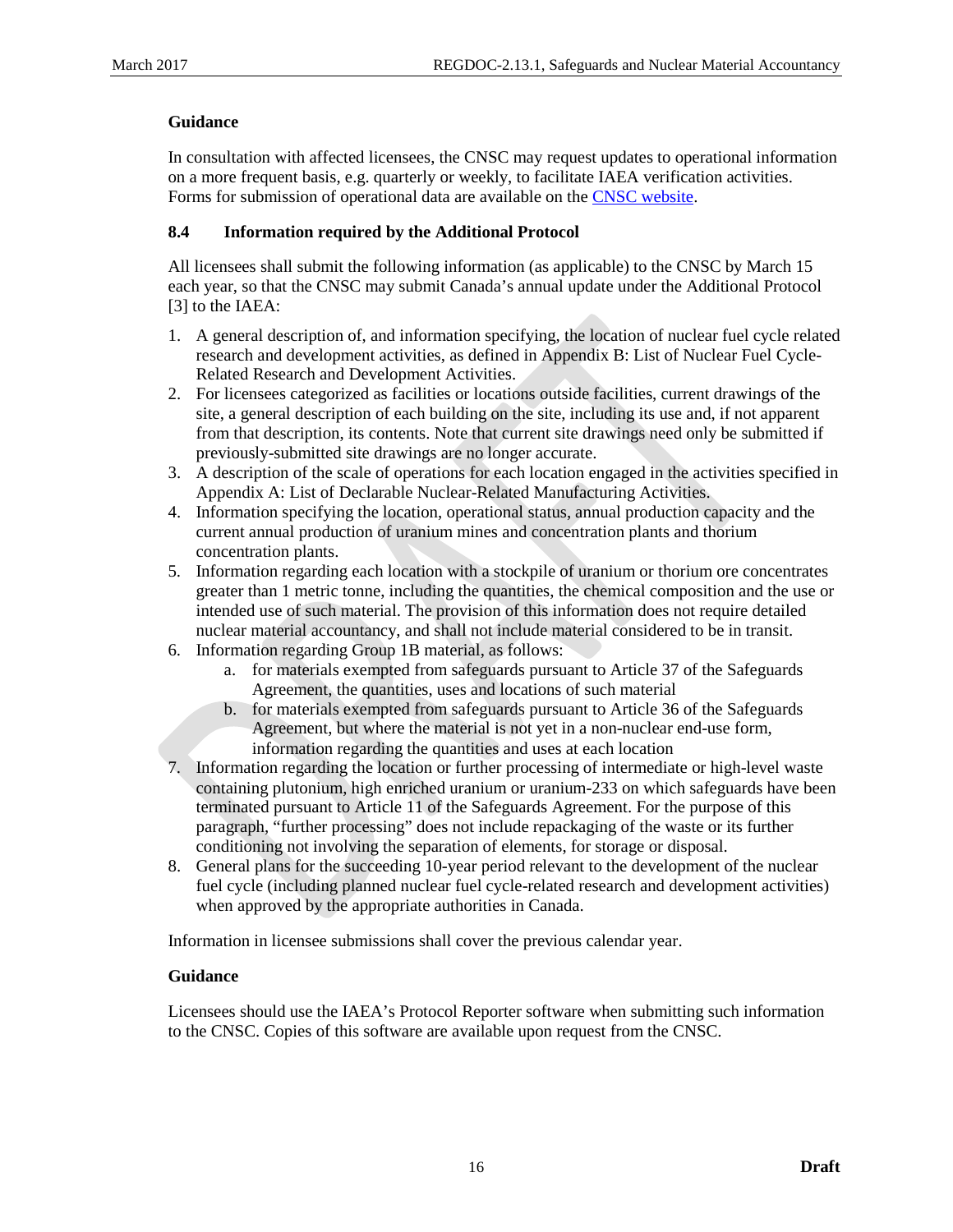# <span id="page-22-0"></span>**9. Retention of Records**

Licensees shall retain copies of any records required under this regulatory document:

- 1. for the period specified under applicable CNSC regulations, or
- 2. as long as nuclear material relevant to the records remains in the licensee's possession, or
- 3. as long as the licensee continues to perform declarable nuclear-related manufacturing activities (as defined in [Appendix A:](#page-23-0) List of Declarable Nuclear-Related Manufacturing Activities) relevant to the records, or
- 4. as long as the licensee continues to perform nuclear fuel cycle-related research and development activities (as defined in [Appendix B:](#page-24-0) List of Nuclear Fuel Cycle-Related Research and Development Activities) relevant to the records, or
- 5. for a minimum of five years, whichever is longer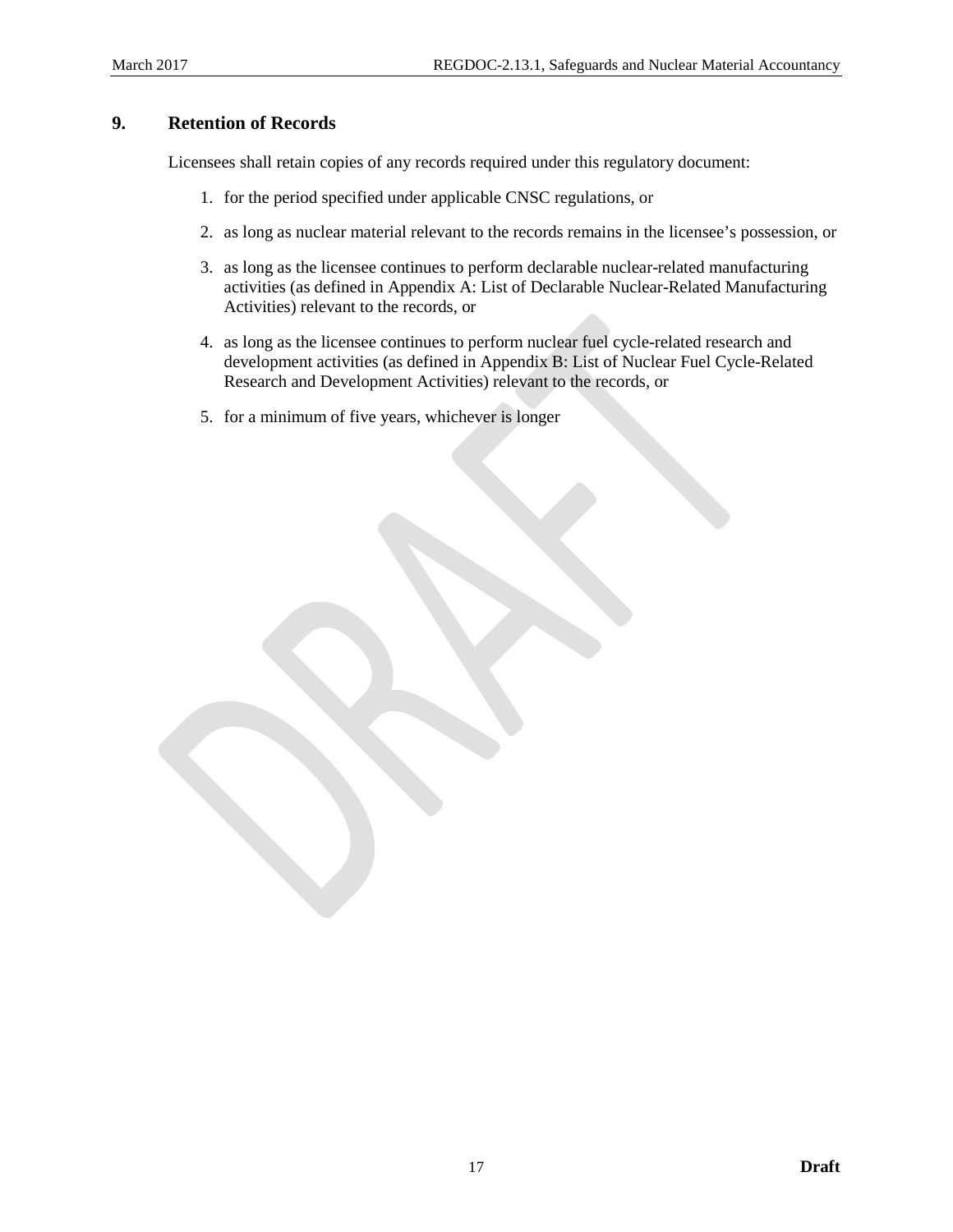# <span id="page-23-0"></span>**Appendix A: List of Declarable Nuclear-Related Manufacturing Activities**

For the purposes of facilitating Canada's compliance with its safeguards agreements, certain nuclearrelated manufacturing activities shall be reported to the Canadian Nuclear Safety Commission (see section [8.4\)](#page-21-0). These activities are defined in annex I to the Additional Protocol [3] and include:

- (i) the manufacture of centrifuge rotor tubes or the assembly of gas centrifuges for use in isotopic separation processes
- (ii) the manufacture of gaseous diffusion barriers for use in isotopic separation processes
- (iii) the manufacture or assembly of laser-based systems for isotopic separation
- (iv) the manufacture or assembly of electromagnetic isotope separators
- (v) the manufacture or assembly of columns or extraction equipment especially designed or prepared for use in isotopic separation systems using chemical exchange or ion exchange
- (vi) the manufacture of aerodynamic separation nozzles or vortex tubes for use in isotopic separation processes
- (vii) the manufacture or assembly of uranium plasma generation systems
- (viii) the manufacture of zirconium tubes
- (ix) the manufacture or upgrading of heavy water or deuterium
- (x) the manufacture of nuclear grade graphite, having a purity level better than 5 parts per million boron equivalent and with a density greater than 1.50  $g/cm<sup>3</sup>$
- (xi) the manufacture of flasks for the transportation and/or storage of irradiated fuel
- (xii) the manufacture of reactor control rods
- (xiii) the manufacture of criticality safe (e.g. small diameter, annular or slab) tanks and vessels.
- (xiv) the manufacture of irradiated fuel element chopping machines
- (xv) the construction of hot cells, meaning a cell or interconnected cells outfitted with equipment for remote operations, totalling at least  $6 \text{ m}^3$  in volume, and with shielding equal to or greater than the equivalent of 0.5 m of concrete with a density of 3.2  $g/cm<sup>3</sup>$  or greater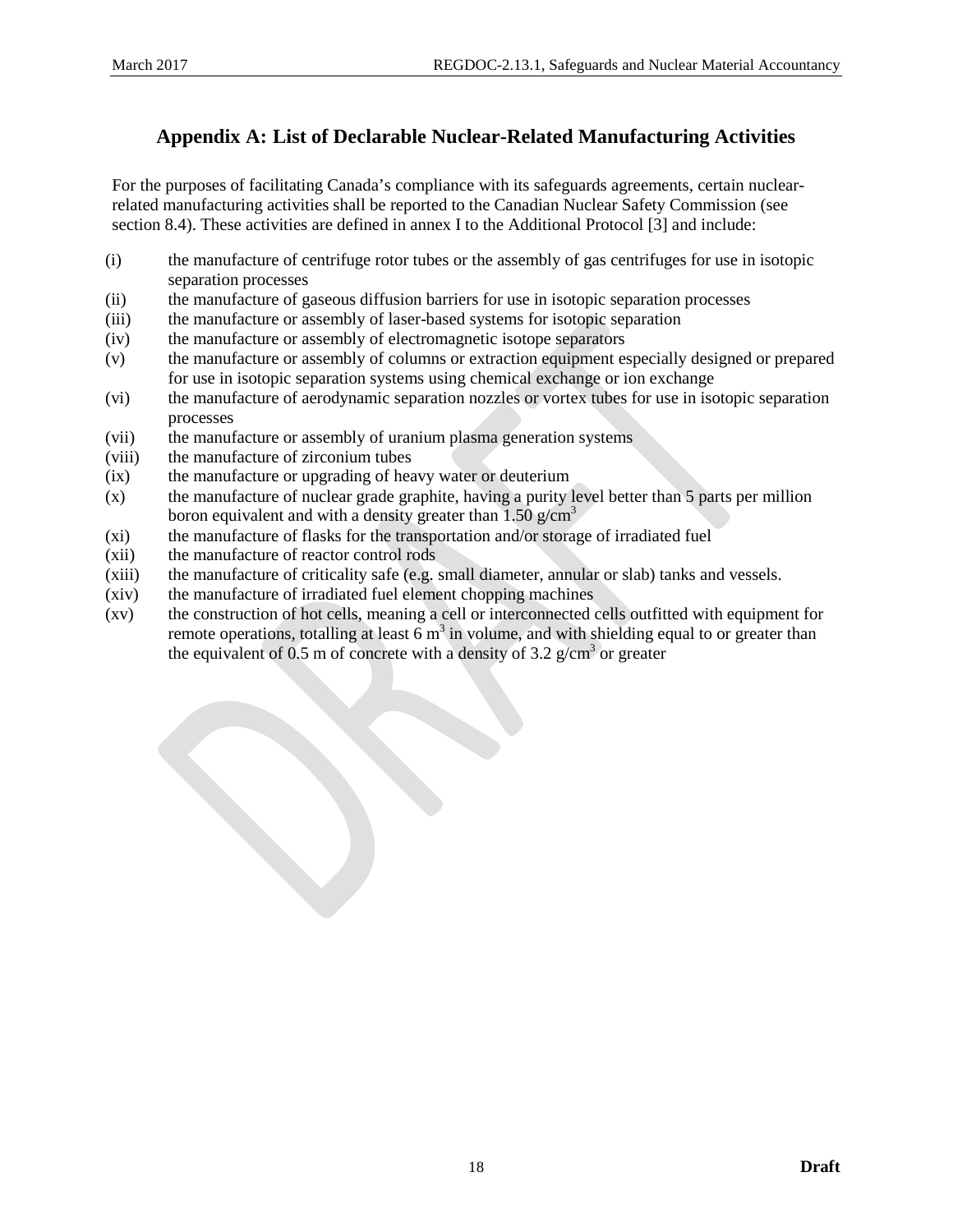# <span id="page-24-0"></span>**Appendix B: List of Nuclear Fuel Cycle-Related Research and Development Activities**

For the purposes of facilitiating Canada's compliance with its safeguards agreements, certain nuclear fuel cycle-related research and development activities shall be reported to the Canadian Nuclear Safety Commission (see sectio[n 8.4\)](#page-21-0). Nuclear fuel cycle-related research and development activities are defined in Article 18(a) of the Additional Protocol [3] as those activities which are specifically related to any process or system development aspect of any of the following:

- conversion of nuclear material
- enrichment of nuclear material
- nuclear fuel fabrication
- reactors
- critical facilities
- reprocessing of nuclear fuel
- processing (not including repackaging or conditioning not involving the separation of elements, for storage or disposal) of intermediate or high-level waste containing plutonium, high enriched uranium or uranium-233

Note that this does not include activities related to:

- theoretical or basic scientific research
- research and development on industrial radioisotope applications, medical, hydrological and agricultural applications, health and environmental effects, and improved maintenance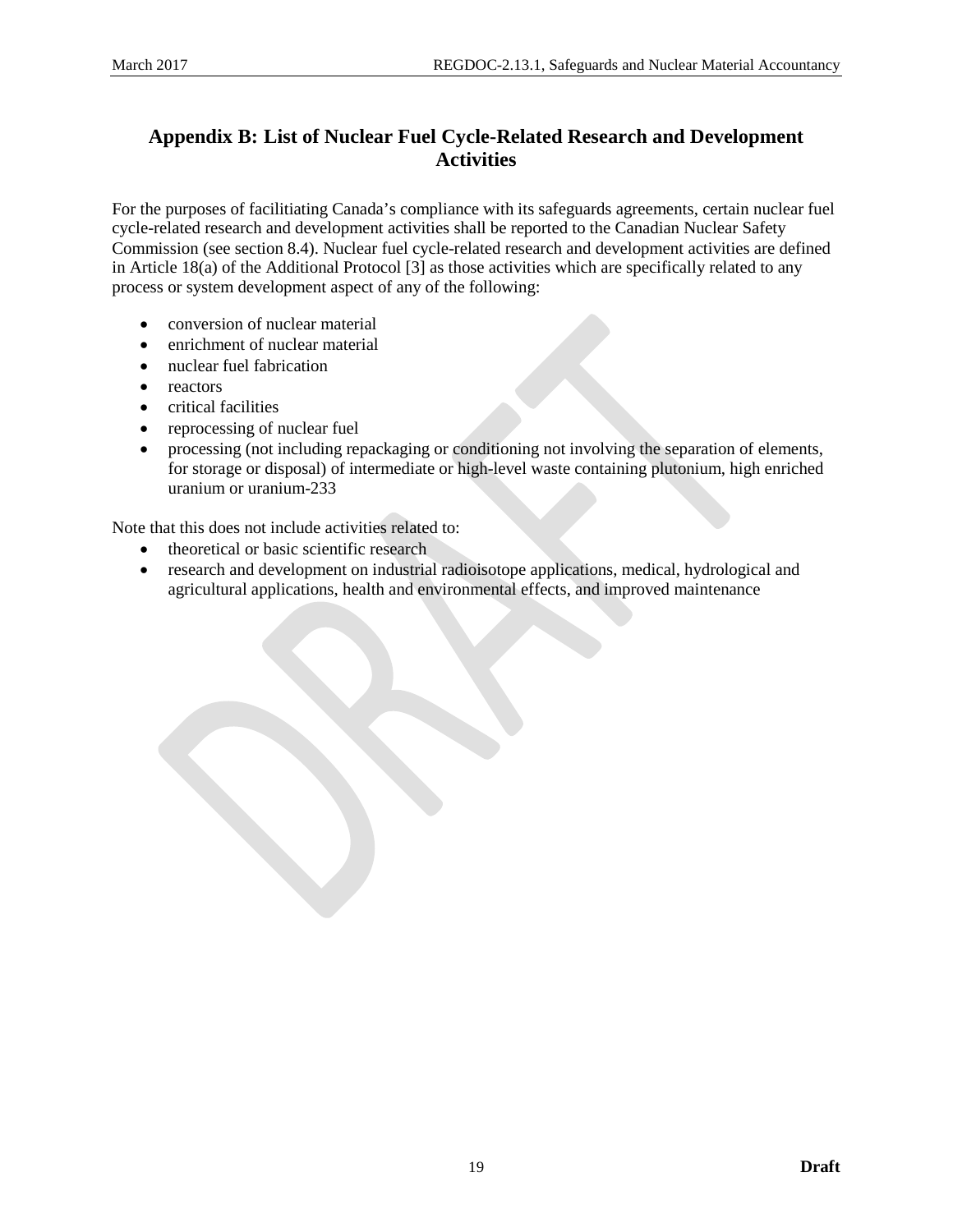# **Appendix C: Guidance on Materials Not Subject to Safeguards**

<span id="page-25-0"></span>The Canadian Nuclear Safety Commission (CNSC) considers that the following substances are material in a non-nuclear end use form from which the uranium, plutonium-239 and thorium is practicably irrecoverable, and as such, are not subject to safeguards. Note that this list is representative and not exhaustive.

- thorium in lantern mantles, welding rods, light bulbs, lenses or optical components, and electronic components
- natural uranium, depleted uranium or thorium as a minor constituent in an alloy which is not being used for its nuclear properties
- natural uranium, depleted uranium or thorium used as a colorant, pigment, stain or glaze
- nuclear material as contamination at activity concentrations equal to or less than the exemption quantities listed in column 2 of Schedule 1 of the *[Nuclear Substances and Radiation Devices](http://laws.justice.gc.ca/eng/regulations/sor-2000-207/page-1.html)  [Regulations](http://laws.justice.gc.ca/eng/regulations/sor-2000-207/page-1.html)*

For material in non-nuclear end use forms not listed above, please contact the CNSC for guidance on safeguards reporting.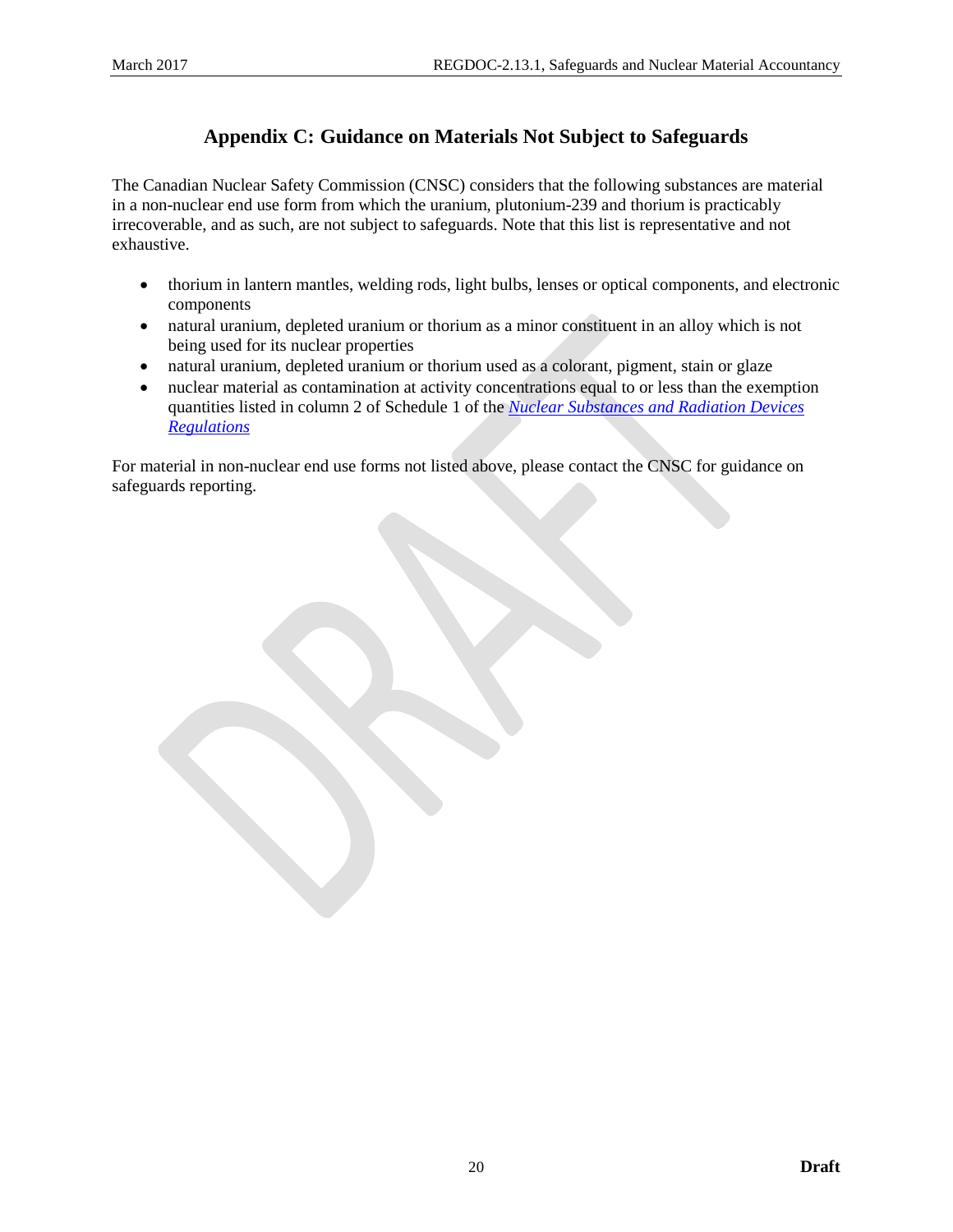# **Appendix D: Nuclear Material Accountancy Reference Tables**

<span id="page-26-0"></span>This section contains the following reference tables:

- D1: Reporting frequency for nuclear material accountancy reports
- D2: Labels and data elements used in nuclear material accountancy reports
- D3: Inventory change codes
- D4: Material description codes
- D5: Element and isotope codes
- D6: Measurement basis codes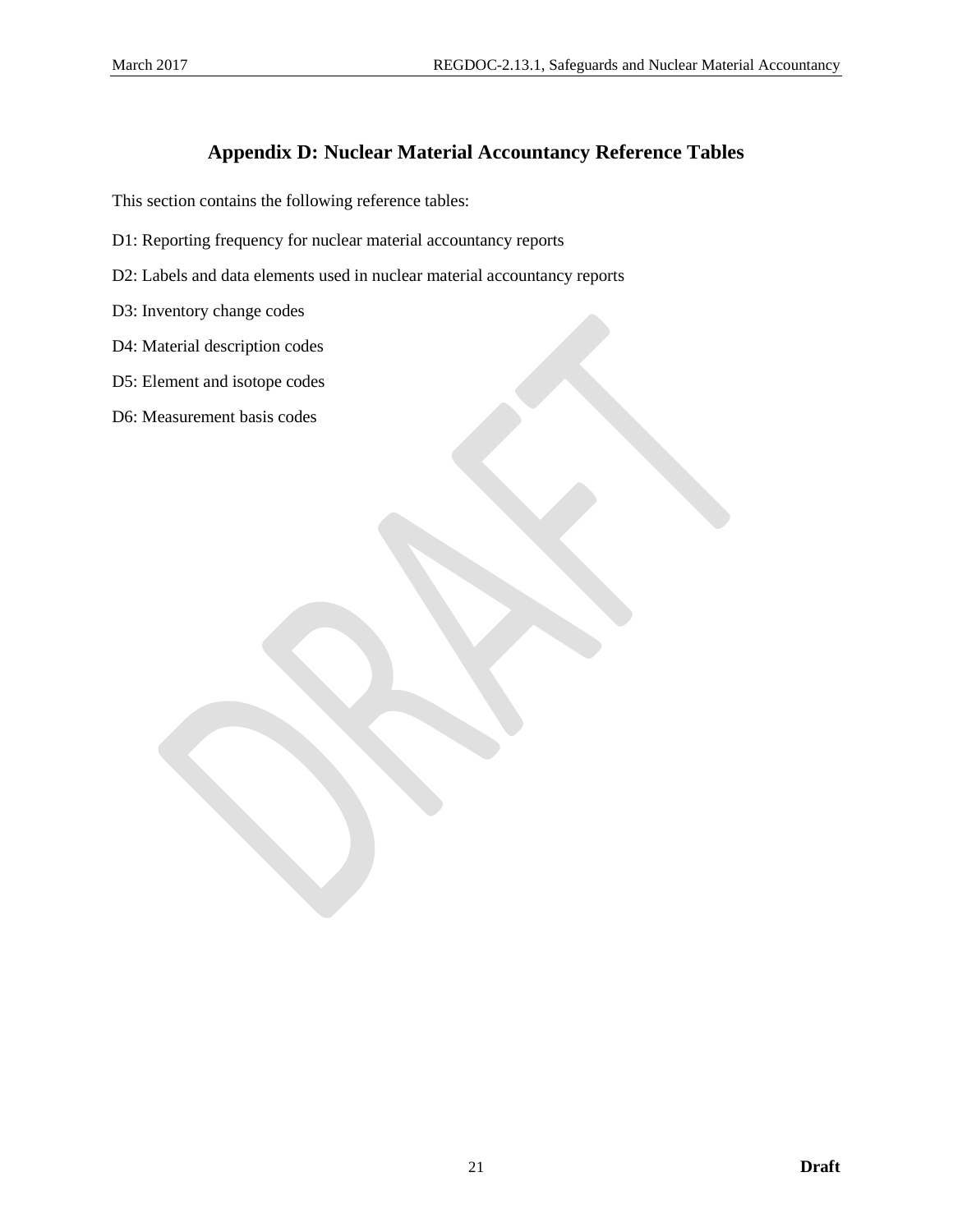<span id="page-27-0"></span> $\overline{a}$ 

|                                                                                                                                                             | <b>Group 1 material</b>                                                                                                                                                                                                                                                                                                                                                                                                       | <b>Group 2 material</b>                                                              |              |
|-------------------------------------------------------------------------------------------------------------------------------------------------------------|-------------------------------------------------------------------------------------------------------------------------------------------------------------------------------------------------------------------------------------------------------------------------------------------------------------------------------------------------------------------------------------------------------------------------------|--------------------------------------------------------------------------------------|--------------|
| <b>Report type</b>                                                                                                                                          | 1A                                                                                                                                                                                                                                                                                                                                                                                                                            | 1B                                                                                   |              |
| Inventory change<br>document (ICD)                                                                                                                          |                                                                                                                                                                                                                                                                                                                                                                                                                               | Next business day following the inventory change <sup>1</sup>                        |              |
| General ledger                                                                                                                                              | For facilities: By the seventh<br>business day after the end of the<br>reporting month, only in months in<br>which an inventory change<br>occurred                                                                                                                                                                                                                                                                            | Not required                                                                         | Not required |
| Split general ledger<br>(for months in<br>which a physical<br>inventory taking<br>[PIT] occurs but<br>where the PIT date<br>is not the end of the<br>month) | For facilities: First report: by the<br>seventh business day after a PIT is<br>conducted, only if an inventory<br>change occurred in the period<br>between the beginning of the<br>month and the PIT date<br>For facilities: Second report: by<br>the seventh business day after the<br>end of the reporting month, only if<br>an inventory change occurred in<br>the period between the PIT date<br>and the end of the month | Not required                                                                         | Not required |
| List of inventory<br>items                                                                                                                                  | Required to be submitted by the<br>seventh business day after a PIT,<br>or upon the CNSC's request                                                                                                                                                                                                                                                                                                                            | Upon request by the<br><b>Canadian Nuclear</b><br><b>Safety Commission</b><br>(CNSC) | Not required |
| Physical-KMP<br>inventory summary                                                                                                                           | Required to be submitted by<br>seventh business day after a PIT                                                                                                                                                                                                                                                                                                                                                               | Not required                                                                         | Not required |
| Obligated material<br>inventory summary                                                                                                                     | Annually on January 31 for any year in which foreign-obligated material was<br>possessed, and upon the CNSC's request                                                                                                                                                                                                                                                                                                         |                                                                                      |              |
| Reconciliation<br>statement                                                                                                                                 | Required to be submitted by the<br>seventh business day after a PIT                                                                                                                                                                                                                                                                                                                                                           | Not required                                                                         | Not required |

<sup>&</sup>lt;sup>1</sup> Movements of Group 1B material must be reported to the CNSC on an ICD. However, no such reporting is required when material is transferred temporarily and the ownership of the material does not change. Licensees must, however, keep source data that indicates the location of the nuclear material involved in such transfers.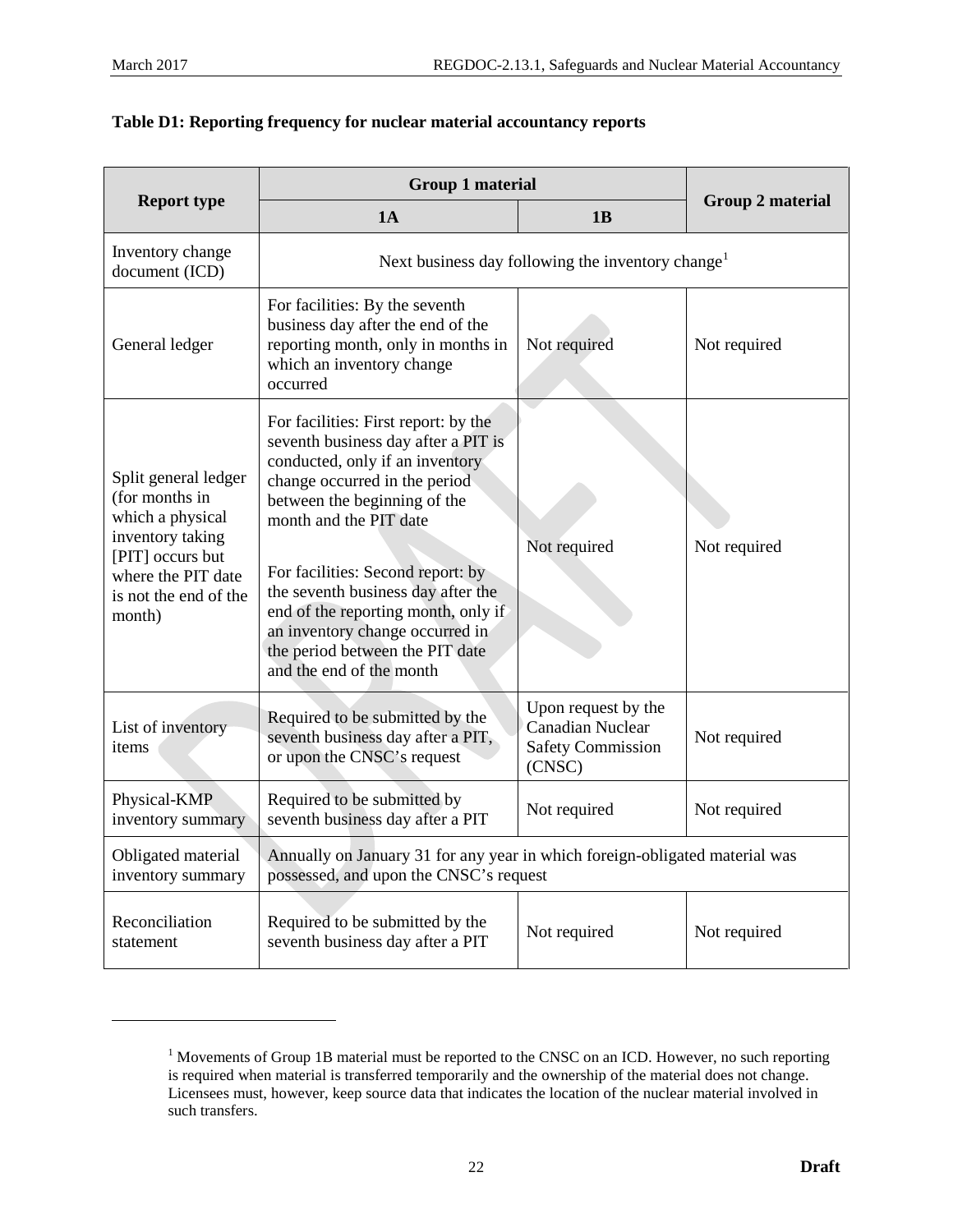<span id="page-28-0"></span> $\overline{a}$ 

| Label | Data element                           | <b>Applicable reports</b>                                                                                                                        | Description <sup>2</sup>                                                                                                                                                                                                                                                                                                                                                                                                                                                                                              |
|-------|----------------------------------------|--------------------------------------------------------------------------------------------------------------------------------------------------|-----------------------------------------------------------------------------------------------------------------------------------------------------------------------------------------------------------------------------------------------------------------------------------------------------------------------------------------------------------------------------------------------------------------------------------------------------------------------------------------------------------------------|
| N/A   | Report type                            | Inventory change<br>document (ICD)                                                                                                               | Enter the report type for the inventory change;<br>there are six options: internal, domestic,<br>import, export, retransfer, and from holding<br>account.                                                                                                                                                                                                                                                                                                                                                             |
| N/A   | Licensee reference<br>no.              | ICD, Physical-key<br>measurement point<br>inventory summary<br>(P-KMPIS)                                                                         | Optionally enter a licensee reference number.                                                                                                                                                                                                                                                                                                                                                                                                                                                                         |
| N/A   | Location<br>identification (LOC<br>ID) | <b>ICD</b>                                                                                                                                       | If applicable, enter the LOC ID provided by<br>the Canadian Nuclear Safety Commission<br>(CNSC).                                                                                                                                                                                                                                                                                                                                                                                                                      |
| N/A   | Tracking identifier                    | <b>ICD</b>                                                                                                                                       | Enter tracking identifier provided by the<br>CNSC when reporting exempted/de-exempted<br>material.                                                                                                                                                                                                                                                                                                                                                                                                                    |
| N/A   | Facility name                          | General ledger (GL),<br>list of inventory items<br>(LII), obligated<br>material inventory<br>summary (OMIS),<br>reconciliation<br>statement (RS) | Enter the facility name.                                                                                                                                                                                                                                                                                                                                                                                                                                                                                              |
| N/A   | <b>Revision</b> date                   | GL, LII, OMIS, RS                                                                                                                                | Enter the date the report is first issued or is<br>revised.                                                                                                                                                                                                                                                                                                                                                                                                                                                           |
| 015   | Reporting period/date                  | GL, LII, P-KMPIS,<br>OMIS, RS                                                                                                                    | GL:<br>1. FROM: the date of the first day of the<br>ledger, usually the first day of the month<br>2. TO: the date of the last day of the period,<br>usually the last day of the month<br>(If a physical inventory taking (PIT) is<br>conducted on any day other than the last of the<br>month, split GLs are required, one covering<br>the period from the 1st of month to the PIT<br>date, and one covering the day after the PIT<br>date to the last of the month.)<br>LII, P-KMPIS, and RS:<br>Enter the PIT date. |

| Table D2: Labels and data elements used in nuclear material accountancy reports |  |  |
|---------------------------------------------------------------------------------|--|--|
|                                                                                 |  |  |
|                                                                                 |  |  |

<sup>&</sup>lt;sup>2</sup> The following symbols shall not be used when reporting information in labels 015 through 800: colon, forward slash, semi-colon, and number sign (#).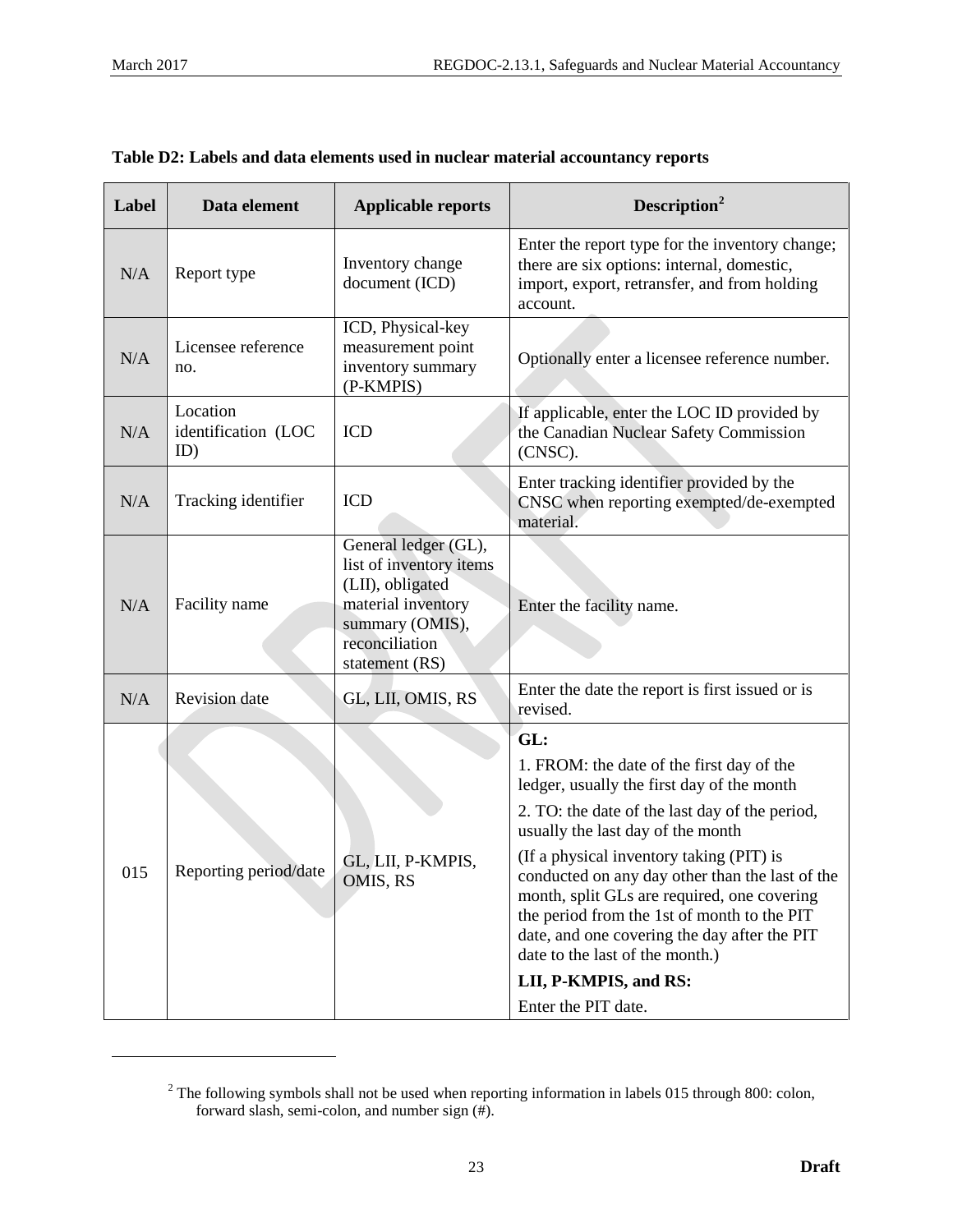| Label | Data element                              | <b>Applicable reports</b>        | Description <sup>2</sup>                                                                                                                                                                                                                                                                                                                                                                             |
|-------|-------------------------------------------|----------------------------------|------------------------------------------------------------------------------------------------------------------------------------------------------------------------------------------------------------------------------------------------------------------------------------------------------------------------------------------------------------------------------------------------------|
|       |                                           |                                  | <b>OMIS:</b><br>1. FROM: the first day of the calendar year<br>and<br>2. TO: the last day of the calendar year                                                                                                                                                                                                                                                                                       |
| 207   | Facility code                             | GL, LII, OMIS, RS                | Enter the appropriate code for the reporting<br>facility or location outside facility; codes are<br>available on the <b>CNSC</b> website.                                                                                                                                                                                                                                                            |
| 307   | Material balance area<br>(MBA) code       | GL, LII, P-KMPIS,<br>OMIS, RS    | Enter the appropriate code for the reporting<br>facility or location outside facility; codes are<br>available on the <b>CNSC</b> website.                                                                                                                                                                                                                                                            |
| 309   | Entry status                              | ICD, P-KMPIS                     | Use "N" for a new report, "C" to correct a<br>previous report, and "D" to delete a previous<br>report.<br>ICD:<br>Use "U" when reporting the following<br>inventory change codes: $L+$ , $L-$ , $R+$ and $R-$ .                                                                                                                                                                                      |
| 370   | MBA/country<br>code/facility code<br>from | ICD, GL                          | Enter the code for the shipping MBA for<br>domestic transfers and the country code for<br>imports. For domestic shippers who do not<br>have an MBA code, enter "NA".<br>Codes are available on the CNSC website.<br>ICD:<br>The facility code is optional (foreign facility<br>codes are provided by the CNSC).                                                                                      |
| 372   | MBA/country<br>code/facility code to      | ICD, GL                          | Enter the code for the receiving MBA for<br>domestic transfers and the country code for<br>exports; for an internal inventory change, enter<br>the MBA reporting the change; for domestic<br>receivers who do not have an MBA code,<br>enter "NA".<br>Codes are available on the <b>CNSC</b> website.<br>ICD:<br>The facility code is optional (foreign facility<br>codes are provided by the CNSC). |
| 407   | Key measurement<br>point (KMP) code       | ICD, GL, LII, P-<br><b>KMPIS</b> | For this label there are two fields to complete,<br>one for the shipper and one for the receiver;<br>flow-KMP and physical-KMP codes are<br>specified in the design information for<br>facilities and locations outside facilities. In all<br>other cases, codes are provided by the CNSC.<br>ICD:<br>Enter the appropriate code:<br>1. For transfers between MBAs, the shipper                      |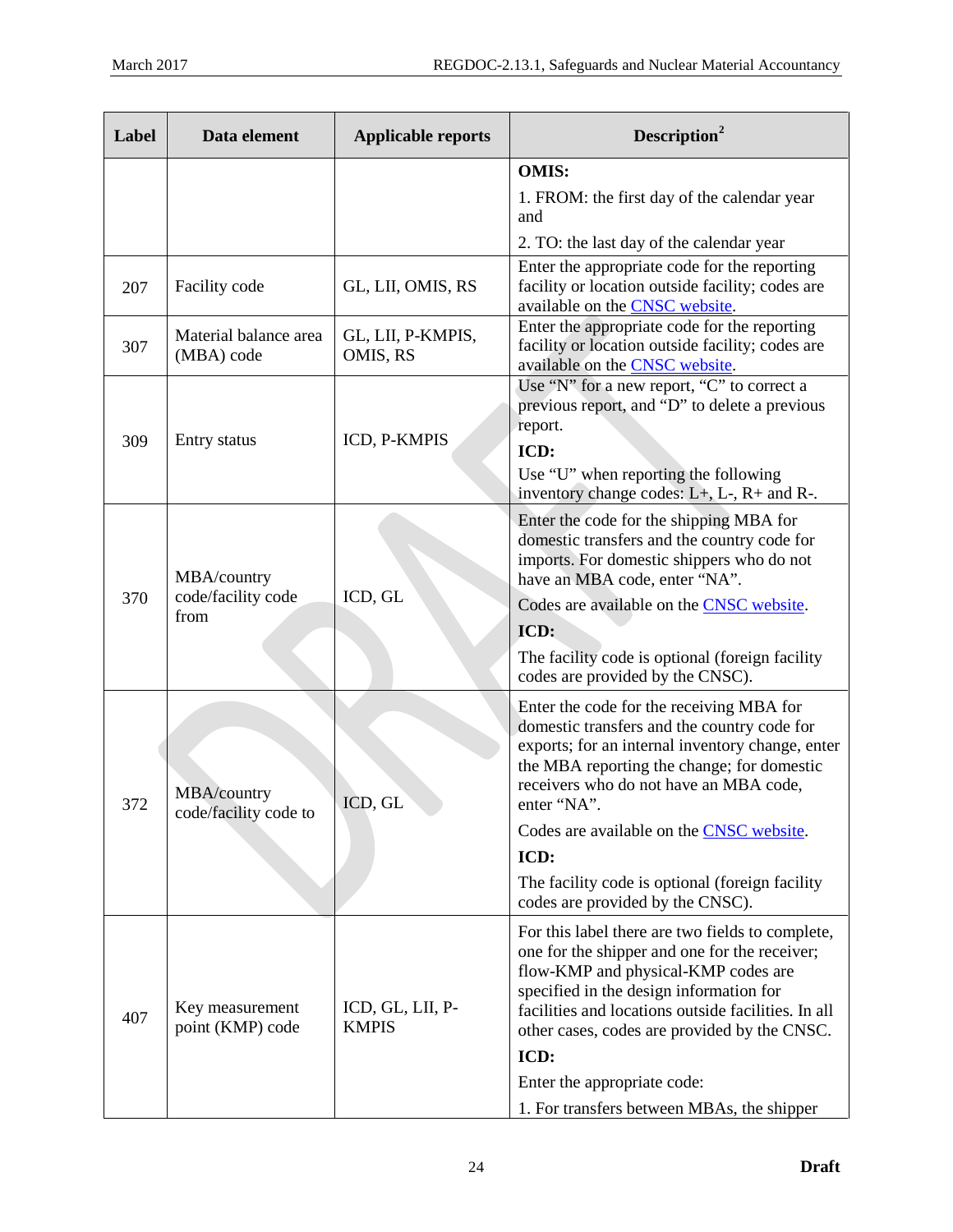| Label | Data element                                                                     | <b>Applicable reports</b> | Description <sup>2</sup>                                                                                                                                                                                                                                                                                         |
|-------|----------------------------------------------------------------------------------|---------------------------|------------------------------------------------------------------------------------------------------------------------------------------------------------------------------------------------------------------------------------------------------------------------------------------------------------------|
|       |                                                                                  |                           | enters their flow-KMP code under the<br>shipper's name and the receiver enters their<br>flow-KMP code under the receiver's name.<br>The shipper/receiver also enters the physical-<br>KMP code for transfers involving the Canada<br>location outside facility. Such entities are<br>listed on the CNSC website. |
|       |                                                                                  |                           | 2. For internal inventory changes, enter the<br>flow-KMP in the internal/receiver field, and                                                                                                                                                                                                                     |
|       |                                                                                  |                           | 3. For movements of Group 1B or Group 2<br>material, use "2" for the shipper and "1" for<br>the receiver.                                                                                                                                                                                                        |
|       |                                                                                  |                           | LII:                                                                                                                                                                                                                                                                                                             |
|       |                                                                                  |                           | Enter the physical-KMP code where the item<br>resides at the date of the PIT.                                                                                                                                                                                                                                    |
|       |                                                                                  |                           | <b>P-KMPIS:</b>                                                                                                                                                                                                                                                                                                  |
|       |                                                                                  |                           | List each physical-KMP for the reporting<br>MBA.                                                                                                                                                                                                                                                                 |
|       | Inventory change<br>code                                                         | ICD, GL                   | For shipments/receipts, the shipper and<br>receiver each enter the applicable inventory<br>change code, in the appropriate field.                                                                                                                                                                                |
| 411   |                                                                                  |                           | For internal inventory changes, the initiating<br>MBA enters the applicable code in the<br>receiver's field.                                                                                                                                                                                                     |
|       |                                                                                  |                           | Inventory change codes are listed in Table D3.                                                                                                                                                                                                                                                                   |
|       |                                                                                  | ICD, GL                   | Enter the date on which the inventory change<br>occurred or was established.                                                                                                                                                                                                                                     |
| 412   | Shipped date and<br>internal/received date<br>Material description<br>code (MDC) |                           | ICD:                                                                                                                                                                                                                                                                                                             |
|       |                                                                                  |                           | Use the internal/receiver field when reporting<br>internal inventory changes.                                                                                                                                                                                                                                    |
| 430   |                                                                                  | ICD, LII, P-KMPIS         | This label consists of a four character code<br>indicating the physical and chemical form,<br>type of container, and irradiation status of the<br>material. Enter the code using Table D4; each<br>batch can have only one MDC.                                                                                  |
| 436   | Chemical and<br>physical description                                             | <b>ICD</b>                | Enter a textual description of the batch of<br>material (maximum 100 characters).                                                                                                                                                                                                                                |
|       |                                                                                  | ICD, GL, P-KMPIS          | Enter the batch name in alphanumeric format<br>(up to 16 characters).                                                                                                                                                                                                                                            |
| 446   | Batch name<br>(internal/receiver                                                 |                           | ICD and GL:                                                                                                                                                                                                                                                                                                      |
|       | inventory changes)                                                               |                           | This label is used for reporting batch names<br>related to receipts and internal inventory<br>changes. When reporting a receipt, the batch                                                                                                                                                                       |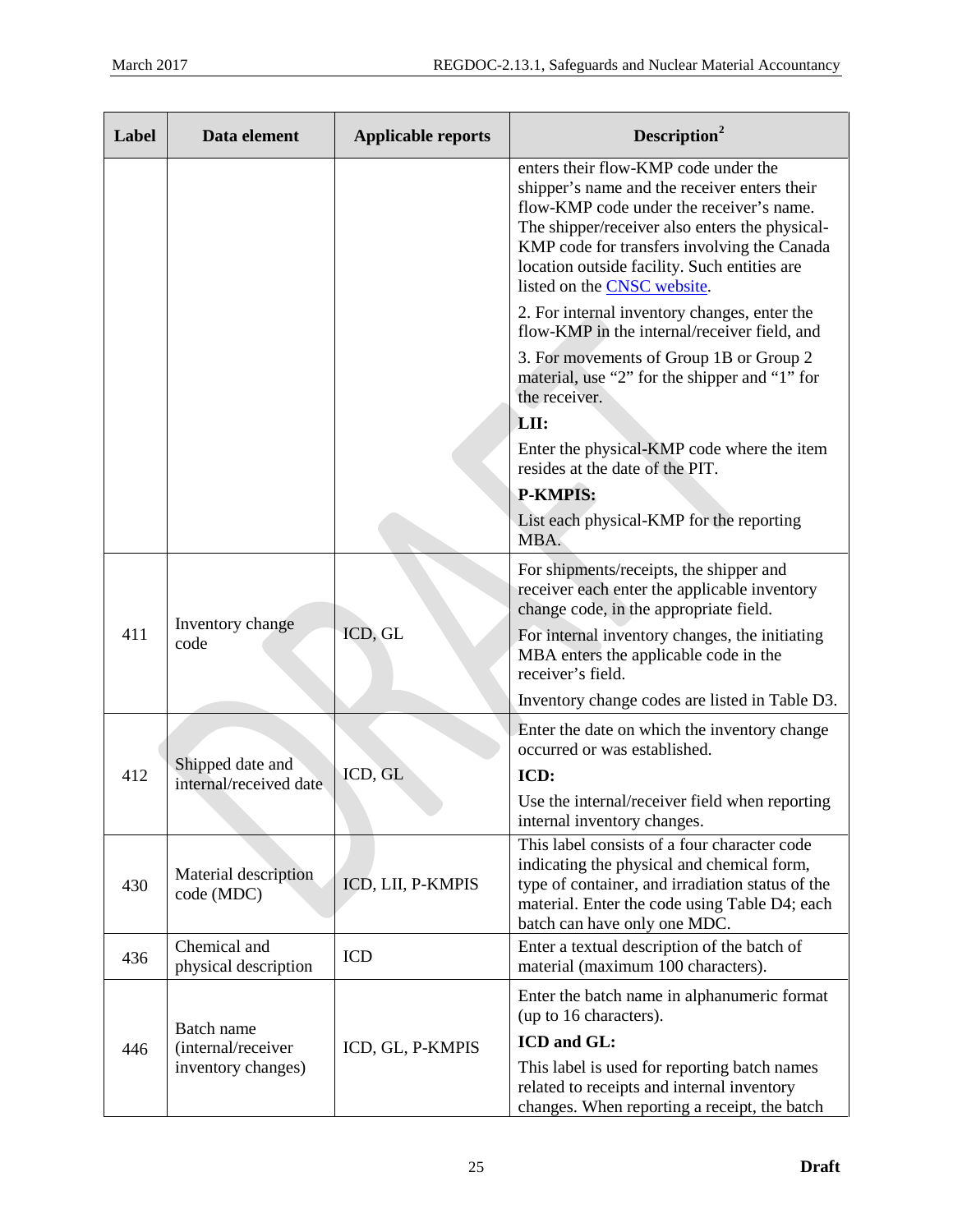| Label | Data element                                           | <b>Applicable reports</b>        | Description <sup>2</sup>                                                                                                                                                                                                                                                                                    |
|-------|--------------------------------------------------------|----------------------------------|-------------------------------------------------------------------------------------------------------------------------------------------------------------------------------------------------------------------------------------------------------------------------------------------------------------|
|       |                                                        |                                  | name can be either one assigned by the<br>receiver or the same one used by the shipper<br>as reported in label 447. If the inventory<br>change code in label 411 is "DI"<br>(shipper/receiver difference), and the batch<br>name is the same as that reported in label 446<br>for the original ICD receipt. |
|       |                                                        |                                  | <b>P-KMPIS:</b>                                                                                                                                                                                                                                                                                             |
|       |                                                        |                                  | For each physical-KMP, enter batch names<br>covering all material present at the time of a<br>PIT.                                                                                                                                                                                                          |
| 447   | Shipper's batch name<br>(shipper inventory<br>changes) | ICD, GL                          | The batch name is entered in alphanumeric<br>format, up to a maximum of 16 characters.<br>This label is used for reporting batch names<br>related to shipments. For imports, enter the<br>foreign shipper's batch name or enter the<br>keyword "unknown".                                                   |
| 469   | Measurement basis<br>code                              | ICD, LII, P-KMPIS                | Enter the appropriate measurement basis code<br>to describe where the mass has been<br>determined, and whether or not it has been<br>reported previously. Measurement basis codes<br>are listed in Table D6.                                                                                                |
|       |                                                        |                                  | ICD and GL:                                                                                                                                                                                                                                                                                                 |
|       |                                                        |                                  | Enter the number of items involved in the<br>inventory change.                                                                                                                                                                                                                                              |
|       |                                                        |                                  | LII:                                                                                                                                                                                                                                                                                                        |
| 470   | Number of items                                        | ICD, GL, LII, P-<br><b>KMPIS</b> | If more than one item is included on the line<br>entry, enter the total number. In the case of<br>bulk material, and generally when a number<br>would not be meaningful, the number "1"<br>should be placed in label 470. The label<br>cannot be left blank.                                                |
|       |                                                        |                                  | <b>P-KMPIS:</b>                                                                                                                                                                                                                                                                                             |
|       |                                                        |                                  | Enter the total number of items for each batch<br>of items.                                                                                                                                                                                                                                                 |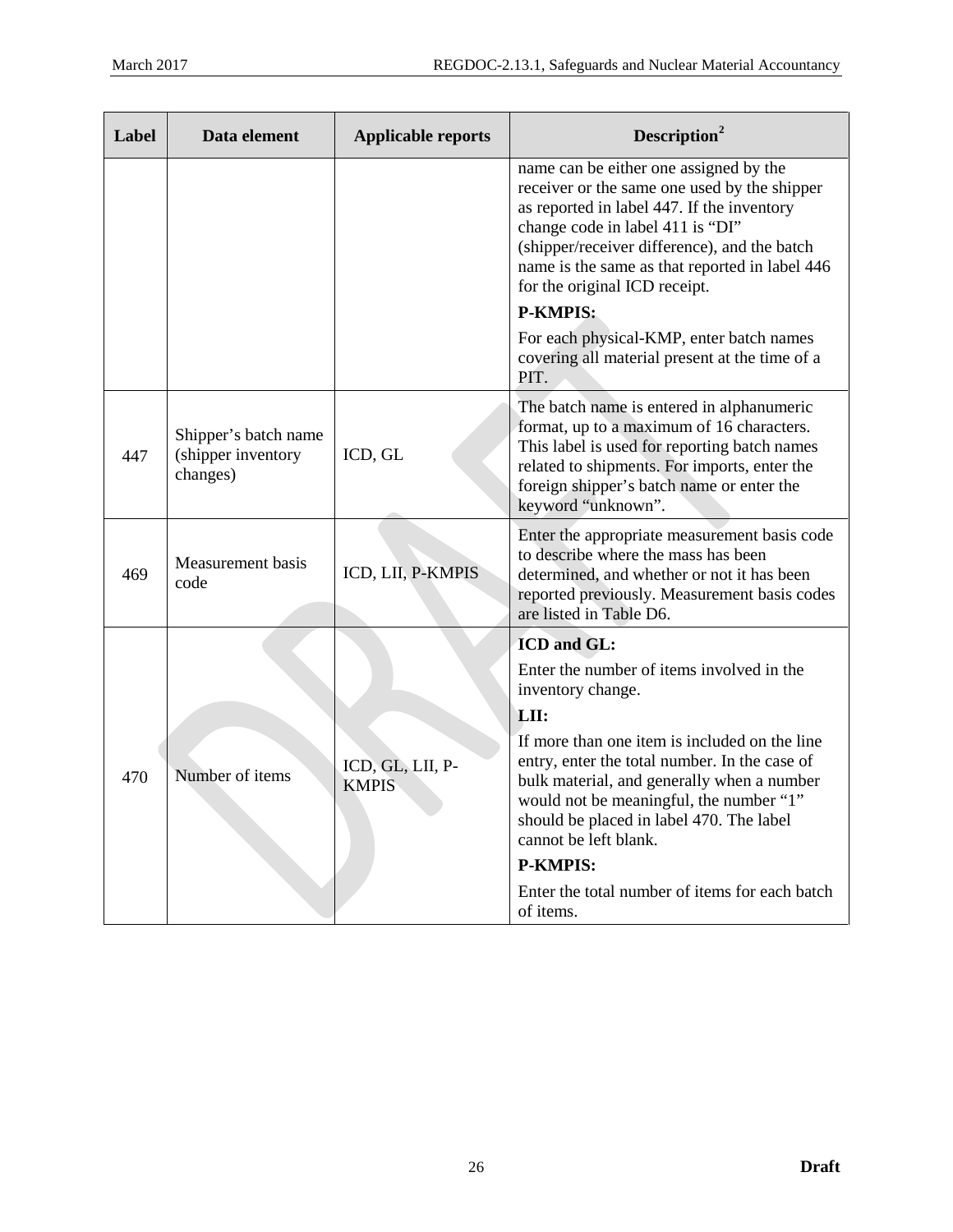| Label               | Data element                           | <b>Applicable reports</b>           | Description <sup>2</sup>                                                                                                                                                                                                                                                                                                                                                                                                                                                                                                                                                                                                                                                                                                                                                                                     |
|---------------------|----------------------------------------|-------------------------------------|--------------------------------------------------------------------------------------------------------------------------------------------------------------------------------------------------------------------------------------------------------------------------------------------------------------------------------------------------------------------------------------------------------------------------------------------------------------------------------------------------------------------------------------------------------------------------------------------------------------------------------------------------------------------------------------------------------------------------------------------------------------------------------------------------------------|
| 610                 | Element weight -<br>natural uranium    | ICD, GL, LII, P-<br>KMPIS, OMIS, RS | Report the element weight of each category of<br>nuclear material in the item or batch, with not<br>less than one decimal place and up to six<br>decimal places.<br>ICD:<br>Enter the element weight of the item or batch,<br>subdivided by countries of origin if applicable<br>(see label 2003).<br>LII:<br>Enter the element weights of individual items.<br><b>P-KMPIS:</b><br>Enter the element weight for each batch.<br>RS:<br>Enter the element weights for BE, taken from<br>the ending balance of the GL, which ends on<br>the PIT date, and the element weights for the<br>physical ending inventory (PE), taken from the<br>totals of each element as reported on the P-<br>KMPIS or LII.<br><b>OMIS:</b><br>Enter the opening and ending balances for<br>each element by country of obligation. |
| 620                 | Element weight $-$<br>depleted uranium | ICD, GL, LII, P-<br>KMPIS, OMIS, RS | See description for label 610.                                                                                                                                                                                                                                                                                                                                                                                                                                                                                                                                                                                                                                                                                                                                                                               |
| 630                 | Element weight -<br>enriched uranium   | ICD, GL, LII, P-<br>KMPIS, OMIS, RS | See description for label 610.                                                                                                                                                                                                                                                                                                                                                                                                                                                                                                                                                                                                                                                                                                                                                                               |
| 640,<br>660,<br>670 | Isotope weight $-$<br>enriched uranium | ICD, GL, LII, P-<br>KMPIS, OMIS, RS | Report the isotope weight of each category of<br>nuclear material in the item or batch, with not<br>less than one decimal place and up to six<br>decimal places.<br>ICD:<br>Enter the isotope weight of the item or batch,<br>subdivided by countries of origin if applicable<br>(see label 2003).<br>LII:<br>Enter the isotope weights of individual items<br>on the LII.<br><b>P-KMPIS:</b><br>Enter the isotope weight for each batch.<br>RS:<br>Enter the element weights for BE, taken from                                                                                                                                                                                                                                                                                                             |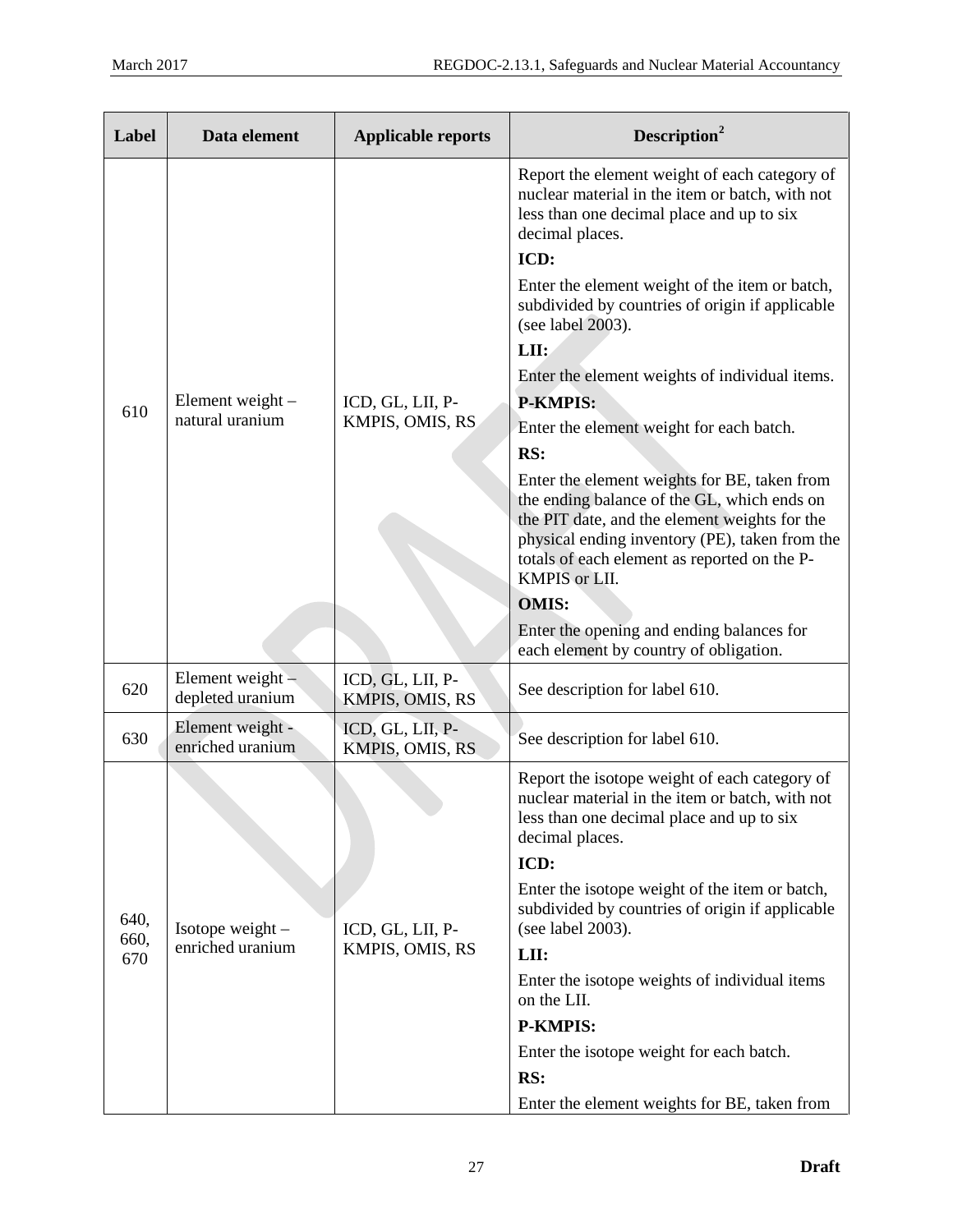| Label | Data element                      | <b>Applicable reports</b>              | Description <sup>2</sup>                                                                                                                                                                                                                                                                                                                            |
|-------|-----------------------------------|----------------------------------------|-----------------------------------------------------------------------------------------------------------------------------------------------------------------------------------------------------------------------------------------------------------------------------------------------------------------------------------------------------|
|       |                                   |                                        | the ending balance of the GL, which ends on<br>the PIT date, and the element weights for PE,<br>taken from the totals of each element as<br>reported on the P-KMPIS or LII.<br><b>OMIS:</b>                                                                                                                                                         |
|       |                                   |                                        | Enter the opening and ending balances for<br>each element by country of obligation.                                                                                                                                                                                                                                                                 |
| 700   | Element weight -<br>plutonium     | ICD, GL, LII, P-<br>KMPIS, OMIS, RS    | See description for label 610.                                                                                                                                                                                                                                                                                                                      |
| 800   | Element weight -<br>thorium       | ICD, GL, LII, P-<br>KMPIS, OMIS, RS    | See description for label 610.                                                                                                                                                                                                                                                                                                                      |
| 1000  | Line number                       | GL                                     | Number each line entry consecutively with an<br>integer. The first line number is "0" (zero) and<br>the opening balance is reported on that line.<br>The ending balance for the reporting period is<br>reported on the last line.                                                                                                                   |
| 1001  | Item identification<br>(item ID)  | LII                                    | Enter the item ID for individual items. For<br>example, bundle serial number, drum number,<br>or source serial number.                                                                                                                                                                                                                              |
| 1002  | Corrections -<br>previous date    | GL                                     | For corrections, enter the date that the ICD<br>being corrected was originally reported or the<br>date of the most recent correction to it.                                                                                                                                                                                                         |
| 1003  | Corrections - line<br>number      | <b>GL</b>                              | In the case of corrections, enter the line<br>number of the general ledger on which the<br>original ICD, or the most recent correction to<br>it, was reported.                                                                                                                                                                                      |
| 1004  | Comments/remarks                  | ICD, GL, LII, P-<br><b>KMPIS, OMIS</b> | Enter any additional information to explain or<br>assist in identifying the batch or items<br>reported, as applicable. Use a maximum of<br>2000 characters.                                                                                                                                                                                         |
| 1006  | Element code                      | ICD, GL, LII, P-<br><b>KMPIS</b>       | Enter the appropriate element code for the<br>material on the report, from Table D5.                                                                                                                                                                                                                                                                |
| 1020  | Safeguards status                 | ICD, P-KMPIS                           | Enter the safeguards status of the material.<br>Label 1020 has 4 options: "1A" for Group 1A<br>material, "2" for Group 2 material, "Exempt<br>U" for material exempted from safeguards<br>under Article 36 of the Safeguards Agreement,<br>and "Exempt Q" for material exempted from<br>safeguards under Article 37 of the Safeguards<br>Agreement. |
| 1021  | Correction/report<br>revision no. | ICD, GL, LII, P-<br>KMPIS, OMIS, RS    | Enter "0" for original reports and increase the<br>number by 1 for each subsequent report.                                                                                                                                                                                                                                                          |
| 1023  | Units                             | ICD, GL, LII, P-<br><b>KMPIS</b>       | Enter the appropriate weight unit for the<br>element/isotope reported. Units for reporting<br>shall be in grams for enriched uranium (both                                                                                                                                                                                                          |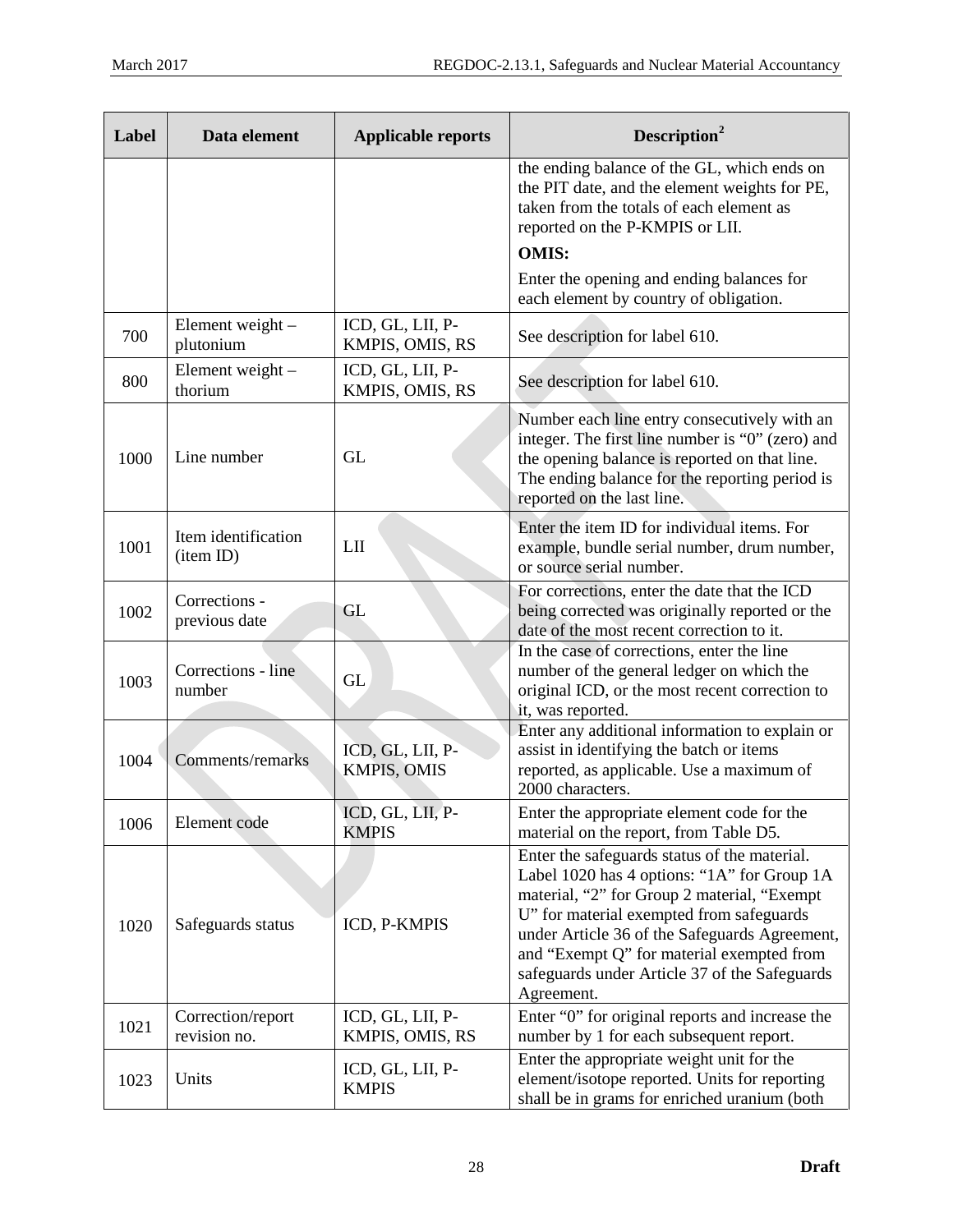| Label | Data element                                       | <b>Applicable reports</b>        | Description <sup>2</sup>                                                                                                                                                                                                                                                                                                                                                                                                        |
|-------|----------------------------------------------------|----------------------------------|---------------------------------------------------------------------------------------------------------------------------------------------------------------------------------------------------------------------------------------------------------------------------------------------------------------------------------------------------------------------------------------------------------------------------------|
|       |                                                    |                                  | element and isotope weights) and plutonium,<br>and in kilograms for natural uranium and<br>thorium, and depleted uranium.                                                                                                                                                                                                                                                                                                       |
| 1024  | Isotope code                                       | ICD, GL, LII, P-<br><b>KMPIS</b> | Enter the appropriate isotope code for the<br>material on the report, from Table D5. Isotope<br>codes are only reported for enriched uranium.                                                                                                                                                                                                                                                                                   |
| 1025  | Unique identifier<br>(optional)                    | ICD, GL, LII                     | Optionally enter batch or item identification<br>information such as the lot number or storage<br>location. This data is intended to supplement<br>that supplied under labels 446, 447 or 1001.<br>Use a maximum of 20 characters.                                                                                                                                                                                              |
| 1027  | Shipper company                                    | <b>ICD</b>                       | Enter the company name, contact name and<br>address of the shipper.                                                                                                                                                                                                                                                                                                                                                             |
| 1028  | Internal/receiver<br>company                       | ICD, P-KMPIS                     | Enter the company name and contact name.<br>ICD:<br>Additionally enter address of receiver or the<br>initiator of an internal inventory change.                                                                                                                                                                                                                                                                                 |
| 1030  | Element weight<br>balance                          | <b>GL</b>                        | On line 0, enter the opening balance of the<br>element weight, which is the ending balance<br>of the previous GL period. Beginning on line<br>1, enter the running element weight balance.<br>This balance may be reported to a maximum<br>of six decimal places. On the last line of the<br>ledger, enter the ending balance of the element<br>weight in the MBA for the reported period.                                      |
| 1031  | Isotope weight<br>balance                          | GL                               | On line 0, enter the opening balance of the<br>isotope weight, which is the ending balance of<br>the previous GL period. Beginning on line 1,<br>enter the running isotope weight balance. This<br>balance may be reported to a maximum of six<br>decimal places. On the last line of the ledger,<br>enter the ending balance of the isotope weight<br>in the MBA for the reported period.                                      |
| 1032  | Element weight -<br>natural uranium<br>concentrate | ICD, OMIS                        | See description for label 610.                                                                                                                                                                                                                                                                                                                                                                                                  |
| 1634  | Element weight -<br>thorium concentrate            | ICD, OMIS                        | See description for label 610.                                                                                                                                                                                                                                                                                                                                                                                                  |
| 2001  | <b>Export licence</b><br>number                    | <b>ICD</b>                       | Enter the full CNSC export licence (e.g., EL-<br>A1-1234.1/2015) under which the export of<br>nuclear material has been authorized, or the<br>CNSC letter of consent number when<br>reporting a transfer of nuclear material from a<br>holding account. In cases involving holding<br>accounts, it is also necessary to enter the<br>abbreviation "HA" (holding account) in label<br>411, and to enter the code for the holding |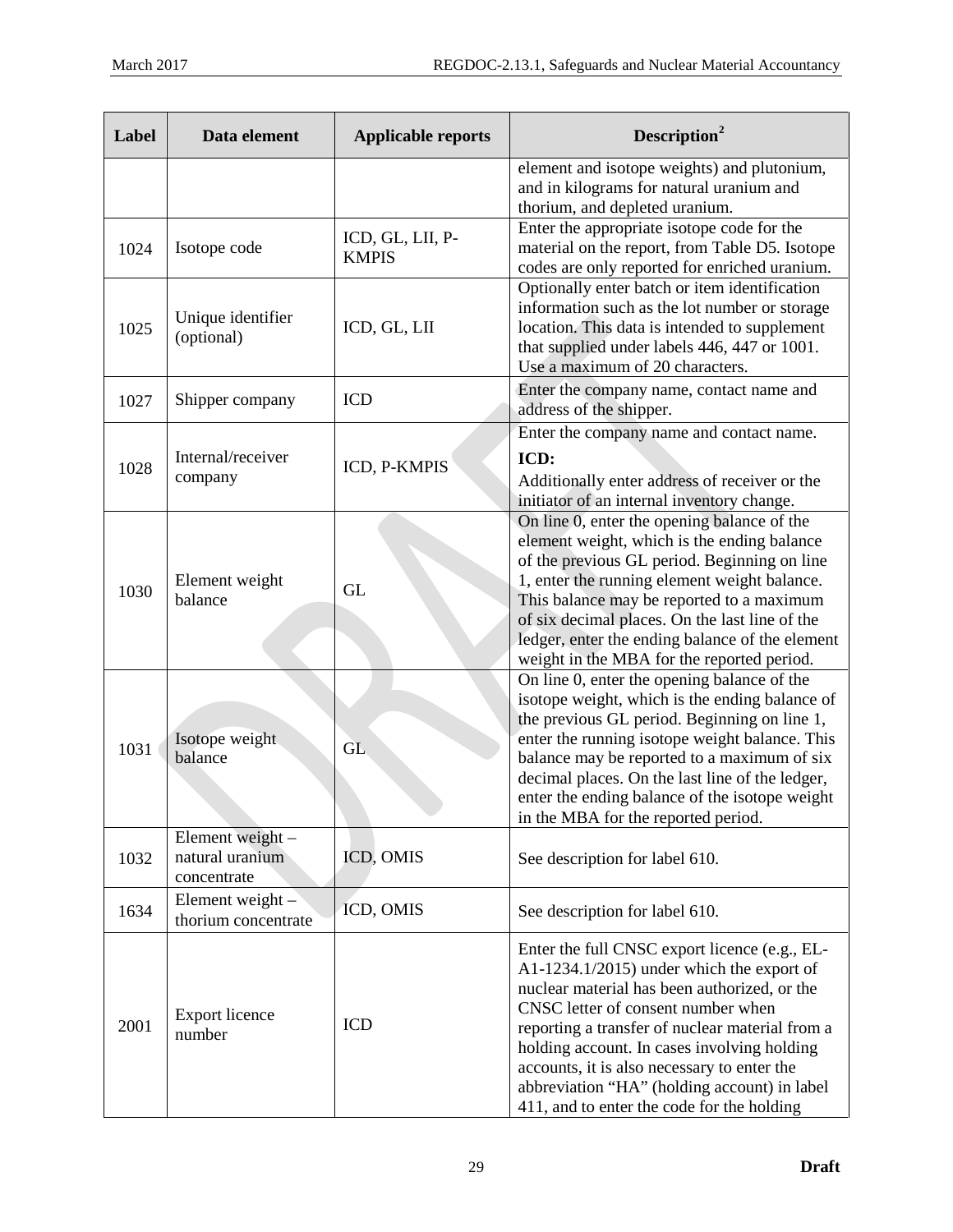| Label | Data element                           | <b>Applicable reports</b> | Description <sup>2</sup>                                                                                                                                                                                                                                                                                                                                                     |
|-------|----------------------------------------|---------------------------|------------------------------------------------------------------------------------------------------------------------------------------------------------------------------------------------------------------------------------------------------------------------------------------------------------------------------------------------------------------------------|
|       |                                        |                           | account from which the transfer was made in<br>label 2005.                                                                                                                                                                                                                                                                                                                   |
| 2002  | Import licence<br>number               | <b>ICD</b>                | Enter the full CNSC import licence (e.g., IL-<br>A1-1234.1/2015) under which an import of<br>nuclear material has been authorized.                                                                                                                                                                                                                                           |
| 2003  | Country of origin<br>code              | <b>ICD</b>                | Enter the country where the nuclear material<br>was mined or created, on the report. For<br>multiple countries of origin, enter only one<br>country of origin on each line of the form.<br>Country codes are available on the<br><b>CNSC</b> website.                                                                                                                        |
| 2004  | Obligated material -<br>country code   | ICD, OMIS                 | Enter country codes for countries of obligation<br>for the material being reported, if any. For<br>imports or exports, such codes are provided by<br>the CNSC, while for domestic transfers, such<br>codes are provided by the licensee. If the<br>material has no foreign obligations, this field<br>and the obligated weight fields (labels 2006,<br>2007) are left blank. |
| 2005  | Holding account code                   | <b>ICD</b>                | Enter the applicable holding account code<br>where nuclear material is exported to or<br>transferred from. Holding account codes are<br>available on the <b>CNSC</b> website.                                                                                                                                                                                                |
| 2006  | Obligated material -<br>element weight | ICD                       | Enter the element weight for each foreign<br>obligation code entered in label 2004. For<br>unobligated and Canadian material, this field<br>is left blank.                                                                                                                                                                                                                   |
| 2007  | Obligated material -<br>isotope weight | <b>ICD</b>                | Enter the isotope weight for each foreign<br>obligation code provided in label 2004. For<br>unobligated and Canadian material, this field<br>is left blank.                                                                                                                                                                                                                  |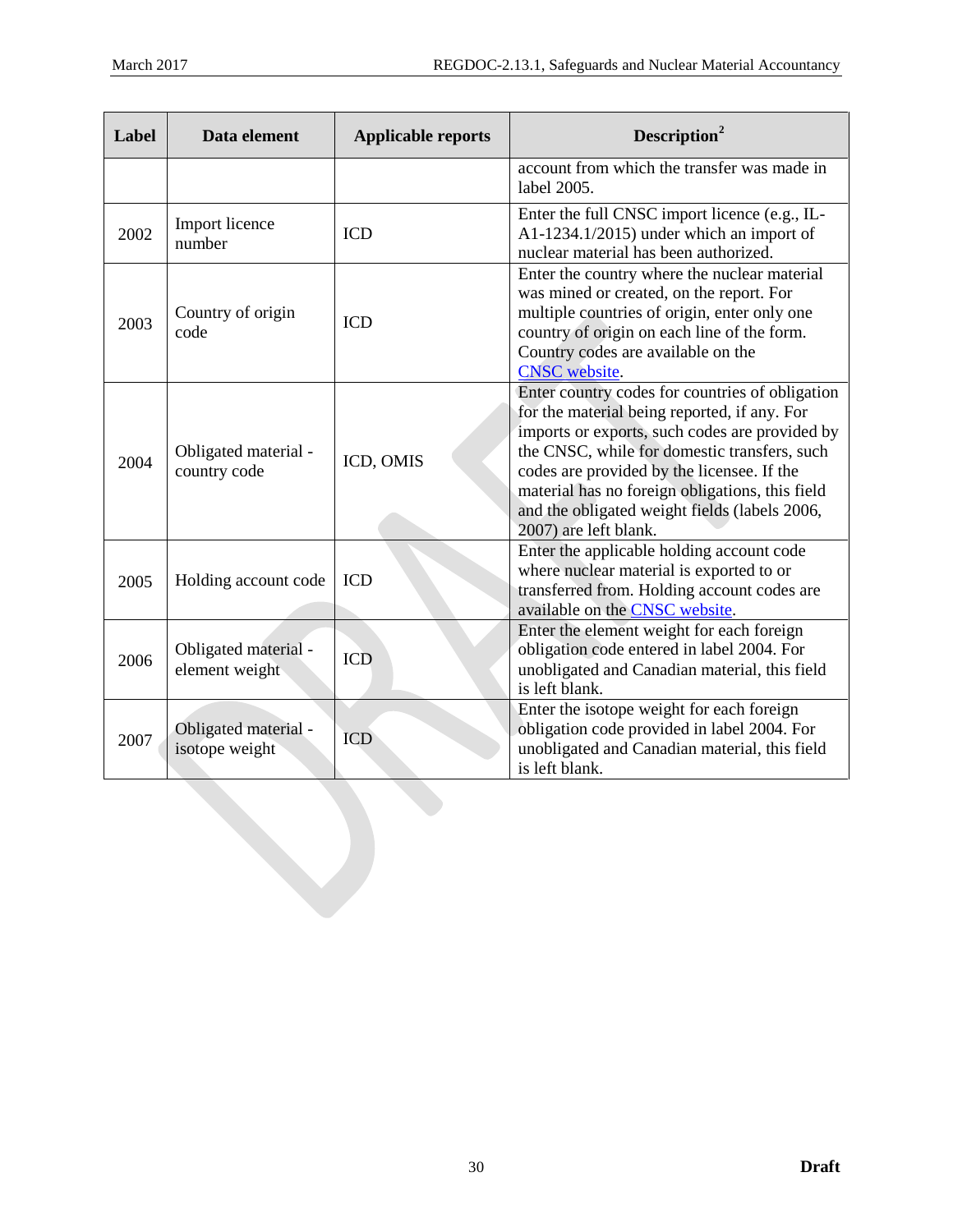# **Table D3: Inventory Change Codes**

| <b>Keyword</b>           | Code                                    | <b>Explanation</b>                                                                                                                                                                                                                                                                                                                 | <b>Internal</b><br><b>Inventory</b><br><b>Change?</b> | <b>Applicable</b><br><b>Material</b><br><b>Groups</b> |
|--------------------------|-----------------------------------------|------------------------------------------------------------------------------------------------------------------------------------------------------------------------------------------------------------------------------------------------------------------------------------------------------------------------------------|-------------------------------------------------------|-------------------------------------------------------|
| Accidental<br>gain       | GA                                      | Nuclear material unexpectedly found to be present<br>in the Material Balance Area (MBA). GA cannot<br>be used for material unexpectedly detected in the<br>course of a Physical Inventory Taking $(PIT) - in$<br>that case, the found material must be reported as<br>ID.                                                          | Yes                                                   | Group 1A                                              |
| Accidental<br>loss       | LA                                      | Irreversible and inadvertent loss of a known<br>quantity of nuclear material. LA cannot be used for<br>material unexpectedly found to be missing in the<br>course of a $PIT - in$ that case, the missing material<br>must be reported as inventory difference (ID).                                                                | Yes                                                   | Group 1A                                              |
| Category<br>change       | DE<br>DN<br>ED<br>EN<br>ND<br><b>NE</b> | Quantity of uranium that has changed category as a<br>result of blending, enrichment, depletion, or burn-<br>up. The first letter denotes the original category,<br>the second letter the resulting category: $(E =$<br>enriched, $N =$ natural, $D =$ depleted uranium).                                                          | Yes                                                   | Group 1A                                              |
| De-exemption<br>quantity | DQ                                      | Reapplication of safeguards on Group 1B material<br>previously exempted from safeguards under Article<br>37 of the Safeguards Agreement.                                                                                                                                                                                           | Yes                                                   | Group 1B                                              |
| De-exemption<br>use      | <b>DU</b>                               | Reapplication of safeguards on Group 1B material<br>previously exempted from safeguards under Article<br>36 of the Safeguards Agreement.                                                                                                                                                                                           | Yes                                                   | Group 1B                                              |
| Exemption<br>quantity    | EQ                                      | Exemption of Group 1A material from safeguards<br>under Article 37 of the Safeguards Agreement.<br>This code can only be used with advance<br>permission from the Canadian Nuclear Safety<br>Commission (CNSC) and the International Atomic<br>Energy Agency (IAEA), obtained by submitting<br>the form found on the CNSC website. | Yes                                                   | Group 1A                                              |
| Exemption use            | EU                                      | Exemption of Group 1A material from safeguards<br>under Article 36 of the Safeguards Agreement.<br>This code can only be used with advance<br>permission from the CNSC and IAEA, obtained by<br>submitting the form found on the <b>CNSC</b> website.                                                                              | Yes                                                   | Group 1A                                              |
| Measured<br>discard      | LD                                      | Loss of a measured or estimated quantity of nuclear<br>material that has been consumed or disposed of in<br>such a way that it is not suitable for further nuclear<br>use.                                                                                                                                                         | Yes                                                   | Group 1A                                              |
| Nuclear loss             | LN                                      | Consumption of nuclear material due to its<br>transformation into other elements or isotopes as a<br>result of nuclear reactions.                                                                                                                                                                                                  | Yes                                                   | Group 1A                                              |
| Nuclear<br>production    | NP                                      | Production of plutonium-239 or uranium-233 in a<br>nuclear reactor.                                                                                                                                                                                                                                                                | Yes                                                   | Group 1A                                              |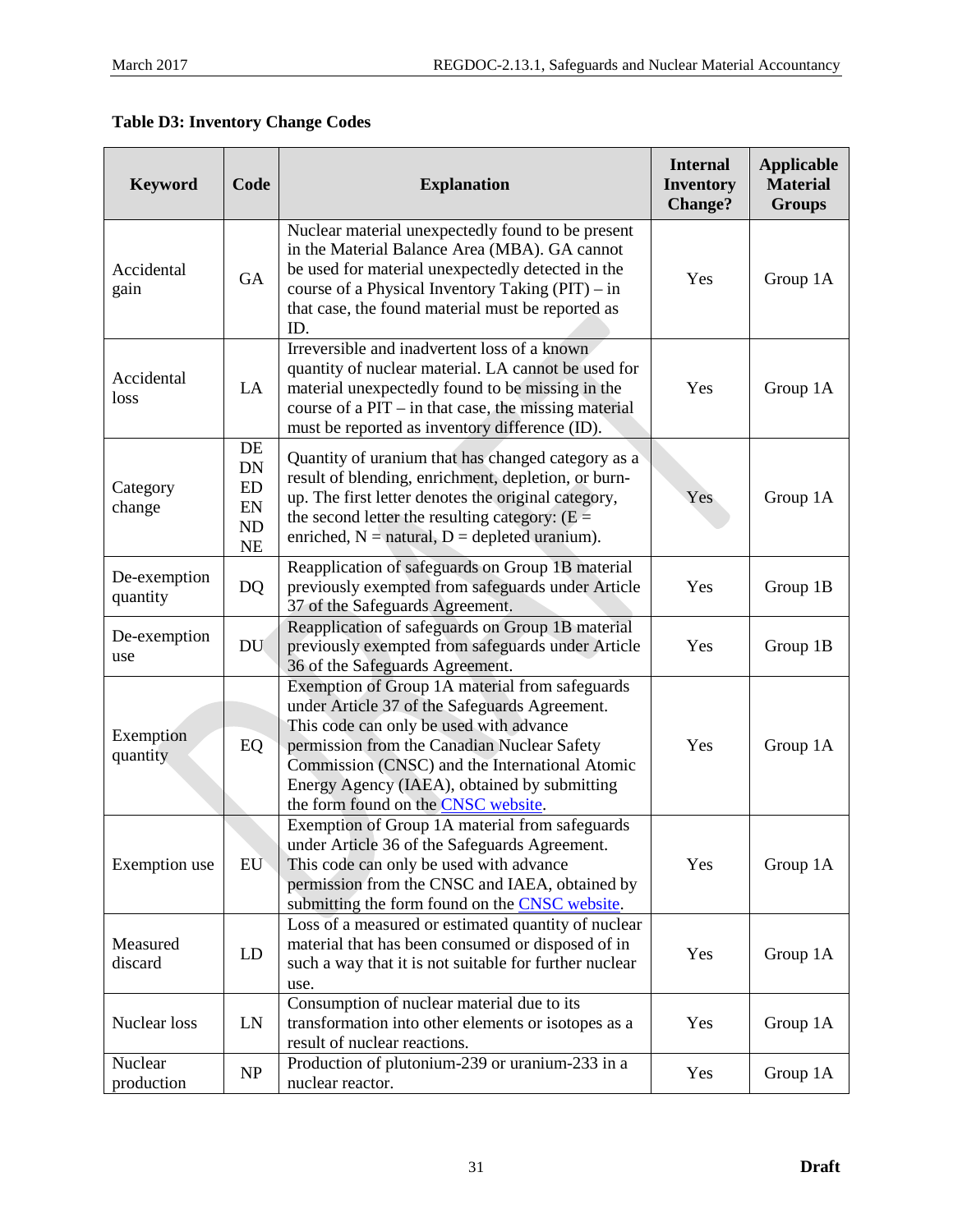| <b>Keyword</b>                                | Code      | <b>Explanation</b>                                                                                                                                                                                                                                                                                                                                                                                                                                                                                                                                                                                                                                                                                                                                                                                                   | <b>Internal</b><br><b>Inventory</b><br><b>Change?</b> | <b>Applicable</b><br><b>Material</b><br><b>Groups</b> |
|-----------------------------------------------|-----------|----------------------------------------------------------------------------------------------------------------------------------------------------------------------------------------------------------------------------------------------------------------------------------------------------------------------------------------------------------------------------------------------------------------------------------------------------------------------------------------------------------------------------------------------------------------------------------------------------------------------------------------------------------------------------------------------------------------------------------------------------------------------------------------------------------------------|-------------------------------------------------------|-------------------------------------------------------|
| Receipt<br>domestic                           | <b>RD</b> | A receipt of nuclear material from a domestic<br>shipper.                                                                                                                                                                                                                                                                                                                                                                                                                                                                                                                                                                                                                                                                                                                                                            | No                                                    | Group 1,<br>Group 2                                   |
| Receipt<br>foreign                            | RF        | A receipt of nuclear material imported into Canada.                                                                                                                                                                                                                                                                                                                                                                                                                                                                                                                                                                                                                                                                                                                                                                  | No                                                    | Group 1A,<br>Group 2                                  |
| Receipt at<br>starting point                  | <b>RS</b> | A receipt of nuclear material at the starting point of<br>detailed nuclear material accountancy.                                                                                                                                                                                                                                                                                                                                                                                                                                                                                                                                                                                                                                                                                                                     | Yes                                                   | Group 1A                                              |
| Re-batching -<br>decrease in<br>batch content | RM        | Quantity by which the batch mentioned in the entry<br>is diminished due to re-batching.                                                                                                                                                                                                                                                                                                                                                                                                                                                                                                                                                                                                                                                                                                                              | Yes                                                   | Group 1A                                              |
| Re-batching -<br>increase in<br>batch content | RP        | Quantity of material added to the batch mentioned<br>in the entry from another batch due to re-batching.                                                                                                                                                                                                                                                                                                                                                                                                                                                                                                                                                                                                                                                                                                             | Yes                                                   | Group 1A                                              |
| Retained<br>waste -<br>transfer to            | TW        | The transfer of Group 1A material to retained<br>waste, after receipt of approval from the CNSC and<br>IAEA.<br>Material to be designated as retained waste must<br>contain nuclear material which is unrecoverable,<br>and it must be stored separately from other nuclear<br>material. Material designated as retained waste<br>remains Group 1A material but is not subject to<br>routine IAEA verification and so must not appear<br>on the list of inventory items (LII) or Physical-key<br>measurement point inventory summary (P-KMPIS)<br>for the storing MBA. A separate LII covering only<br>retained waste must be available on CNSC request.<br>Material designated as retained waste cannot be<br>processed or transferred out of the MBA, without<br>first being transferred back from retained waste. | Yes                                                   | Group 1A                                              |
| Retained<br>waste -<br>transfer from          | <b>FW</b> | Transfer of material that had been stored as<br>retained waste back to the main Group 1A material<br>inventory. Such material once again becomes<br>subject to routine IAEA verification and so must be<br>included on the LII and P-KMPIS of the storing<br>MBA.                                                                                                                                                                                                                                                                                                                                                                                                                                                                                                                                                    | Yes                                                   | Group 1A                                              |
| Shipment<br>domestic                          | <b>SD</b> | A shipment of nuclear material to a domestic<br>receiver.                                                                                                                                                                                                                                                                                                                                                                                                                                                                                                                                                                                                                                                                                                                                                            | N <sub>0</sub>                                        | Group $1$ ,<br>Group 2                                |
| Shipment<br>foreign                           | <b>SF</b> | An export of nuclear material out of Canada.                                                                                                                                                                                                                                                                                                                                                                                                                                                                                                                                                                                                                                                                                                                                                                         | No                                                    | Group 1A,<br>Group 2                                  |
| Shipper-<br>Receiver<br>Difference            | DI        | Difference between the quantity reported by the<br>shipper and the quantity measured by the receiver.<br>DI should only be reported in cases where the<br>shipper and receiver cannot agree on revising the<br>weight of the shipment. Only the receiver can<br>report DI. $DI = (shipper's declared weight) -$<br>(receiver's measured weight)                                                                                                                                                                                                                                                                                                                                                                                                                                                                      | Yes                                                   | Group 1A                                              |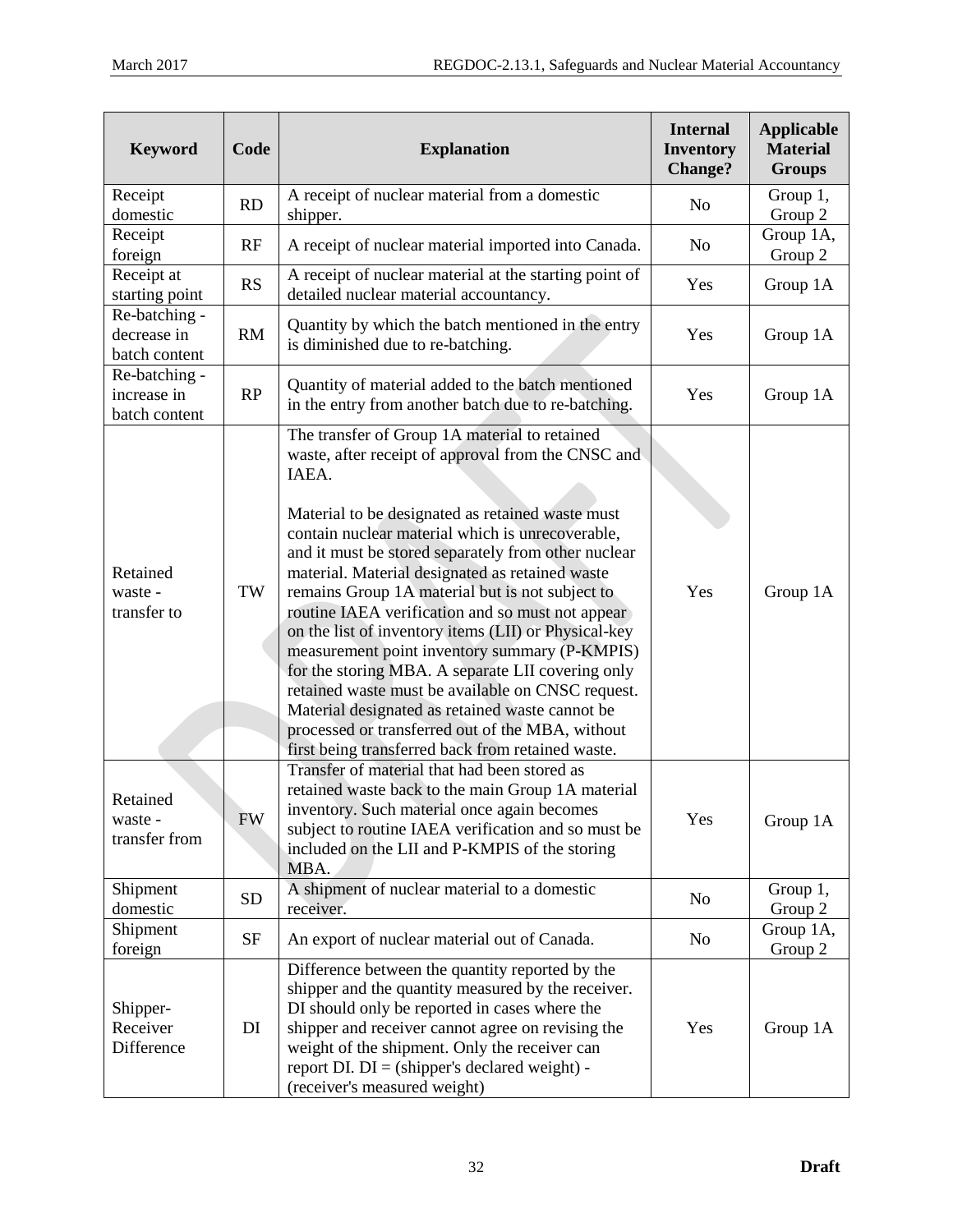| <b>Keyword</b> | Code | <b>Explanation</b>                                                                                                                                                                                                                                                                       | <b>Internal</b><br><b>Inventory</b><br><b>Change?</b> | Applicable<br><b>Material</b><br><b>Groups</b> |
|----------------|------|------------------------------------------------------------------------------------------------------------------------------------------------------------------------------------------------------------------------------------------------------------------------------------------|-------------------------------------------------------|------------------------------------------------|
| Termination    | TU   | Termination of safeguards on nuclear material<br>which has been consumed or diluted in such a way<br>that it is no longer useable for any nuclear activity,<br>or has become practicably irrecoverable. This code<br>can only be used with advance permission from the<br>CNSC and IAEA. | <b>Yes</b>                                            | Group 1A                                       |
| Positive ID    | $L-$ | To report a positive ID. In label 309, use "U" when<br>using this code.                                                                                                                                                                                                                  | Yes                                                   | Group 1A                                       |
| Negative ID    | $L+$ | To report a negative ID. Use the absolute value of<br>ID, i.e. enter the negative ID as a positive value on<br>the inventory change document (ICD). In label<br>309, use "U" when using this code.                                                                                       | <b>Yes</b>                                            | Group 1A                                       |
| Rounding       | $R+$ | To report rounding up. In label 309, use "U" when<br>using this code.                                                                                                                                                                                                                    | <b>Yes</b>                                            | Group 1A                                       |
| Rounding       | $R-$ | To report rounding down. Use the absolute value,<br>i.e. enter the rounding down as a positive value on<br>the ICD. In label 309, use "U" when using this<br>code.                                                                                                                       | Yes                                                   | Group 1A                                       |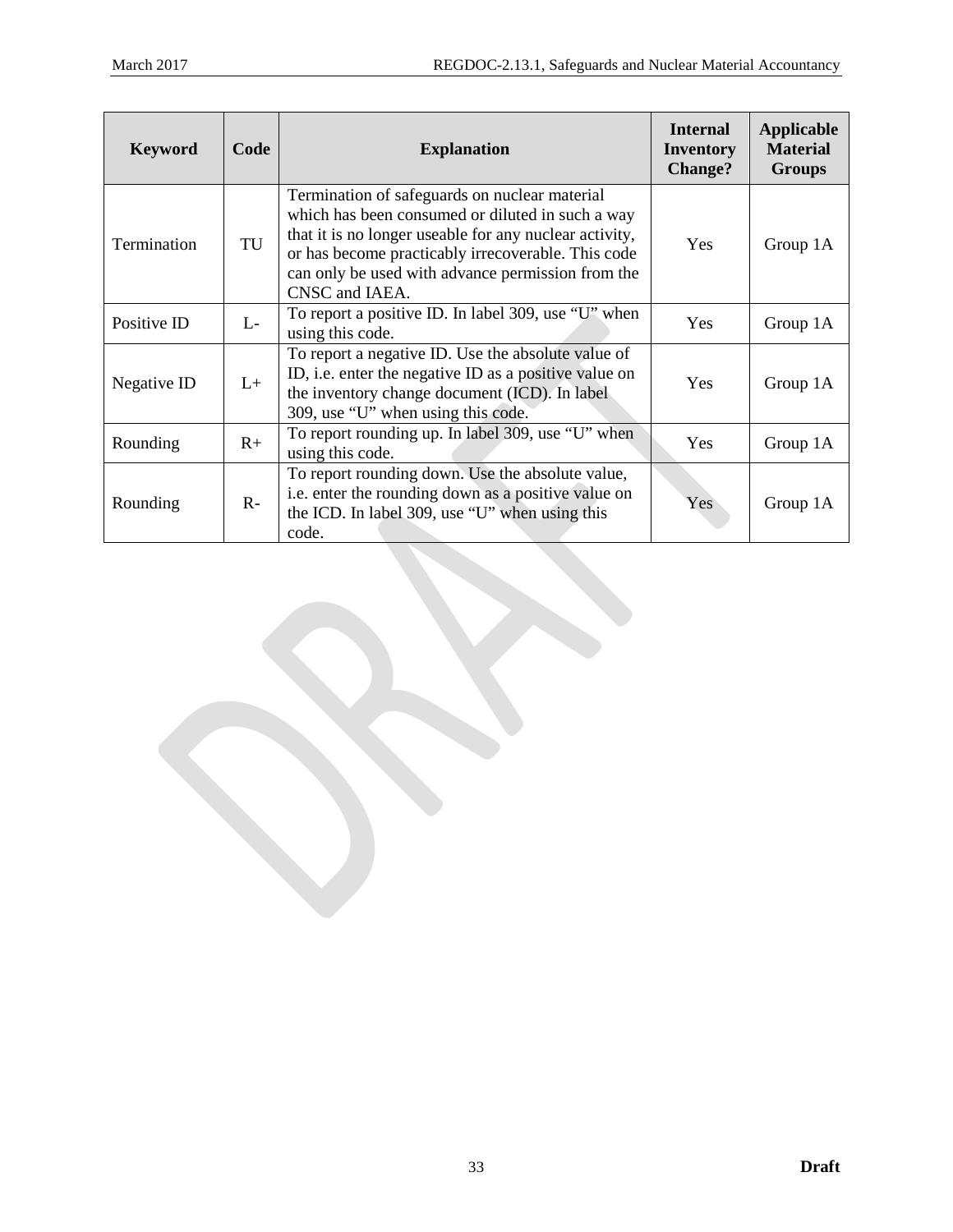|  |  | <b>Table D4: Material description codes</b> |  |
|--|--|---------------------------------------------|--|
|--|--|---------------------------------------------|--|

| First two characters: Physical and chemical forms |                                                              |                                |  |  |
|---------------------------------------------------|--------------------------------------------------------------|--------------------------------|--|--|
| <b>First keyword</b>                              | <b>Second keyword</b>                                        | <b>First two</b><br>characters |  |  |
|                                                   | Pellets                                                      | CP                             |  |  |
| Ceramics                                          | <b>Spheres</b>                                               | CS                             |  |  |
|                                                   | Other                                                        | CO                             |  |  |
|                                                   | Rods, pins                                                   | ER                             |  |  |
|                                                   | Plates                                                       | EP                             |  |  |
| Fuel                                              | <b>Bundles</b>                                               | EB                             |  |  |
|                                                   | <b>Assemblies</b>                                            | EA                             |  |  |
|                                                   | Other                                                        | EO                             |  |  |
|                                                   | Low active                                                   | <b>WL</b>                      |  |  |
| Liquid waste                                      | Medium active                                                | <b>WM</b>                      |  |  |
|                                                   | High active                                                  | WH                             |  |  |
|                                                   | Pure                                                         | <b>MP</b>                      |  |  |
| Metal                                             | Alloys                                                       | <b>MA</b>                      |  |  |
|                                                   | Homogeneous                                                  | PH                             |  |  |
| Powder                                            | Heterogeneous                                                | PN                             |  |  |
| Sealed sources                                    |                                                              | <b>QS</b>                      |  |  |
| Small quantities, samples                         |                                                              | SS                             |  |  |
|                                                   | Homogeneous                                                  | <b>SH</b>                      |  |  |
| Scrap                                             | Heterogeneous<br>(cleanouts, clinkers, sludge, fines, other) | SN                             |  |  |
|                                                   | Hulls                                                        | AH                             |  |  |
| Solid waste                                       | Mixed<br>(plastics, gloves, papers, etc.)                    | AM                             |  |  |
|                                                   | Contaminated equipment                                       | $\mathbf{A}\mathbf{C}$         |  |  |
|                                                   | Other                                                        | AO                             |  |  |
|                                                   | Nitrate                                                      | ${\rm LN}$                     |  |  |
| Solution                                          | Fluorides                                                    | $\rm LF$                       |  |  |
|                                                   | Other                                                        | ${\rm LO}$                     |  |  |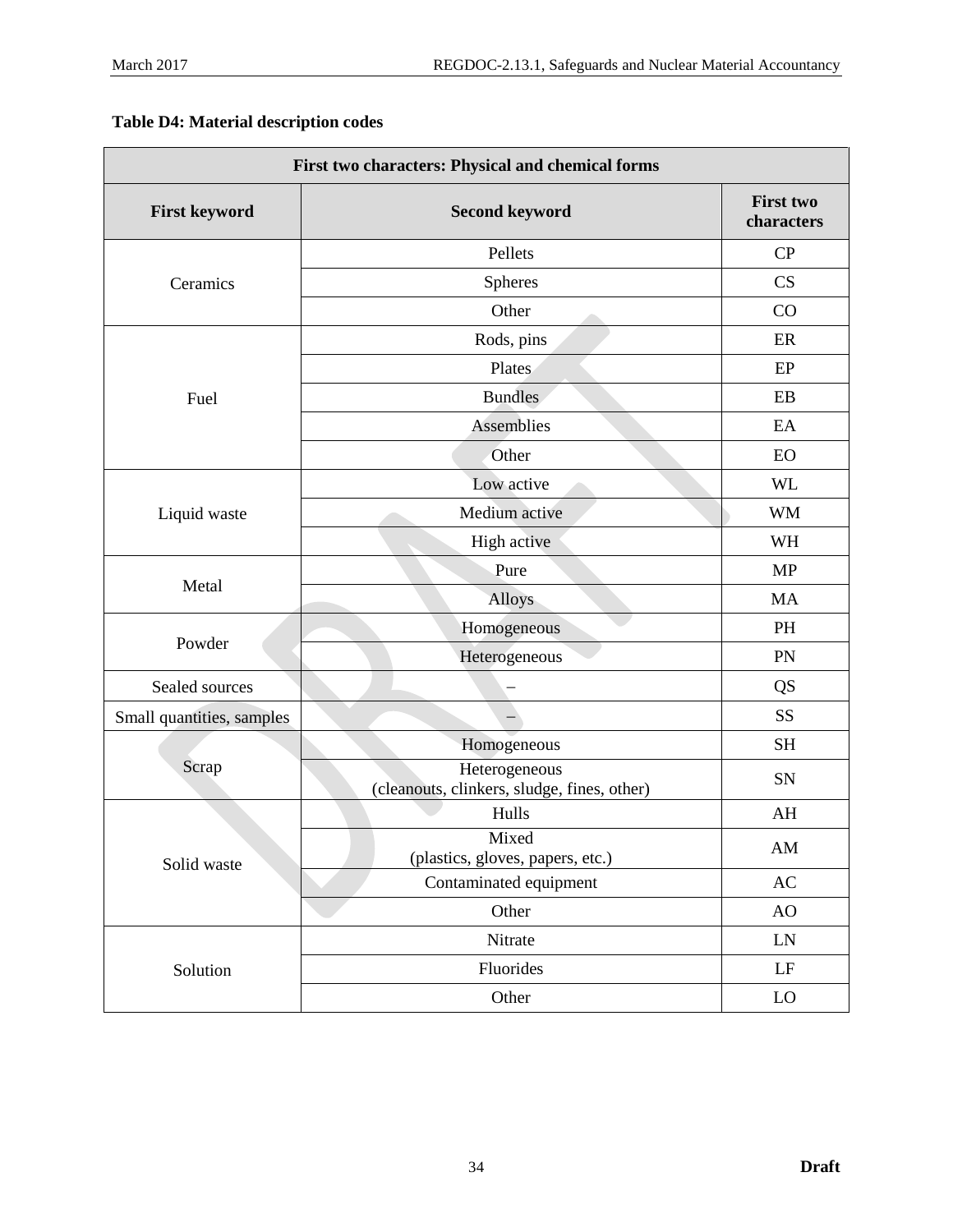| <b>Third character: Container types</b> |                 |  |  |
|-----------------------------------------|-----------------|--|--|
| <b>Third keyword</b>                    | Third character |  |  |
| Cylinder                                | C               |  |  |
| Pack                                    | P               |  |  |
| Drum                                    | D               |  |  |
| Discrete fuel units (fuel only)         | S               |  |  |
| Bird cage                               | B               |  |  |
| <b>Bottle</b>                           | F               |  |  |
| Other                                   |                 |  |  |

| <b>Fourth character: Characterization of material</b> |                         |  |  |  |
|-------------------------------------------------------|-------------------------|--|--|--|
| <b>Fourth keyword</b>                                 | <b>Fourth character</b> |  |  |  |
| Unirradiated material                                 | F                       |  |  |  |
| Irradiated material                                   |                         |  |  |  |
| Retained waste                                        | W                       |  |  |  |
| Irrecoverable material                                | N                       |  |  |  |
| Recoverable material                                  |                         |  |  |  |

| <b>Special cases</b>         |             |  |  |
|------------------------------|-------------|--|--|
| Code<br><b>Material type</b> |             |  |  |
| Uranium ore concentrate      | <b>CONC</b> |  |  |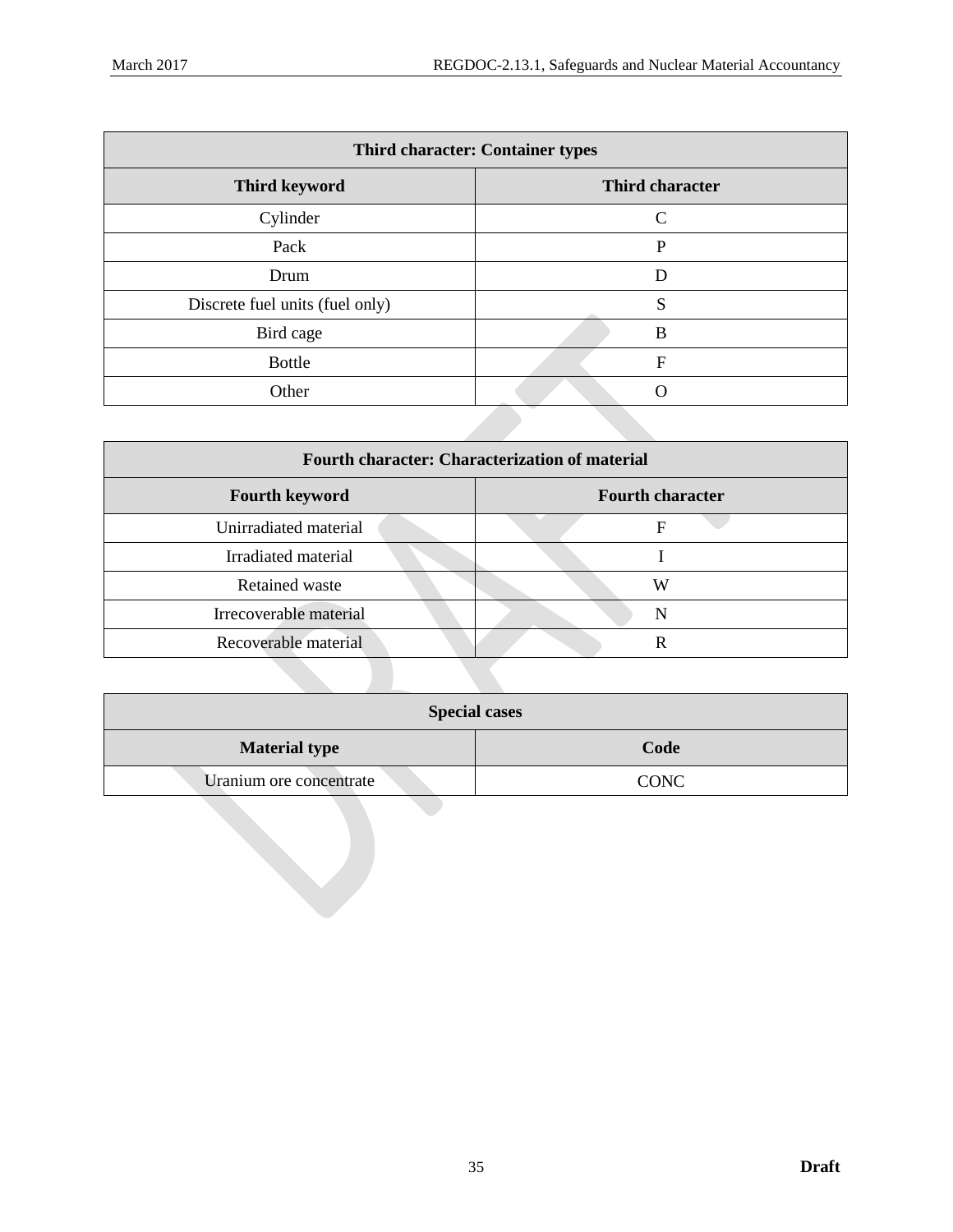**Table D5: Element and isotope codes**

| <b>Element</b> code<br><b>Element</b><br>(label 1006)                     |                                                   | <b>Weight units</b><br>(label 1023) |  |
|---------------------------------------------------------------------------|---------------------------------------------------|-------------------------------------|--|
| Group 1 material                                                          |                                                   |                                     |  |
| N                                                                         | Natural uranium                                   | kg                                  |  |
| D                                                                         | Depleted uranium                                  | kg                                  |  |
| E (uranium enriched in<br>either uranium 235, or<br>uranium 233, or both) | Enriched uranium                                  | g                                   |  |
| P                                                                         | Plutonium                                         | g                                   |  |
| T                                                                         | Thorium                                           | kg                                  |  |
| Group 2 material                                                          |                                                   |                                     |  |
| $\overline{C}$                                                            | Natural uranium concentrate                       | kg                                  |  |
| TC                                                                        | Thorium concentrate                               | kg                                  |  |
| <b>Isotope code</b><br>(label 1024)                                       | <b>Element</b>                                    | <b>Weight units</b><br>(label 1023) |  |
| K                                                                         | Enriched – Uranium-233 content                    | g                                   |  |
| J                                                                         | Enriched – Uranium-233 and<br>Uranium-235 content | g                                   |  |
| G                                                                         | Enriched – Uranium-235 content<br>g               |                                     |  |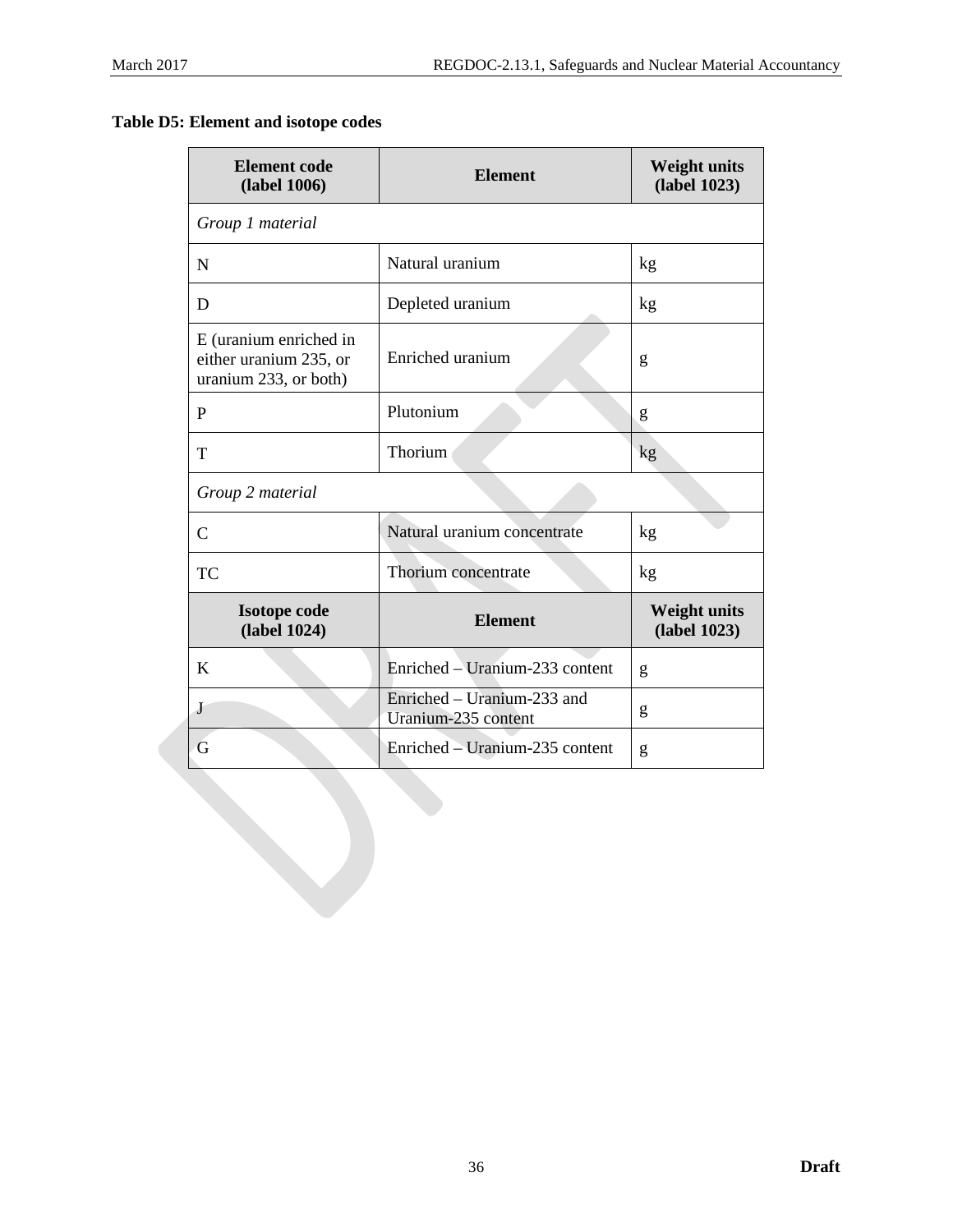# **Table D6: Measurement basis codes**

|                                                                                       | Mass value for batch<br>not reported previously<br>by the reporting<br>material balance area<br>(MBA) | <b>Mass value for batch</b><br>reported previously by<br>the reporting MBA |
|---------------------------------------------------------------------------------------|-------------------------------------------------------------------------------------------------------|----------------------------------------------------------------------------|
| Mass value based on a<br>measurement made by<br>the reporting MBA                     | M                                                                                                     | т                                                                          |
| Mass value based on<br>measurement carried<br>out elsewhere (e.g., at<br>another MBA) | N                                                                                                     |                                                                            |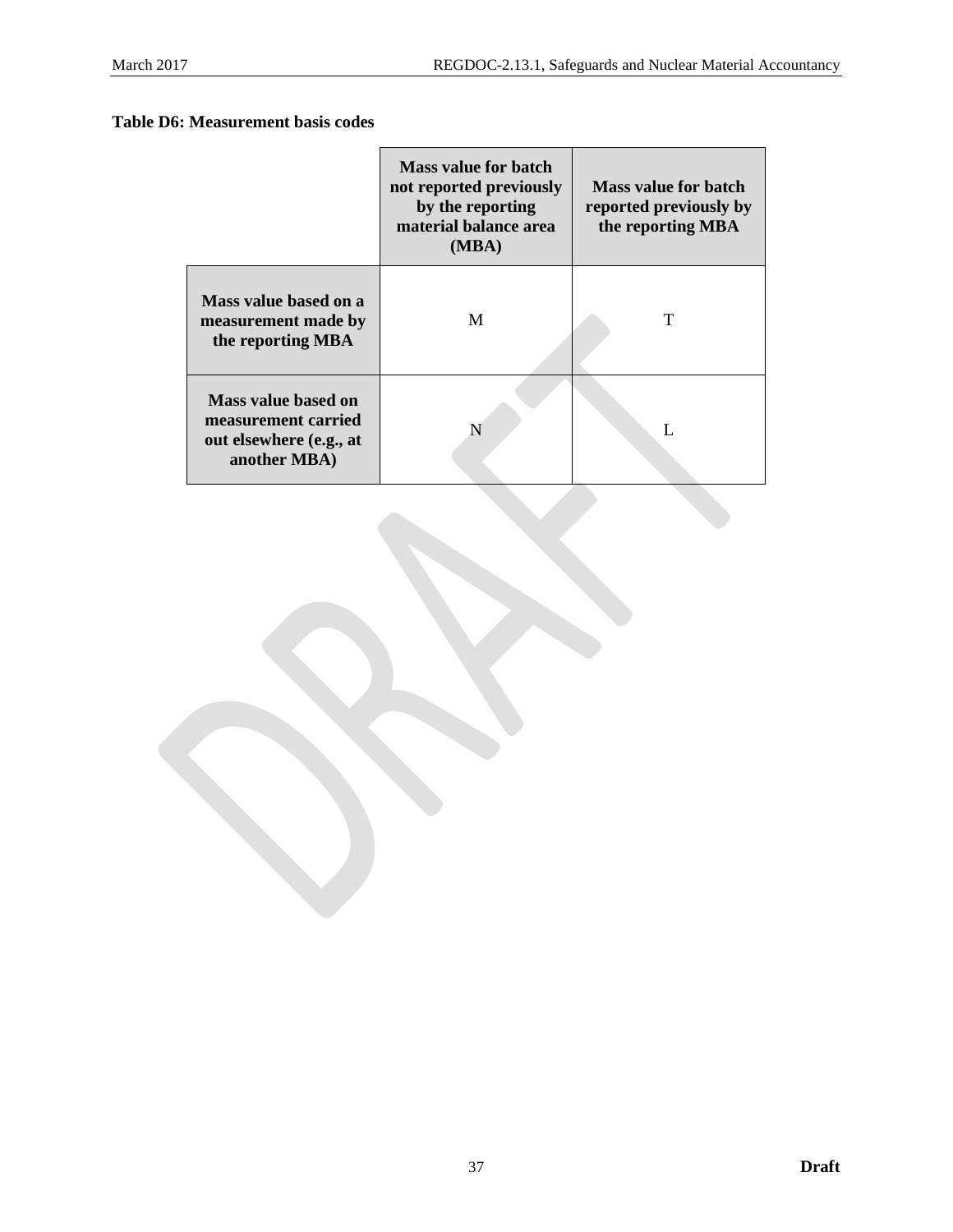# **Glossary**

<span id="page-43-0"></span>For definitions of terms used in this document, see REGDOC-3.6, *[Glossary of CNSC Terminology](http://www.nuclearsafety.gc.ca/pubs_catalogue/uploads/REGDOC-3-6-Glossary-of-CNSC-Terminology-eng.pdf)*.

REGDOC-3.6 includes terms and definitions used in the *[Nuclear Safety and Control Act](http://laws-lois.justice.gc.ca/eng/acts/N-28.3/)* (NSCA), the regulations made under the NSCA, and CNSC regulatory documents and other publications. REGDOC-3.6 is provided for reference and information.

The following terms will be added to REGDOC-3.6 following public consultation of this draft regulatory document. Please provide any comments or feedback on the terms and definitions as part of your review of this draft regulatory document.

#### **containment** *(confinement)*

Structural features of a facility, containers or equipment used to establish the physical integrity of an area or items and to maintain the continuity of knowledge of the area or items by preventing undetected access to, or movement of, nuclear material, or interference with the items.

#### **facility** *(installation)*

A reactor, critical facility, conversion plant, fabrication plant, reprocessing plant, isotope separation plant, or a separate storage installation; or any location where nuclear material in amounts greater than 1 effective kilogram is customarily used.

## **International Atomic Energy Agency inspector** *(inspecteur de l'Agence internationale de l'énergie atomique)*

An International Atomic Energy Agency (IAEA) officer appointed by the IAEA Director-General and approved by the IAEA Board of Governors to perform safeguards inspections, and accredited by the Government of Canada to perform safeguards inspections in Canada.

#### **International Atomic Energy Agency inventory verification** *(vérification du stock par l'Agence internationale de l'énergie atomique)*

An inspection activity carried out to confirm that the amount of nuclear material actually present at a given time within a material balance area is in agreement with the operator's recorded book inventory of nuclear material.

**International Atomic Energy Agency seal** *(sceau de l'Agence internationale de l'énergie atomique)* A tamper indicating device used to join moveable segments of a containment in a manner such that access to its contents without opening the seal or breaking of the containment is difficult.

# **International Atomic Energy Agency surveillance** *(surveillance par l'Agence internationale de*

*l'énergie atomique)*

The collection of information through inspector and/or instrumental observation aimed at detecting movements of nuclear material or other items, and any interference with containment or tampering with International Atomic Energy Agency equipment, samples and data.

#### **internal inventory change** *(variation interne de stock)*

An inventory change that affects only one material balance area, such as an accidental loss.

#### **key measurement point (KMP)** *(point de mesure principal [PMP])*

A location where nuclear material appears in such a form that it may be measured to determine material flow or inventory. Key measurement points therefore include, but are not limited to, the inputs and outputs (including measured discards) and storages in material balance areas.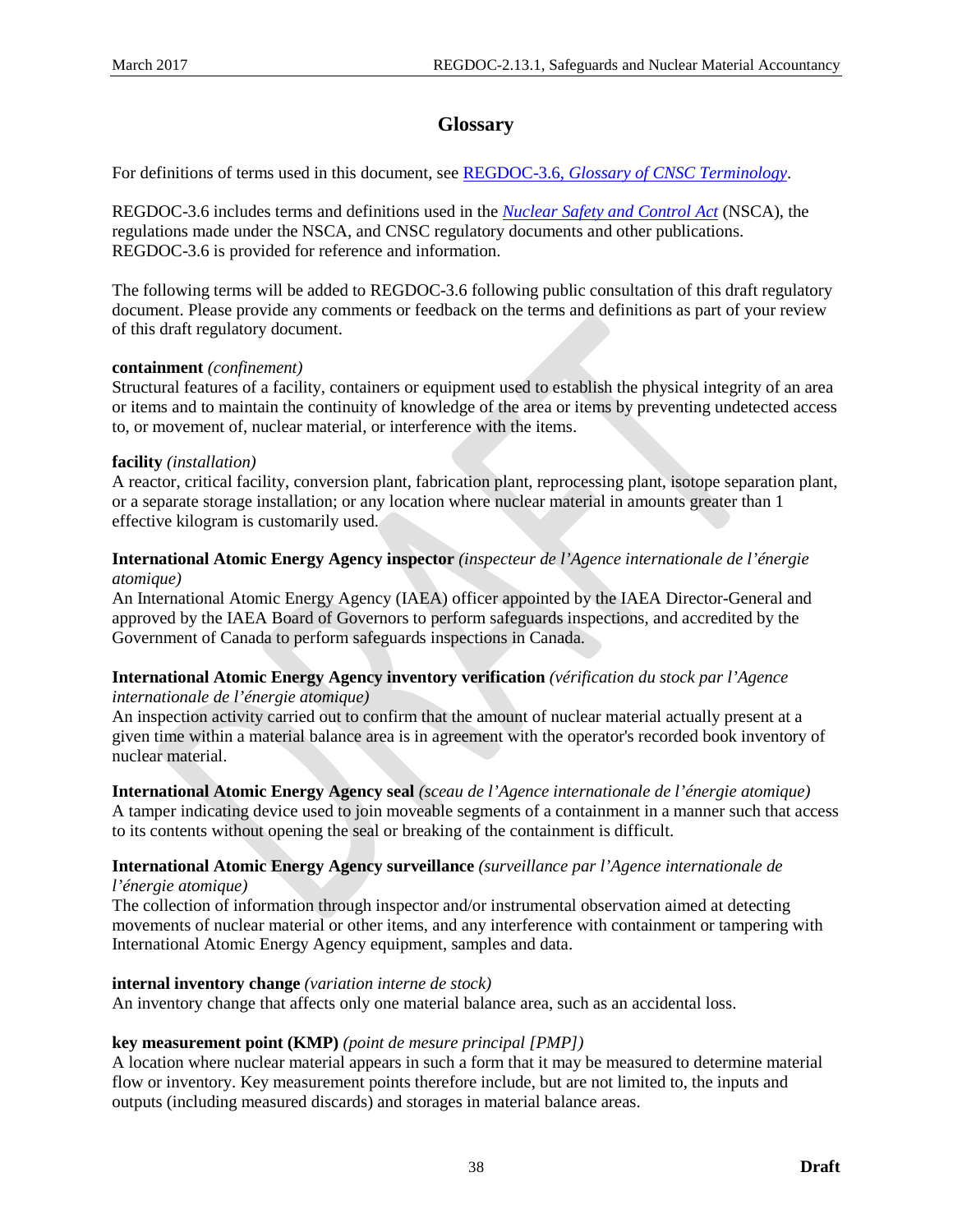#### **licensing basis** *(fondement d'autorisation)*

A set of requirements and documents for a regulated facility or activity comprising:

- the regulatory requirements set out in the applicable laws and regulations
- the conditions and safety and control measures described in the facility's or activity's licence and the documents directly referenced in that licence
- the safety and control measures described in the licence application and the documents needed to support that licence application

#### **material unaccounted for (MUF)** *(différence d'inventaire)*

The difference between book inventory and physical inventory. Also referred to as inventory difference.

#### **nuclear material** *(matières nucléaires)*

Plutonium-239, uranium-233, uranium enriched in the isotopes of 235 or 233, uranium containing the mixture of isotopes occurring in nature, uranium depleted in the isotope 235, and thorium. The term nuclear material shall not be interpreted as applying to uranium or thorium in ore, ore residue or other naturally-occurring materials.

#### **site** *(site)*

With respect to safeguards, an area delimited by Canada in the relevant design information for a facility, including a closed-down facility, and in the relevant information on a location outside facilities where nuclear material is customarily used, including a closed-down location outside facilities where nuclear material was customarily used (this is limited to locations with hot cells or where activities related to conversion, enrichment, fuel fabrication or reprocessing were carried out). It shall also include all installations, co-located with the facility or location, for the provision or use of essential services, including: hot cells for processing irradiated materials not containing nuclear material; installations for the treatment, storage and disposal of waste; and buildings associated with specified activities identified by Canada under Article 2.a.(iv) of the *Protocol Additional to the Agreement Between Canada and the International Atomic Energy Agency for the Application of Safeguards in Connection with the Treaty on the Non-Proliferation of Nuclear Weapons*.

#### **source data** *(données de base)*

Those data, recorded during measurement or calibration or used to derive empirical relationships, which identify nuclear material and provide batch data. Source data may include, for example, weight of compounds, conversion factors to determine weight of element, specific gravity, element concentration, isotopic ratios, relationship between volume and manometer readings, and relationship between plutonium produced and power generated.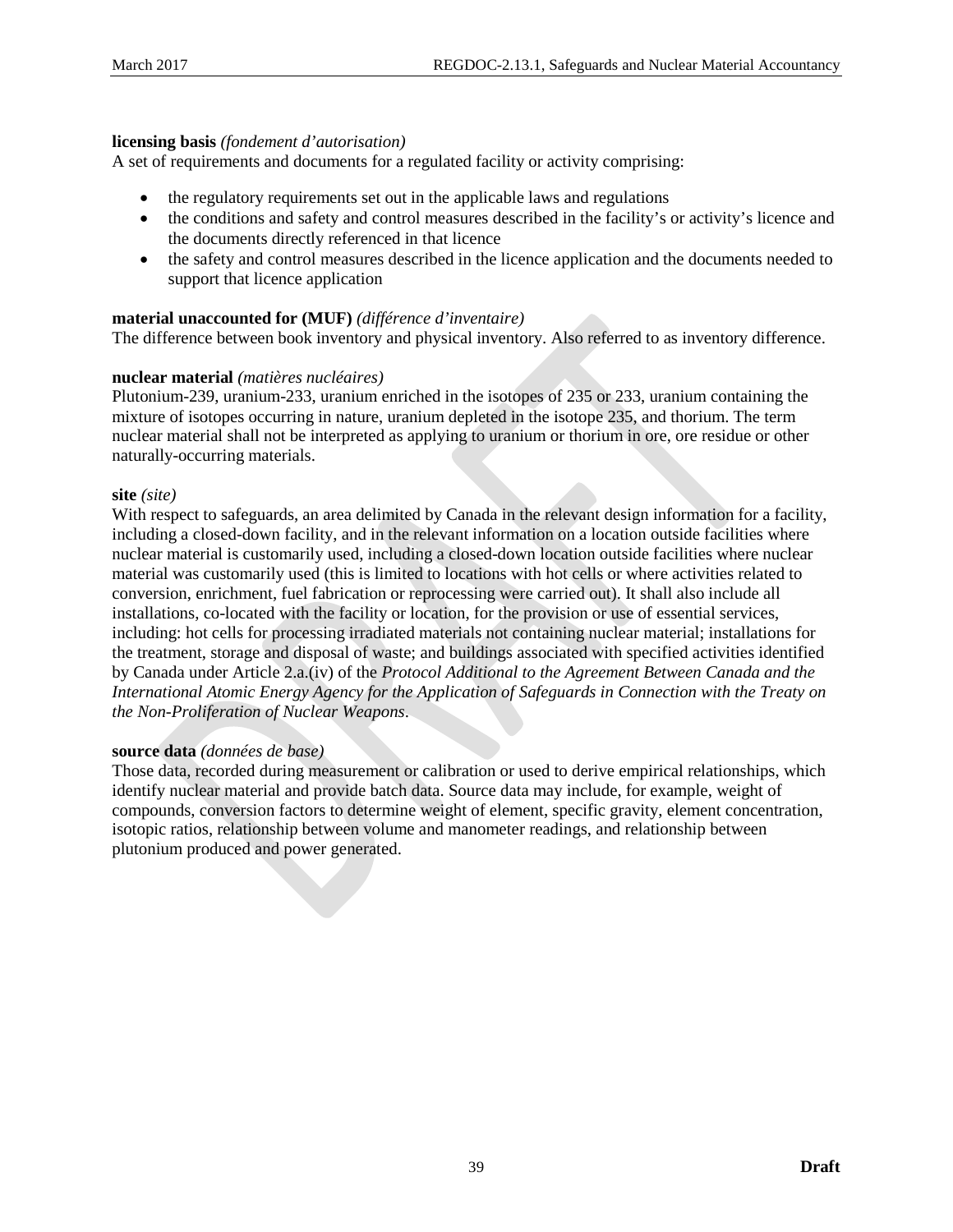# **References**

- <span id="page-45-0"></span>1. *Treaty on the Non-Proliferation of Nuclear Weapons* (NPT), United Nations, New York. [iaea.org/sites/default/files/publications/documents/infcircs/1970/infcirc140.pdf](https://www.iaea.org/sites/default/files/publications/documents/infcircs/1970/infcirc140.pdf)
- 2. *The text of the Agreement Between the Government of Canada and the Agency for the Application of Safeguards in Connection with the Treaty on the Non-Proliferation of Nuclear Weapons* (Safeguards Agreement). [iaea.org/publications/documents/infcircs/agreement-between-government-canada-and](https://www.iaea.org/publications/documents/infcircs/agreement-between-government-canada-and-international-atomic-energy-agency-application-safeguards-connection-treaty-non-proliferation-nuclear-weapons)[international-atomic-energy-agency-application-safeguards-connection-treaty-non-proliferation](https://www.iaea.org/publications/documents/infcircs/agreement-between-government-canada-and-international-atomic-energy-agency-application-safeguards-connection-treaty-non-proliferation-nuclear-weapons)[nuclear-weapons](https://www.iaea.org/publications/documents/infcircs/agreement-between-government-canada-and-international-atomic-energy-agency-application-safeguards-connection-treaty-non-proliferation-nuclear-weapons)
- 3. *Protocol Additional to the Agreement Between Canada and the International Atomic Energy Agency for the Application of Safeguards in Connection with the Treaty on the Non-Proliferation of Nuclear Weapons* (Additional Protocol). [iaea.org/sites/default/files/publications/documents/infcircs/1972/infcirc164a1.pdf](https://www.iaea.org/sites/default/files/publications/documents/infcircs/1972/infcirc164a1.pdf)
- 4. ASTM International. *ASTM-C753 04 Standard Specification for Nuclear-Grade, Sinterable Uranium Dioxide Powder.* [astm.org/cgi-bin/resolver.cgi?C753-04](http://www.astm.org/cgi-bin/resolver.cgi?C753-04)
- 5. International Atomic Energy Agency. STR-368, *International Target Values 2010 for Measurement Uncertainties in Safeguarding Nuclear Materials.*